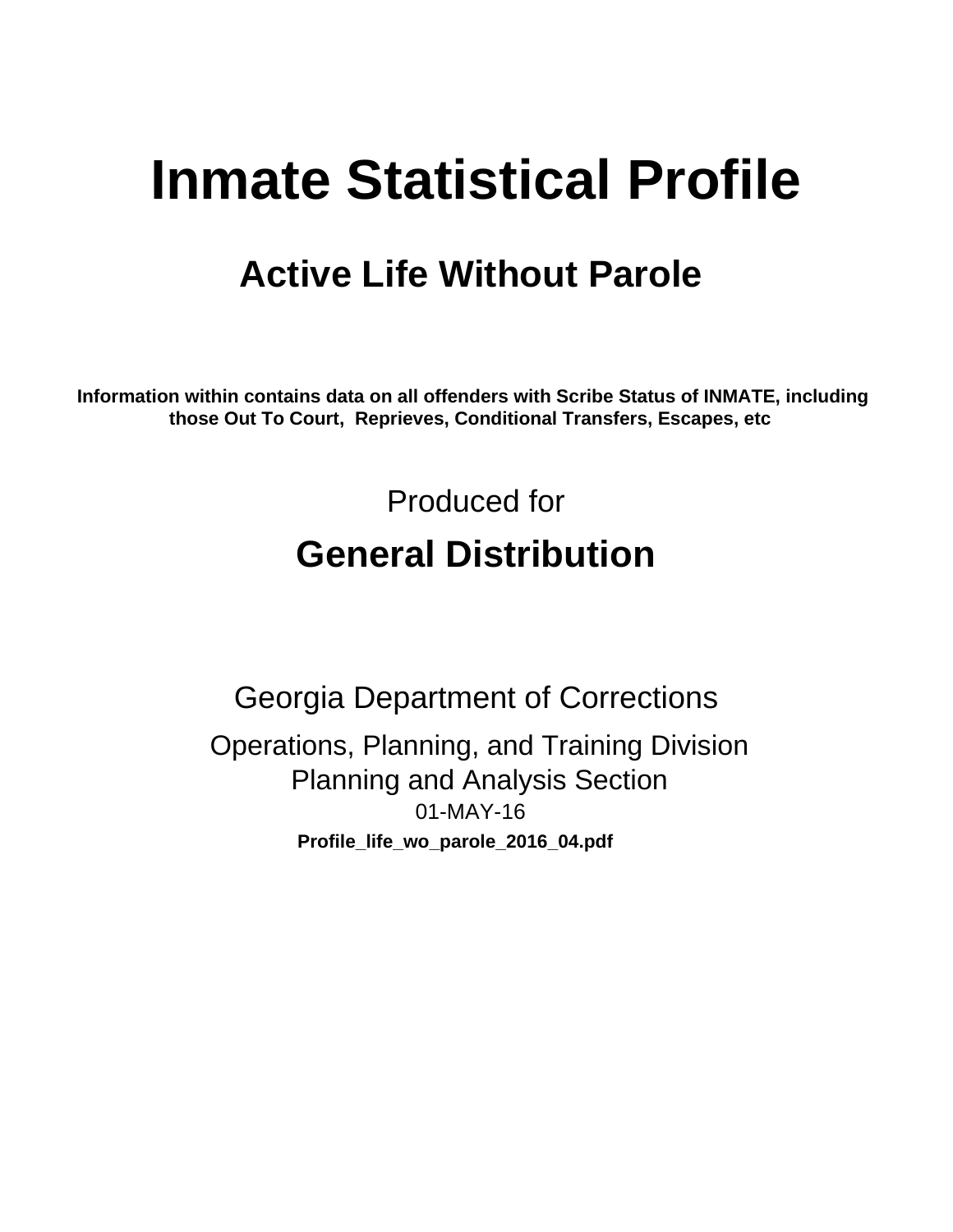#### **Inmate Statistical Profile 01-MAY-16** Contents

**Active Life Without Parole** 

Produced for General Distribution

## **Table of Contents**

| <b>Demographic information</b>                                       |
|----------------------------------------------------------------------|
| 4 Current age, broken out in ten year age groups                     |
| 5 Race group                                                         |
| 6 Marital status, self-reported at entry to prison                   |
| 7 Number of children, self-reported at entry to prison               |
| 8 Religious affiliation, self-reported at entry to prison            |
| 9 Home county - self-reported at entry to prison                     |
| 13 Employment status before prison, self-reported at entry to prison |
| 14 Age at admission                                                  |
| 16 Height, measured at entry to prison                               |
| 17 Weight, measured at entry to prison                               |
| 18 Military service                                                  |
| <b>Correctional information</b>                                      |
| 19 Type of admission to prison                                       |
| 20 Current / last supervision level                                  |
| 21 Current / last institution type                                   |
| 22 Institution type - transitional centers                           |
| 23 Institution type - county prisons                                 |
| 24 Institution type - state prisons                                  |
| 25 Institution type - private prisons                                |
| 26 Institution type - inmate boot camp                               |
| 27 Number of disciplinary reports                                    |
| 28 Number of transfers                                               |
| 29 Number of escapes                                                 |
| 30 Time served in current (or last) institution                      |
| <b>Educational, psychological and physical information</b>           |
| 31 Highest grade level attained                                      |
| 32 Culture fair IQ scores                                            |
| 33 Wide Range Achievement Test (WRAT) reading score                  |
| 34 Wide Range Achievement Test (WRAT) math score                     |
| 35 Wide Range Achievement Test (WRAT) spelling score                 |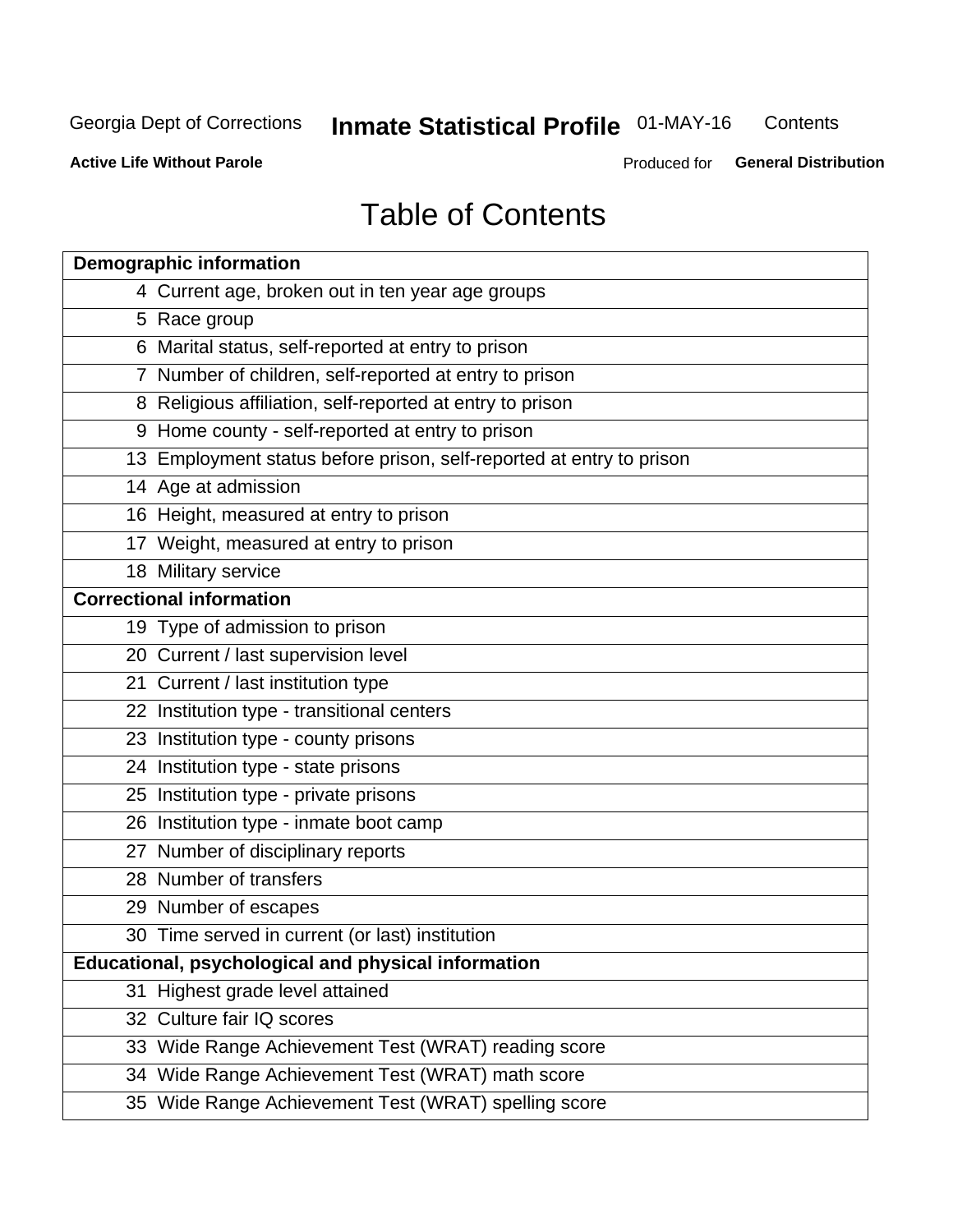## **Inmate Statistical Profile 01-MAY-16**

Contents

**Active Life Without Parole** 

Produced for General Distribution

## **Table of Contents**

| <b>Educational, psychological and physical information</b>       |
|------------------------------------------------------------------|
| 36 Current / last mental health treatment level                  |
| 37 PULHESDWIT medical scale - 'P' overall condition ('P'hysical) |
| 38 PULHESDWIT medical scale - 'U' upper body                     |
| 39 PULHESDWIT medical scale - 'L' lower body                     |
| 40 PULHESDWIT medical scale - 'H' hearing                        |
| 41 PULHESDWIT medical scale - 'E' vision                         |
| 42 PULHESDWIT medical scale -'S' psychiatric                     |
| 43 PULHESDWIT medical scale - 'D' dental                         |
| 44 PULHESDWIT medical scale - 'W' work ability                   |
| 45 PULHESDWIT medical scale - 'I' impairment                     |
| 46 PULHESDWIT medical scale - 'T' transportability               |
| <b>Crimes and criminal history information</b>                   |
| 47 Number of prior Georgia incarcerations                        |
| 48 Prison sentence in years                                      |
| 49 Primary offense, broken out into felonies vs misdemeanors     |
| 50 Primary offense, broken out into six broad crime categories   |
| 51 Primary offense, detailed offense code                        |
| 52 County of conviction of primary offense                       |
| 56 Circuit of conviction of primary offense                      |
| 58 Years served (jail + prison) in this incarceration            |
| <b>Medical information</b>                                       |
| 59 Results of most recent HIV test                               |
| 60 Results of most recent tuberculosis test                      |
| 61 Results of most recent syphilis test                          |
| 62 Results of most recent Hepatitis-C test                       |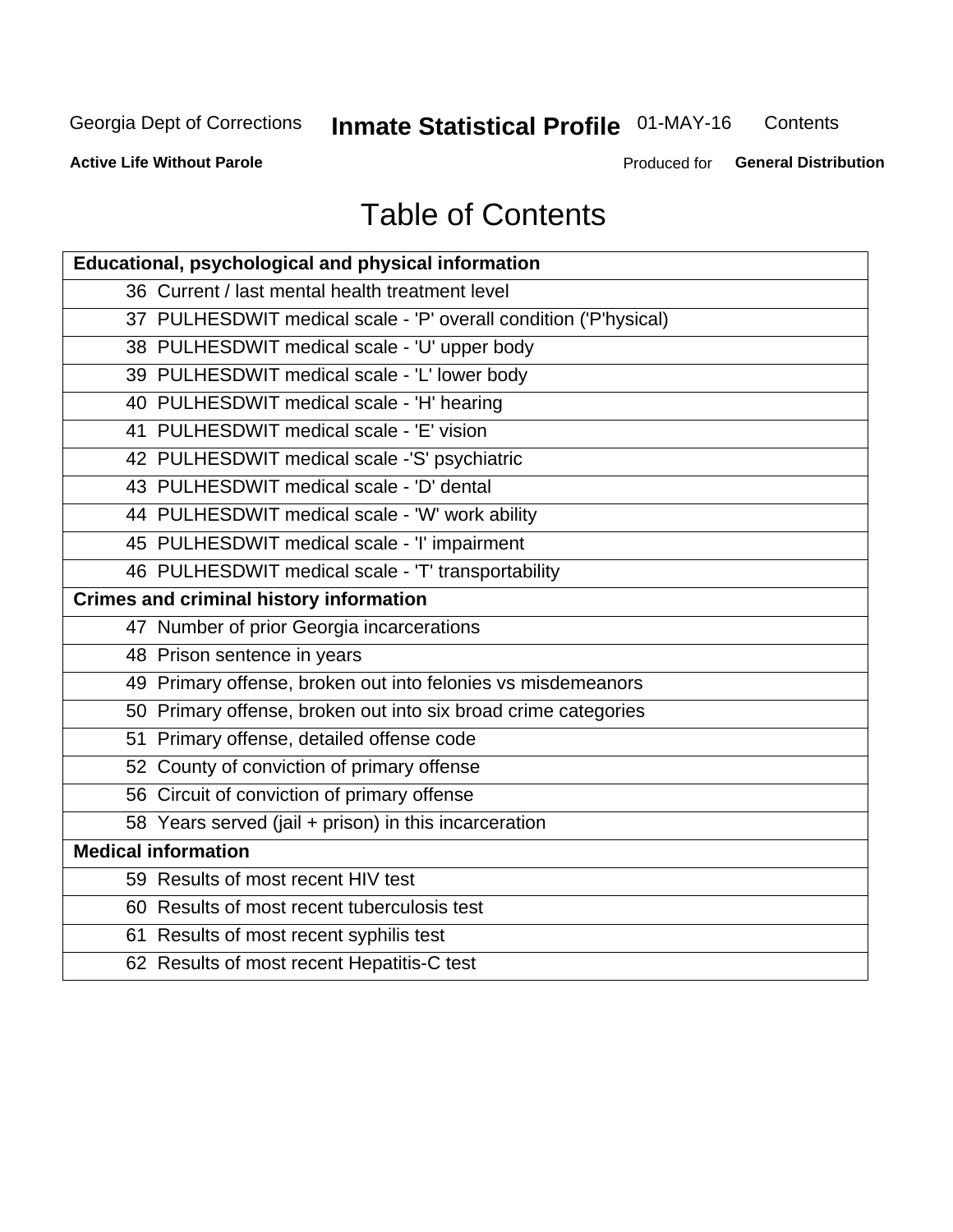#### **Active Life Without Parole**

#### Produced for General Distribution

### Current age, broken out in ten-year age groups

COL % - percent each COUNT is of its particular column

|                          |                 | <b>Male</b> |         |              | <b>Female</b> | <b>Total</b> |                 |        |
|--------------------------|-----------------|-------------|---------|--------------|---------------|--------------|-----------------|--------|
| <b>Current Age</b>       | <b>Count</b>    | Col %       | Row %   | <b>Count</b> | Col %         | Row %        | <b>Total</b>    | Col %  |
| <b>Teens (1-19)</b>      | 5               | 0.43%       | 100.00% |              |               |              | 5               | 0.42%  |
| <b>Twenties (20-29)</b>  | 181             | 15.67%      | 95.77%  | 8            | 19.51%        | 4.23%        | 189             | 15.80% |
| Thirties (30-39)         | 320             | 27.71%      | 96.68%  | 11           | 26.83%        | 3.32%        | 331             | 27.68% |
| <b>Forties (40-49)</b>   | 319             | 27.62%      | 96.08%  | 13           | 31.71%        | 3.92%        | 332             | 27.76% |
| <b>Fifties (50-59)</b>   | 227             | 19.65%      | 96.60%  | 8            | 19.51%        | 3.40%        | 235             | 19.65% |
| <b>Sixties (60-69)</b>   | 83              | 7.19%       | 98.81%  |              | 2.44%         | 1.19%        | 84              | 7.02%  |
| Seventy + (70 and above) | 20 <sub>1</sub> | 1.73%       | 100.00% |              |               |              | 20 <sub>1</sub> | 1.67%  |
| <b>Total Reported</b>    | 1,155           | 100%        | 96.57%  | 41           | 100%          | 3.43%        | 1,196           | 100%   |

| <b>Not Reported</b> |       |      |
|---------------------|-------|------|
| $T0$ tol            | , 155 | ,196 |

| <b>Mean</b><br>(average) | 42.46    | 39.61 | 42.36 |
|--------------------------|----------|-------|-------|
| Median (middle)          |          |       |       |
| Mode<br>(most frequent)  | 25<br>vu |       | 35    |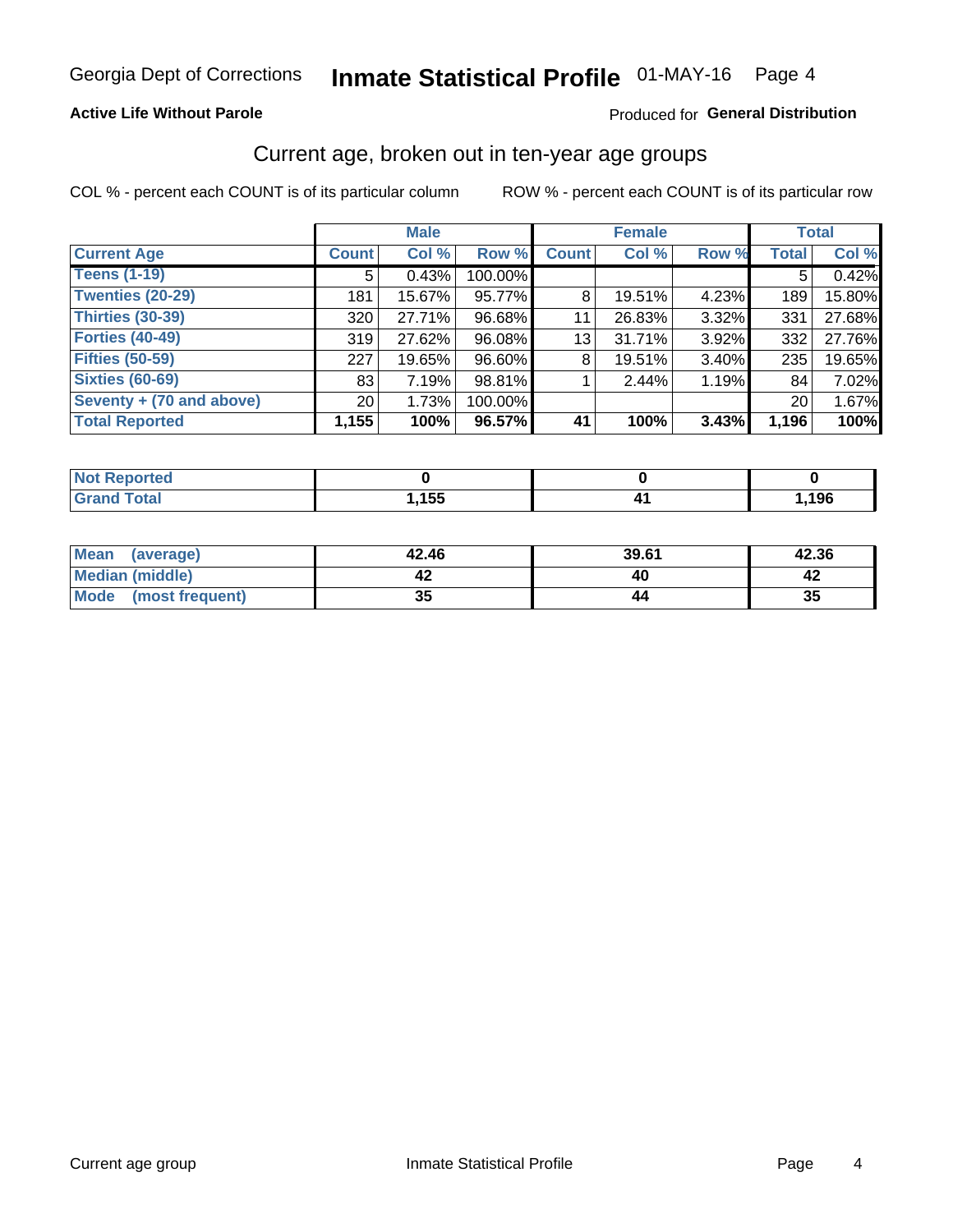## Inmate Statistical Profile 01-MAY-16 Page 5

#### **Active Life Without Parole**

Produced for General Distribution

### Race group

COL % - percent each COUNT is of its particular column

|                              |              | <b>Male</b> |                    | <b>Female</b>   |        |       | <b>Total</b> |        |
|------------------------------|--------------|-------------|--------------------|-----------------|--------|-------|--------------|--------|
| <b>Race Group</b>            | <b>Count</b> | Col %       | <b>Row % Count</b> |                 | Col %  | Row % | <b>Total</b> | Col %  |
| <b>White</b>                 | 256          | 22.16%      | 94.81%             | 14 <sub>1</sub> | 34.15% | 5.19% | 270          | 22.58% |
| <b>Black</b><br>$\mathbf{2}$ | 870          | 75.32%      | $97.21\%$          | 25              | 60.98% | 2.79% | 895          | 74.83% |
| <b>Other</b><br>5.           |              | $.09\%$     | 100.00%            |                 |        |       |              | .08%   |
| <b>Asian</b><br>6            | 4            | .35%        | 100.00%            |                 |        |       | 4            | .33%   |
| <b>Hispanic</b><br>10        | 24           | 2.08%       | 92.31%             | 2               | 4.88%  | 7.69% | 26           | 2.17%  |
| <b>Total Reported</b>        | 1,155        | 100%        | 96.57%             | 41              | 100%   | 3.43% | 1,196        | 100%   |

| .<br>rted |                   |      |
|-----------|-------------------|------|
|           | <b>155</b><br>יטי | ,196 |

| M | - - - |  |
|---|-------|--|
|   |       |  |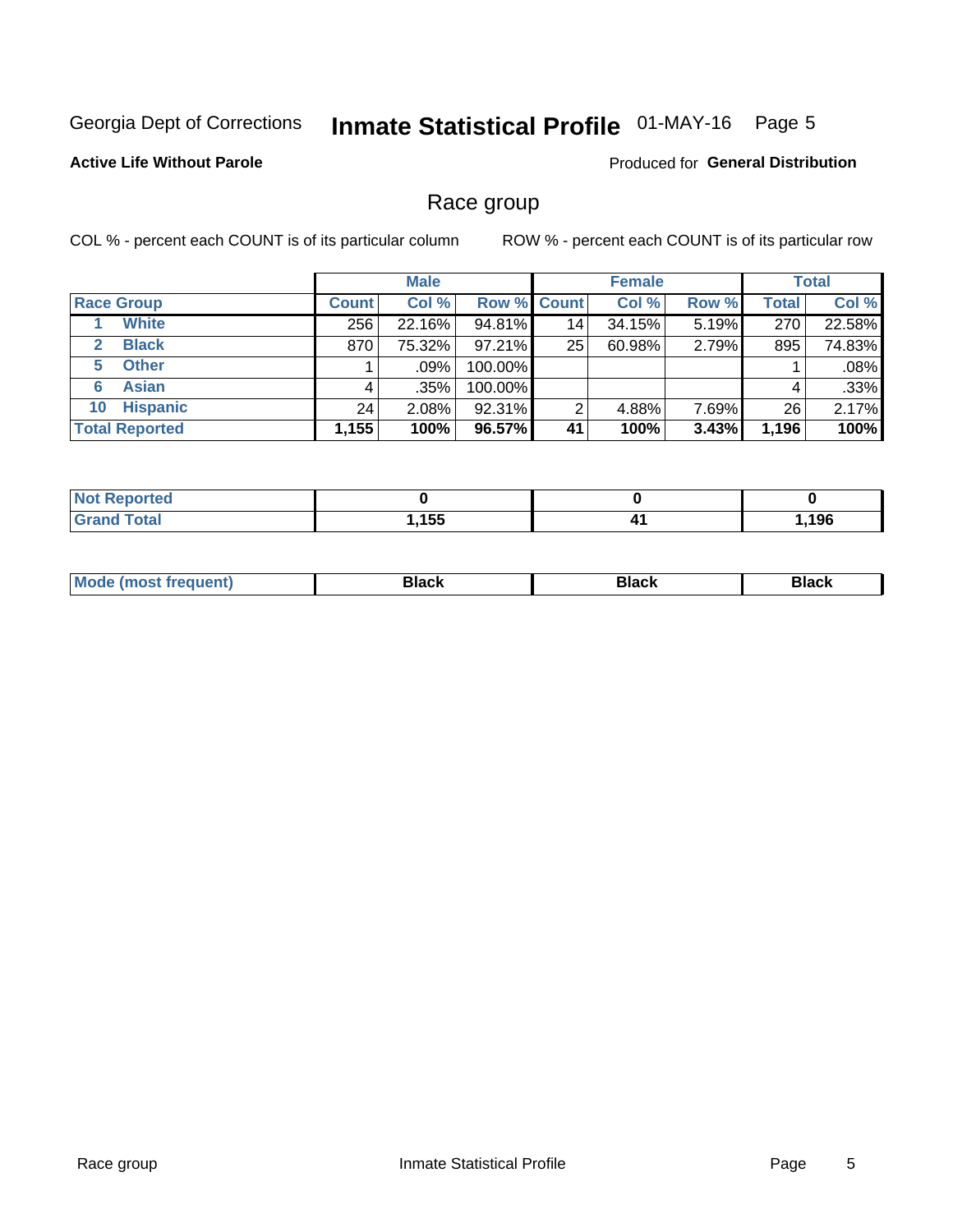## Inmate Statistical Profile 01-MAY-16 Page 6

#### **Active Life Without Parole**

#### Produced for General Distribution

### Marital status, self-reported at entry to prison

COL % - percent each COUNT is of its particular column

|                            | <b>Male</b>  |         |         |              | <b>Female</b> | <b>Total</b> |                 |        |
|----------------------------|--------------|---------|---------|--------------|---------------|--------------|-----------------|--------|
| <b>Marital Status</b>      | <b>Count</b> | Col %   | Row %   | <b>Count</b> | Col %         | Row %        | <b>Total</b>    | Col %  |
| <b>Unknown</b><br>$\bf{0}$ |              | $.61\%$ | 100.00% |              |               |              |                 | .59%   |
| <b>Divorced</b><br>D       | 95           | 8.23%   | 97.94%  | 2            | 4.88%         | 2.06%        | 97              | 8.11%  |
| <b>Married</b><br>М        | 160          | 13.85%  | 95.81%  |              | 17.07%        | 4.19%        | 167             | 13.96% |
| <b>Separated</b><br>S.     | 31           | 2.68%   | 86.11%  | 5            | 12.20%        | 13.89%       | 36 <sub>1</sub> | 3.01%  |
| <b>Unmarried</b><br>U      | 835          | 72.29%  | 97.55%  | 21           | 51.22%        | 2.45%        | 856             | 71.57% |
| <b>Widow</b><br>W          | 27           | 2.34%   | 81.82%  | 6            | 14.63%        | 18.18%       | 33              | 2.76%  |
| <b>Total Reported</b>      | 1,155        | 100%    | 96.57%  | 41           | 100%          | 3.43%        | 1,196           | 100%   |

| <b>orted</b><br>NOT. |      |     |
|----------------------|------|-----|
|                      | ,155 | 196 |

|--|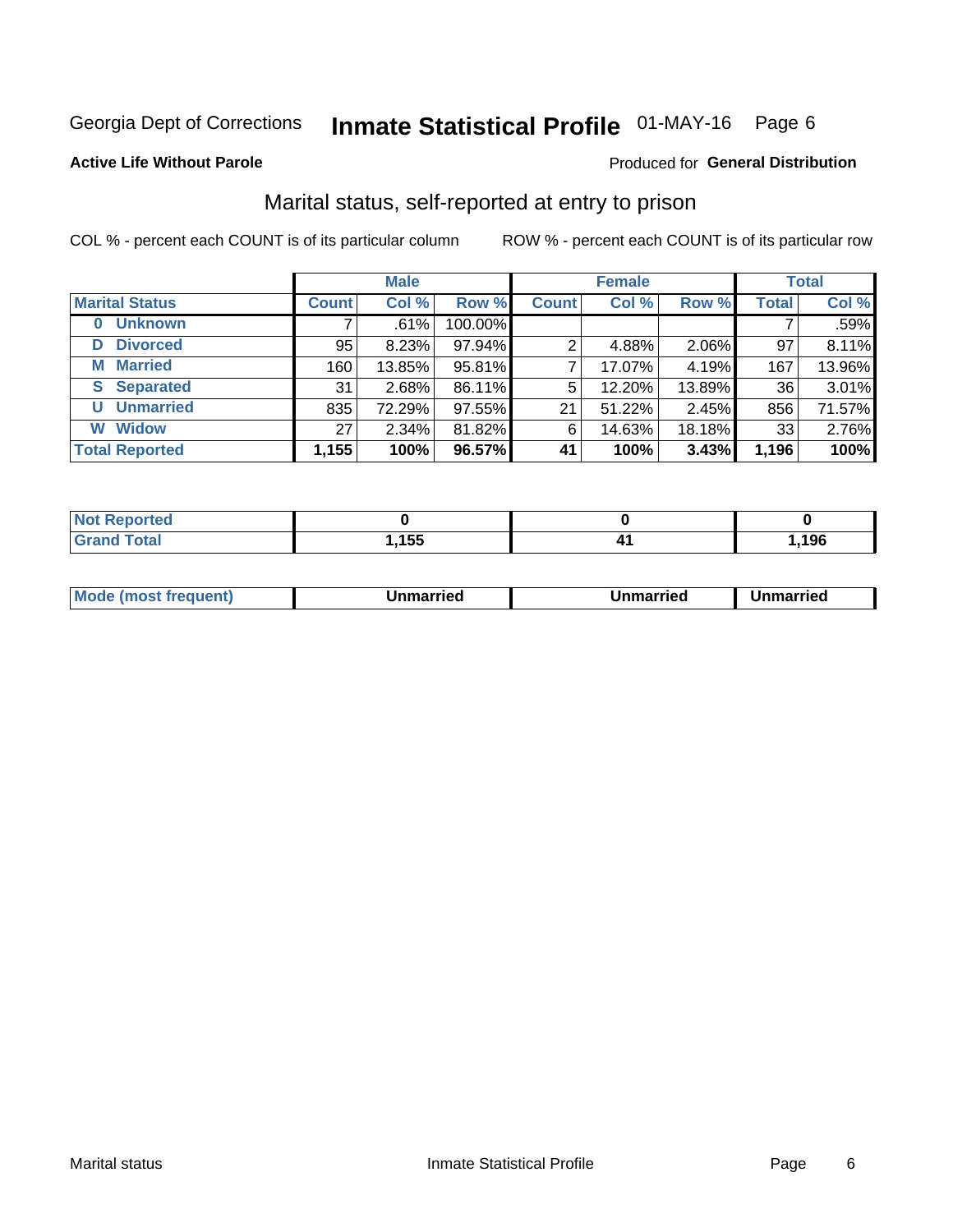## Inmate Statistical Profile 01-MAY-16 Page 7

#### **Active Life Without Parole**

#### **Produced for General Distribution**

## Number of children, self reported at entry to prison

COL % - percent each COUNT is of its particular column

|                           |              | <b>Male</b> |         |              | <b>Female</b> |       |                | <b>Total</b> |
|---------------------------|--------------|-------------|---------|--------------|---------------|-------|----------------|--------------|
| <b>Number of Children</b> | <b>Count</b> | Col %       | Row %   | <b>Count</b> | Col %         | Row % | <b>Total</b>   | Col %        |
| $\bf{0}$                  | 420          | 36.59%      | 96.33%  | 16           | 39.02%        | 3.67% | 436            | 36.67%       |
|                           | 275          | 23.95%      | 97.17%  | 8            | 19.51%        | 2.83% | 283            | 23.80%       |
| $\overline{2}$            | 191          | 16.64%      | 97.95%  | 4            | 9.76%         | 2.05% | 195            | 16.40%       |
| 3                         | 118          | 10.28%      | 94.40%  | 7            | 17.07%        | 5.60% | 125            | 10.51%       |
| 4                         | 72           | 6.27%       | 97.30%  | 2            | 4.88%         | 2.70% | 74             | 6.22%        |
| 5                         | 32           | 2.79%       | 91.43%  | 3            | 7.32%         | 8.57% | 35             | 2.94%        |
| 6                         | 19           | 1.66%       | 95.00%  |              | 2.44%         | 5.00% | 20             | 1.68%        |
| 7                         | 8            | 0.70%       | 100.00% |              |               |       | 8              | 0.67%        |
| 8                         | 5            | 0.44%       | 100.00% |              |               |       | 5              | 0.42%        |
| $\boldsymbol{9}$          | 2            | 0.17%       | 100.00% |              |               |       | 2              | 0.17%        |
| 10                        | 2            | 0.17%       | 100.00% |              |               |       | $\overline{2}$ | 0.17%        |
| Over 10                   | 4            | 0.35%       | 100.00% |              |               |       | 4              | 0.34%        |
| <b>Total Reported</b>     | 1,148        | 100%        | 96.55%  | 41           | 100%          | 3.45% | 1,189          | 100%         |

| المستعدد<br>τeα     |       |     |
|---------------------|-------|-----|
| $F \circ f \circ f$ | , 155 | 10C |

| Mean<br>(average)       | 1.53 | 1.61 | l.53 |
|-------------------------|------|------|------|
| Median (middle)         |      |      |      |
| Mode<br>(most frequent) |      |      |      |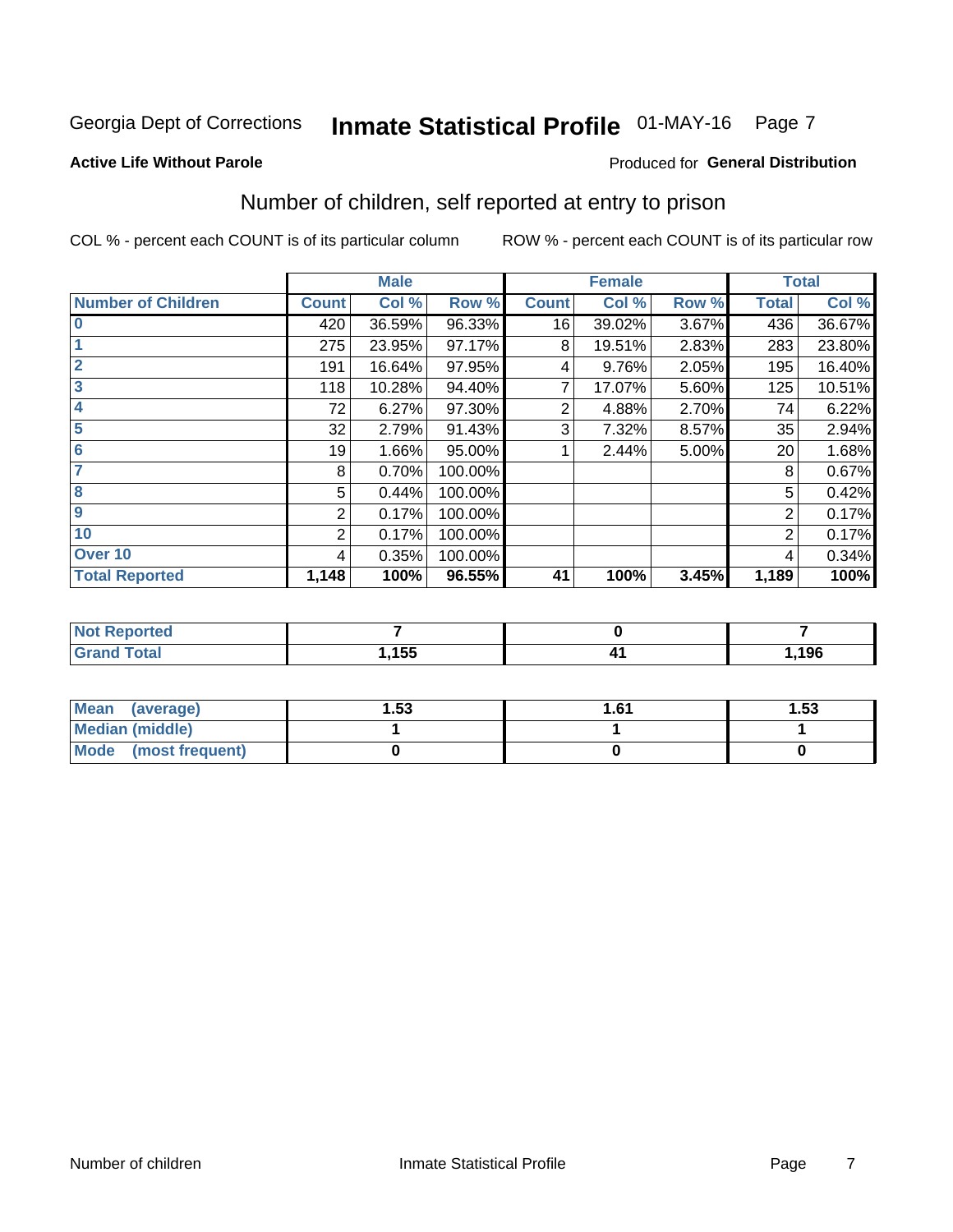## Inmate Statistical Profile 01-MAY-16 Page 8

#### **Active Life Without Parole**

#### Produced for General Distribution

### Religious affiliation, self-reported at entry to prison

COL % - percent each COUNT is of its particular column

|              |                              |              | <b>Male</b> |         |                | <b>Female</b> |       |                | <b>Total</b> |
|--------------|------------------------------|--------------|-------------|---------|----------------|---------------|-------|----------------|--------------|
|              | <b>Religious Affiliation</b> | <b>Count</b> | Col %       | Row %   | <b>Count</b>   | Col %         | Row % | <b>Total</b>   | Col %        |
|              | <b>Islam</b>                 | 55           | 8.90%       | 94.83%  | 3              | 10.34%        | 5.17% | 58             | 8.96%        |
| $\mathbf{2}$ | <b>Catholic</b>              | 21           | 3.40%       | 91.30%  | 2              | 6.90%         | 8.70% | 23             | 3.55%        |
| 3            | <b>Baptist</b>               | 302          | 48.87%      | 94.08%  | 19             | 65.52%        | 5.92% | 321            | 49.61%       |
| 4            | <b>Methodist</b>             | 11           | 1.78%       | 91.67%  |                | 3.45%         | 8.33% | 12             | 1.85%        |
| 6            | <b>Presbytrn</b>             |              | .16%        | 100.00% |                |               |       |                | .15%         |
| 7            | <b>Chc Of God</b>            | 3            | .49%        | 100.00% |                |               |       | 3              | .46%         |
| 8            | <b>Holiness</b>              | 19           | 3.07%       | 90.48%  | $\overline{2}$ | 6.90%         | 9.52% | 21             | 3.25%        |
| 9            | <b>Jewish</b>                | 2            | .32%        | 100.00% |                |               |       | $\overline{2}$ | .31%         |
| 10           | <b>Anglican</b>              |              | .16%        | 100.00% |                |               |       |                | .15%         |
| 12           | <b>Hindu</b>                 | 2            | .32%        | 100.00% |                |               |       | 2              | .31%         |
| 16           | <b>Seven D Ad</b>            | 4            | .65%        | 100.00% |                |               |       | 4              | .62%         |
| 17           | <b>Jehovah Wt</b>            | 9            | 1.46%       | 100.00% |                |               |       | 9              | 1.39%        |
| 18           | <b>Latr Day S</b>            |              | .16%        | 100.00% |                |               |       |                | .15%         |
| 20           | <b>Other Prot</b>            | 77           | 12.46%      | 97.47%  | 2              | 6.90%         | 2.53% | 79             | 12.21%       |
| 96           | <b>None</b>                  | 110          | 17.80%      | 100.00% |                |               |       | 110            | 17.00%       |
|              | <b>Total Reported</b>        | 618          | 100%        | 95.52%  | 29             | 100%          | 4.48% | 647            | 100%         |

|       | $F^{\sim}$      | $\sim$ | 549  |
|-------|-----------------|--------|------|
| _____ | <b>455</b><br>. |        | 1 ሰድ |

| l Mo<br>trequent)<br>æmmers | aptist | <b>Raptist</b> | Baptist |
|-----------------------------|--------|----------------|---------|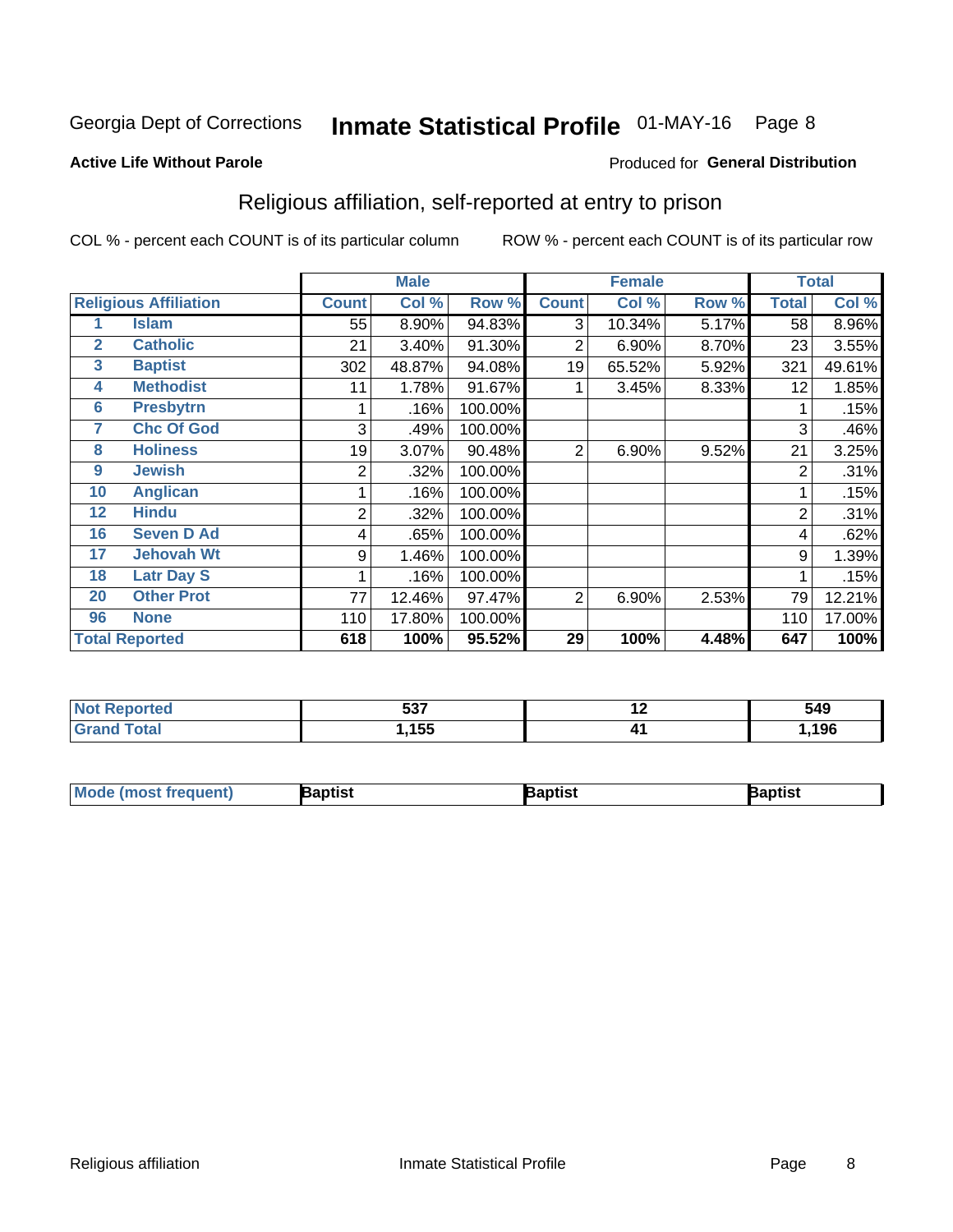#### Inmate Statistical Profile 01-MAY-16 Page 9

#### **Active Life Without Parole**

#### Produced for General Distribution

### Home county, self-reported at entry to prison

COL % - percent each COUNT is of its particular column

|     |                         |                  | <b>Male</b> |         |                | <b>Female</b> |        | <b>Total</b>     |        |
|-----|-------------------------|------------------|-------------|---------|----------------|---------------|--------|------------------|--------|
|     | <b>Home County</b>      | <b>Count</b>     | Col %       | Row %   | <b>Count</b>   | Col %         | Row %  | <b>Total</b>     | Col %  |
| 000 | <b>Unknown</b>          | $\overline{212}$ | 18.35%      | 93.81%  | 14             | 34.15%        | 6.19%  | $\overline{226}$ | 18.90% |
| 001 | <b>Appling County</b>   | 4                | .35%        | 100.00% |                |               |        | 4                | .33%   |
| 002 | <b>Atkinson County</b>  | 3                | .26%        | 100.00% |                |               |        | 3                | .25%   |
| 003 | <b>Bacon County</b>     | 1                | .09%        | 100.00% |                |               |        | 1                | .08%   |
| 004 | <b>Baker County</b>     | $\mathbf{1}$     | .09%        | 100.00% |                |               |        | 1                | .08%   |
| 005 | <b>Baldwin County</b>   | 3                | .26%        | 100.00% |                |               |        | 3                | .25%   |
| 007 | <b>Barrow County</b>    | 8                | .69%        | 100.00% |                |               |        | 8                | .67%   |
| 008 | <b>Bartow County</b>    | 8                | .69%        | 88.89%  | 1              | 2.44%         | 11.11% | 9                | .75%   |
| 009 | <b>Ben Hill County</b>  | 5                | .43%        | 100.00% |                |               |        | 5                | .42%   |
| 010 | <b>Berrien County</b>   | 2                | .17%        | 100.00% |                |               |        | $\overline{2}$   | .17%   |
| 011 | <b>Bibb County</b>      | 27               | 2.34%       | 93.10%  | $\overline{2}$ | 4.88%         | 6.90%  | 29               | 2.42%  |
| 012 | <b>Bleckley County</b>  | 2                | .17%        | 100.00% |                |               |        | $\overline{2}$   | .17%   |
| 014 | <b>Brooks County</b>    | $\mathbf{1}$     | .09%        | 100.00% |                |               |        | 1                | .08%   |
| 016 | <b>Bulloch County</b>   | 3                | .26%        | 100.00% |                |               |        | 3                | .25%   |
| 017 | <b>Burke County</b>     | 11               | .95%        | 100.00% |                |               |        | 11               | .92%   |
| 018 | <b>Butts County</b>     | 3                | .26%        | 100.00% |                |               |        | 3                | .25%   |
| 019 | <b>Calhoun County</b>   | 1                | .09%        | 100.00% |                |               |        | 1                | .08%   |
| 020 | <b>Camden County</b>    | 5                | .43%        | 83.33%  | 1              | 2.44%         | 16.67% | 6                | .50%   |
| 021 | <b>Candler County</b>   | $\mathbf{1}$     | .09%        | 100.00% |                |               |        | 1                | .08%   |
| 022 | <b>Carroll County</b>   | 3                | .26%        | 75.00%  | 1              | 2.44%         | 25.00% | 4                | .33%   |
| 023 | <b>Catoosa County</b>   | $\overline{2}$   | .17%        | 100.00% |                |               |        | $\overline{2}$   | .17%   |
| 025 | <b>Chatham County</b>   | 40               | 3.46%       | 100.00% |                |               |        | 40               | 3.34%  |
| 028 | <b>Cherokee County</b>  | 3                | .26%        | 100.00% |                |               |        | 3                | .25%   |
| 029 | <b>Clarke County</b>    | 21               | 1.82%       | 100.00% |                |               |        | 21               | 1.76%  |
| 030 | <b>Clay County</b>      | 1                | .09%        | 100.00% |                |               |        | 1                | .08%   |
| 031 | <b>Clayton County</b>   | 34               | 2.94%       | 100.00% |                |               |        | 34               | 2.84%  |
| 033 | <b>Cobb County</b>      | 44               | 3.81%       | 100.00% |                |               |        | 44               | 3.68%  |
| 034 | <b>Coffee County</b>    | $\overline{2}$   | .17%        | 100.00% |                |               |        | $\overline{2}$   | .17%   |
| 035 | <b>Colquitt County</b>  | $\overline{2}$   | .17%        | 100.00% |                |               |        | $\overline{2}$   | .17%   |
| 036 | <b>Columbia County</b>  | 7                | .61%        | 100.00% |                |               |        | $\overline{7}$   | .59%   |
| 037 | <b>Cook County</b>      | 3                | .26%        | 100.00% |                |               |        | 3                | .25%   |
| 038 | <b>Coweta County</b>    | 4                | .35%        | 80.00%  | 1              | 2.44%         | 20.00% | 5                | .42%   |
| 040 | <b>Crisp County</b>     | 4                | .35%        | 100.00% |                |               |        | 4                | .33%   |
| 043 | <b>Decatur County</b>   | 3                | .26%        | 100.00% |                |               |        | $\overline{3}$   | .25%   |
| 044 | <b>Dekalb County</b>    | 85               | 7.36%       | 98.84%  | 1              | 2.44%         | 1.16%  | 86               | 7.19%  |
| 045 | <b>Dodge County</b>     | 1                | .09%        | 100.00% |                |               |        | 1                | .08%   |
| 046 | <b>Dooly County</b>     | 1                | .09%        | 100.00% |                |               |        | 1                | .08%   |
| 047 | <b>Dougherty County</b> | 25               | 2.16%       | 92.59%  | $\sqrt{2}$     | 4.88%         | 7.41%  | 27               | 2.26%  |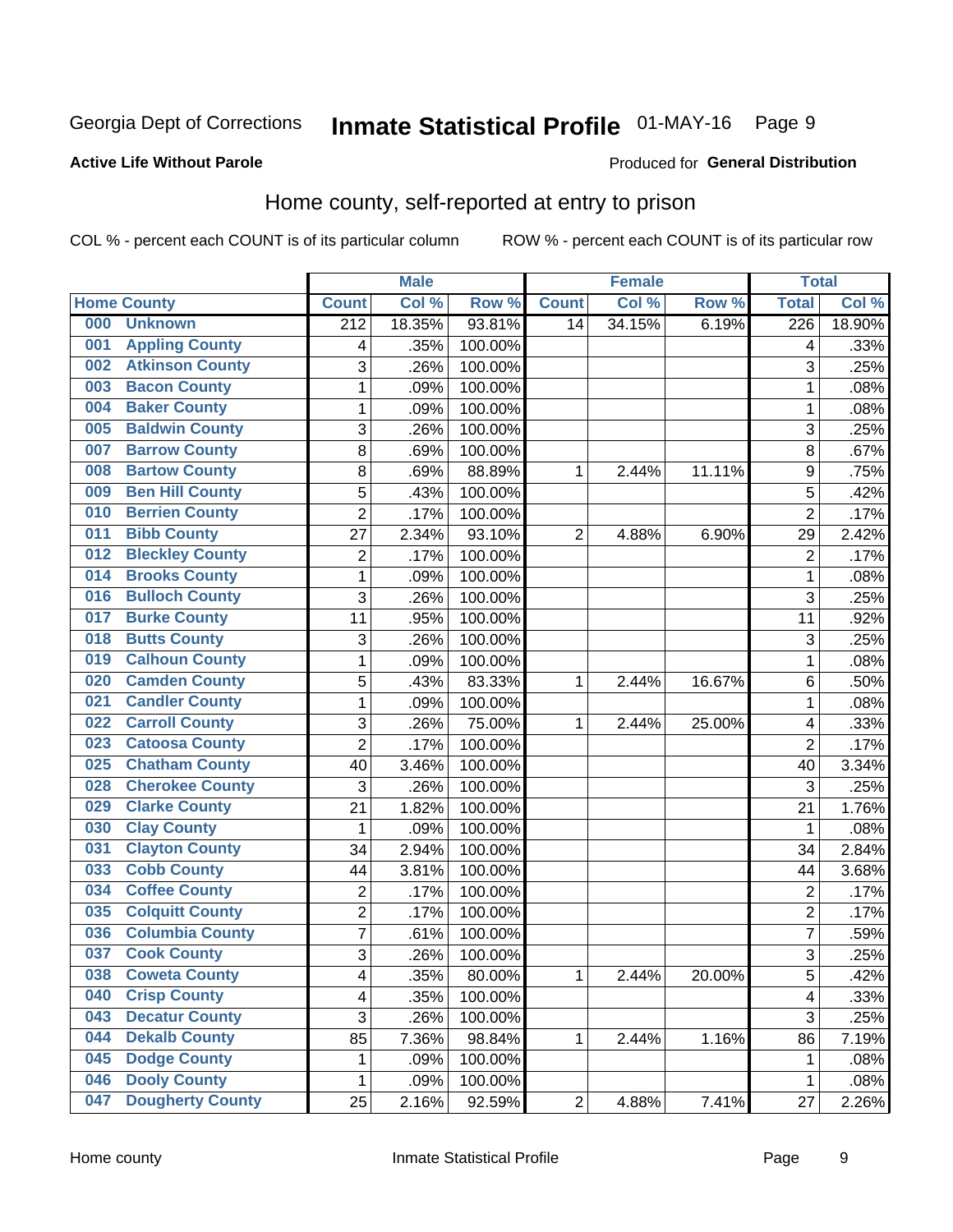## Inmate Statistical Profile 01-MAY-16 Page 10

#### **Active Life Without Parole**

#### Produced for General Distribution

### Home county, self-reported at entry to prison

COL % - percent each COUNT is of its particular column

|     |                          |                | <b>Male</b> |         |              | <b>Female</b> |        | <b>Total</b>    |        |
|-----|--------------------------|----------------|-------------|---------|--------------|---------------|--------|-----------------|--------|
|     | <b>Home County</b>       | <b>Count</b>   | Col %       | Row %   | <b>Count</b> | Col %         | Row %  | <b>Total</b>    | Col %  |
| 048 | <b>Douglas County</b>    | 15             | 1.30%       | 93.75%  | 1            | 2.44%         | 6.25%  | 16              | 1.34%  |
| 049 | <b>Early County</b>      | 1              | .09%        | 100.00% |              |               |        | 1               | .08%   |
| 051 | <b>Effingham County</b>  | 3              | .26%        | 100.00% |              |               |        | 3               | .25%   |
| 052 | <b>Elbert County</b>     | 2              | .17%        | 100.00% |              |               |        | $\overline{2}$  | .17%   |
| 053 | <b>Emanuel County</b>    | 5              | .43%        | 100.00% |              |               |        | 5               | .42%   |
| 056 | <b>Fayette County</b>    | 6              | .52%        | 100.00% |              |               |        | $6\phantom{1}6$ | .50%   |
| 057 | <b>Floyd County</b>      | 15             | 1.30%       | 100.00% |              |               |        | 15              | 1.25%  |
| 058 | <b>Forsyth County</b>    | 3              | .26%        | 100.00% |              |               |        | 3               | .25%   |
| 059 | <b>Franklin County</b>   | 3              | .26%        | 75.00%  | 1            | 2.44%         | 25.00% | 4               | .33%   |
| 060 | <b>Fulton County</b>     | 144            | 12.47%      | 97.96%  | 3            | 7.32%         | 2.04%  | 147             | 12.29% |
| 061 | <b>Gilmer County</b>     | 2              | .17%        | 100.00% |              |               |        | $\overline{2}$  | .17%   |
| 063 | <b>Glynn County</b>      | 9              | .78%        | 100.00% |              |               |        | 9               | .75%   |
| 064 | <b>Gordon County</b>     | 3              | .26%        | 100.00% |              |               |        | 3               | .25%   |
| 065 | <b>Grady County</b>      | 1              | .09%        | 100.00% |              |               |        | 1               | .08%   |
| 066 | <b>Greene County</b>     | 3              | .26%        | 100.00% |              |               |        | 3               | .25%   |
| 067 | <b>Gwinnett County</b>   | 27             | 2.34%       | 90.00%  | 3            | 7.32%         | 10.00% | 30              | 2.51%  |
| 068 | <b>Habersham County</b>  | 1              | .09%        | 100.00% |              |               |        | 1               | .08%   |
| 069 | <b>Hall County</b>       | 18             | 1.56%       | 94.74%  | 1            | 2.44%         | 5.26%  | 19              | 1.59%  |
| 070 | <b>Hancock County</b>    | 2              | .17%        | 100.00% |              |               |        | $\overline{2}$  | .17%   |
| 071 | <b>Haralson County</b>   | 2              | .17%        | 100.00% |              |               |        | $\overline{2}$  | .17%   |
| 072 | <b>Harris County</b>     | $\mathbf{1}$   | .09%        | 100.00% |              |               |        | 1               | .08%   |
| 073 | <b>Hart County</b>       | 2              | .17%        | 100.00% |              |               |        | $\overline{2}$  | .17%   |
| 074 | <b>Heard County</b>      | $\mathbf{1}$   | .09%        | 100.00% |              |               |        | 1               | .08%   |
| 075 | <b>Henry County</b>      | 7              | .61%        | 87.50%  | 1            | 2.44%         | 12.50% | 8               | .67%   |
| 076 | <b>Houston County</b>    | 18             | 1.56%       | 94.74%  | 1            | 2.44%         | 5.26%  | 19              | 1.59%  |
| 078 | <b>Jackson County</b>    | 4              | .35%        | 100.00% |              |               |        | 4               | .33%   |
| 080 | <b>Jeff Davis County</b> | 1              | .09%        | 100.00% |              |               |        | 1               | .08%   |
| 081 | <b>Jefferson County</b>  | 6              | .52%        | 85.71%  | 1            | 2.44%         | 14.29% | 7               | .59%   |
| 082 | <b>Jenkins County</b>    | 2              | .17%        | 100.00% |              |               |        | $\overline{2}$  | .17%   |
| 084 | <b>Jones County</b>      | 1              | .09%        | 100.00% |              |               |        | 1               | .08%   |
| 087 | <b>Laurens County</b>    | $\overline{7}$ | .61%        | 100.00% |              |               |        | 7               | .59%   |
| 088 | <b>Lee County</b>        | 1              | .09%        | 100.00% |              |               |        | 1               | .08%   |
| 089 | <b>Liberty County</b>    | $\overline{7}$ | .61%        | 87.50%  | $\mathbf{1}$ | 2.44%         | 12.50% | 8               | .67%   |
| 090 | <b>Lincoln County</b>    | 1              | .09%        | 100.00% |              |               |        | 1               | .08%   |
| 091 | <b>Long County</b>       | 1              | .09%        | 100.00% |              |               |        | 1               | .08%   |
| 092 | <b>Lowndes County</b>    | 8              | .69%        | 100.00% |              |               |        | 8               | .67%   |
| 093 | <b>Lumpkin County</b>    | 1              | .09%        | 100.00% |              |               |        | 1               | .08%   |
| 094 | <b>Macon County</b>      | 1              | .09%        | 100.00% |              |               |        | 1               | .08%   |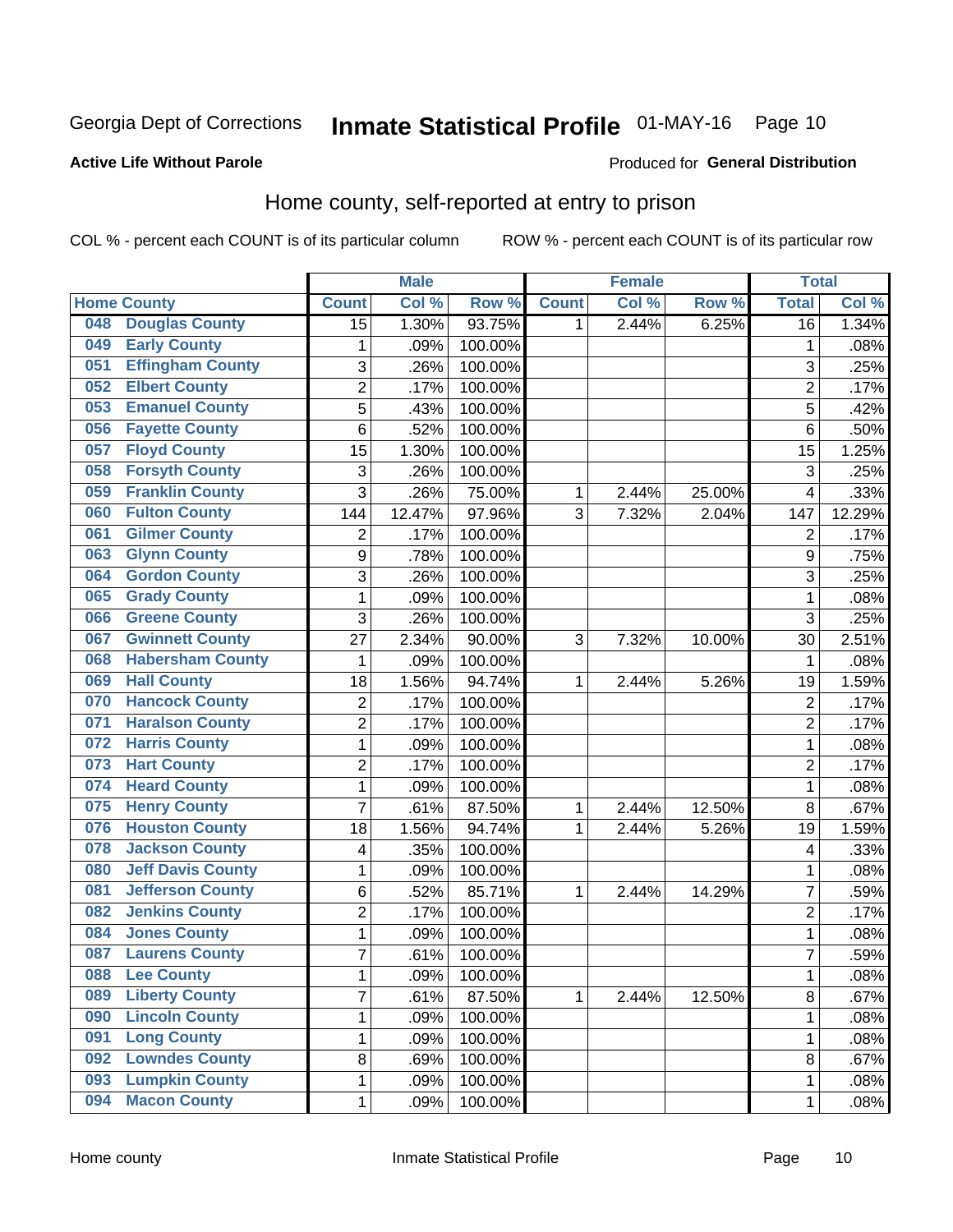## Inmate Statistical Profile 01-MAY-16 Page 11

#### **Active Life Without Parole**

#### Produced for General Distribution

### Home county, self-reported at entry to prison

COL % - percent each COUNT is of its particular column

|                  |                          |                         | <b>Male</b> |         |              | <b>Female</b> |        | <b>Total</b>   |       |
|------------------|--------------------------|-------------------------|-------------|---------|--------------|---------------|--------|----------------|-------|
|                  | <b>Home County</b>       | <b>Count</b>            | Col %       | Row %   | <b>Count</b> | Col %         | Row %  | <b>Total</b>   | Col % |
| 095              | <b>Madison County</b>    | 1                       | .09%        | 100.00% |              |               |        | 1              | .08%  |
| 096              | <b>Marion County</b>     | $\mathbf{1}$            | .09%        | 100.00% |              |               |        | 1              | .08%  |
| 097              | <b>Mcduffie County</b>   | $\overline{c}$          | .17%        | 100.00% |              |               |        | $\overline{c}$ | .17%  |
| 098              | <b>Mcintosh County</b>   | $\mathbf{1}$            | .09%        | 100.00% |              |               |        | 1              | .08%  |
| 099              | <b>Meriwether County</b> | $\mathbf{1}$            | .09%        | 100.00% |              |               |        | 1              | .08%  |
| 100              | <b>Miller County</b>     | $\overline{2}$          | .17%        | 100.00% |              |               |        | $\overline{2}$ | .17%  |
| 101              | <b>Mitchell County</b>   | 1                       | .09%        | 100.00% |              |               |        | 1              | .08%  |
| 102              | <b>Monroe County</b>     | $\sqrt{5}$              | .43%        | 100.00% |              |               |        | 5              | .42%  |
| 103              | <b>Montgomery County</b> | $\overline{2}$          | .17%        | 100.00% |              |               |        | $\overline{2}$ | .17%  |
| 104              | <b>Morgan County</b>     | $\mathbf{1}$            | .09%        | 100.00% |              |               |        | 1              | .08%  |
| 106              | <b>Muscogee County</b>   | 25                      | 2.16%       | 100.00% |              |               |        | 25             | 2.09% |
| 107              | <b>Newton County</b>     | 4                       | .35%        | 80.00%  | 1            | 2.44%         | 20.00% | 5              | .42%  |
| 109              | <b>Oglethorpe County</b> | $\overline{\mathbf{4}}$ | .35%        | 100.00% |              |               |        | 4              | .33%  |
| 110              | <b>Paulding County</b>   | $\boldsymbol{9}$        | .78%        | 100.00% |              |               |        | 9              | .75%  |
| 111              | <b>Peach County</b>      | $\mathbf{1}$            | .09%        | 100.00% |              |               |        | 1              | .08%  |
| 112              | <b>Pickens County</b>    | $\mathbf{1}$            | .09%        | 100.00% |              |               |        | 1              | .08%  |
| 113              | <b>Pierce County</b>     | $\overline{2}$          | .17%        | 100.00% |              |               |        | 2              | .17%  |
| 114              | <b>Pike County</b>       | 3                       | .26%        | 100.00% |              |               |        | 3              | .25%  |
| $\overline{115}$ | <b>Polk County</b>       | 3                       | .26%        | 100.00% |              |               |        | 3              | .25%  |
| 117              | <b>Putnam County</b>     | $\sqrt{5}$              | .43%        | 100.00% |              |               |        | 5              | .42%  |
| 119              | <b>Rabun County</b>      | $\mathbf{1}$            | .09%        | 100.00% |              |               |        | 1              | .08%  |
| 120              | <b>Randolph County</b>   | $\overline{2}$          | .17%        | 100.00% |              |               |        | $\overline{2}$ | .17%  |
| 121              | <b>Richmond County</b>   | 41                      | 3.55%       | 95.35%  | 2            | 4.88%         | 4.65%  | 43             | 3.60% |
| 122              | <b>Rockdale County</b>   | 6                       | .52%        | 100.00% |              |               |        | 6              | .50%  |
| 124              | <b>Screven County</b>    | $\mathbf{1}$            | .09%        | 100.00% |              |               |        | 1              | .08%  |
| 125              | <b>Seminole County</b>   | $\overline{2}$          | .17%        | 100.00% |              |               |        | $\overline{2}$ | .17%  |
| 126              | <b>Spalding County</b>   | $\mathsf g$             | .78%        | 100.00% |              |               |        | 9              | .75%  |
| 127              | <b>Stephens County</b>   | $\overline{2}$          | .17%        | 66.67%  | 1            | 2.44%         | 33.33% | 3              | .25%  |
| 128              | <b>Stewart County</b>    | $\mathbf{1}$            | .09%        | 100.00% |              |               |        | 1              | .08%  |
| 129              | <b>Sumter County</b>     | $\overline{2}$          | .17%        | 100.00% |              |               |        | $\overline{c}$ | .17%  |
| 132              | <b>Tattnall County</b>   | 6                       | .52%        | 100.00% |              |               |        | 6              | .50%  |
| 133              | <b>Taylor County</b>     | 3                       | .26%        | 100.00% |              |               |        | 3              | .25%  |
| 134              | <b>Telfair County</b>    | $\mathbf{1}$            | .09%        | 100.00% |              |               |        | 1              | .08%  |
| 136              | <b>Thomas County</b>     | 6                       | .52%        | 100.00% |              |               |        | 6              | .50%  |
| 137              | <b>Tift County</b>       | 6                       | .52%        | 100.00% |              |               |        | 6              | .50%  |
| 138              | <b>Toombs County</b>     | 8                       | .69%        | 100.00% |              |               |        | 8              | .67%  |
| 140              | <b>Treutlen County</b>   | 3                       | .26%        | 100.00% |              |               |        | 3              | .25%  |
| 141              | <b>Troup County</b>      | 3                       | .26%        | 100.00% |              |               |        | 3              | .25%  |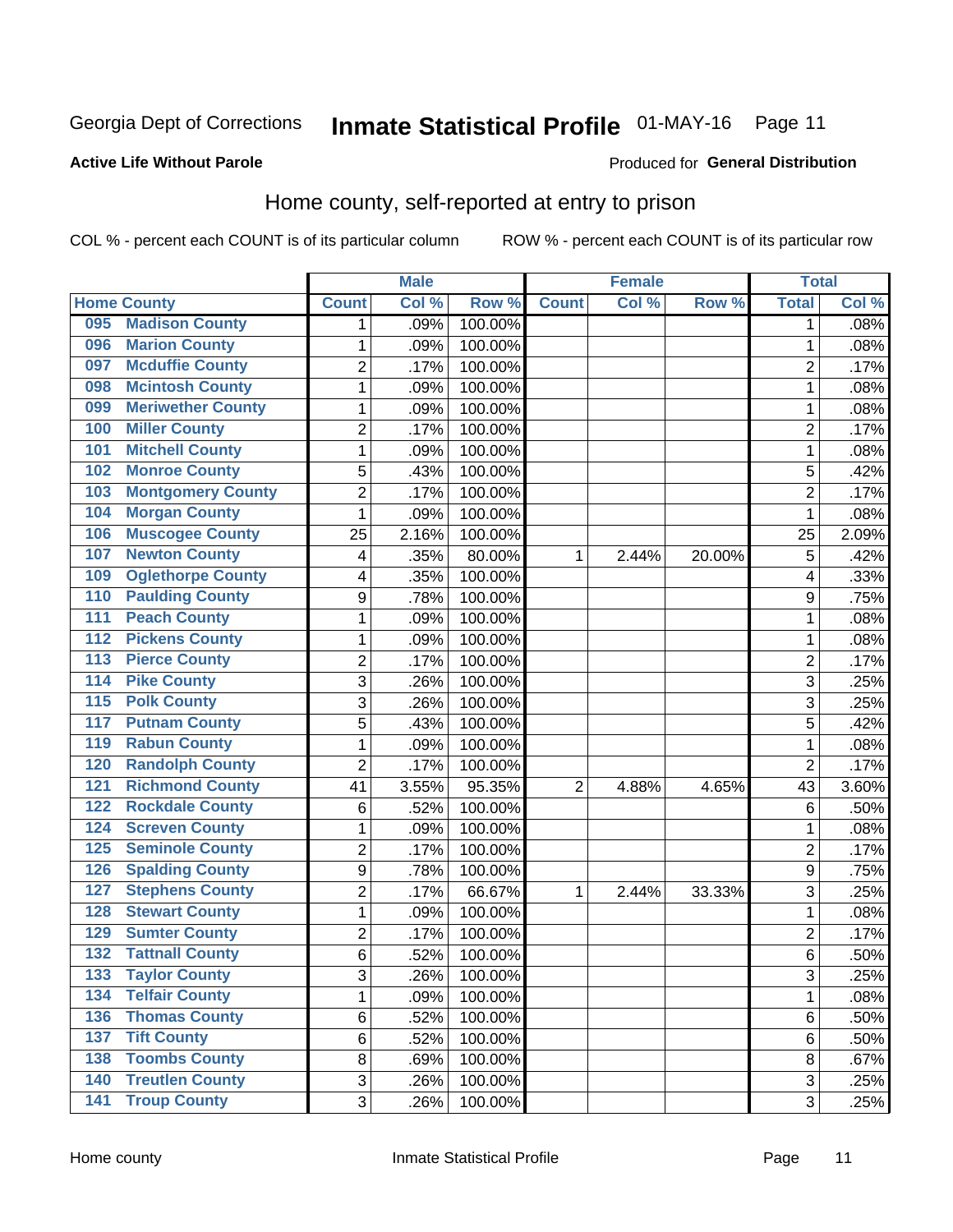## Inmate Statistical Profile 01-MAY-16 Page 12

#### **Active Life Without Parole**

#### Produced for General Distribution

### Home county, self-reported at entry to prison

COL % - percent each COUNT is of its particular column

|                                    |              | <b>Male</b> |         |              | <b>Female</b> |        | <b>Total</b> |       |
|------------------------------------|--------------|-------------|---------|--------------|---------------|--------|--------------|-------|
| <b>Home County</b>                 | <b>Count</b> | Col %       | Row %   | <b>Count</b> | Col %         | Row %  | <b>Total</b> | Col % |
| <b>Twiggs County</b><br>143        |              | .09%        | 100.00% |              |               |        |              | .08%  |
| 145<br><b>Upson County</b>         | 4            | .35%        | 100.00% |              |               |        | 4            | .33%  |
| <b>Walker County</b><br>146        | 6            | .52%        | 85.71%  |              | 2.44%         | 14.29% |              | .59%  |
| <b>Walton County</b><br>147        | 12           | 1.04%       | 100.00% |              |               |        | 12           | 1.00% |
| <b>Ware County</b><br>148          | 8            | .69%        | 100.00% |              |               |        | 8            | .67%  |
| <b>Warren County</b><br>149        |              | .09%        | 100.00% |              |               |        |              | .08%  |
| <b>Washington County</b><br>150    | 5            | .43%        | 100.00% |              |               |        | 5            | .42%  |
| <b>Wayne County</b><br>151         | 4            | .35%        | 100.00% |              |               |        | 4            | .33%  |
| <b>White County</b><br>154         | 1            | .09%        | 100.00% |              |               |        |              | .08%  |
| <b>Whitfield County</b><br>155     | 7            | .61%        | 100.00% |              |               |        |              | .59%  |
| <b>Wilcox County</b><br>156        | 1            | .09%        | 100.00% |              |               |        |              | .08%  |
| <b>Wilkes County</b><br>157        | 1            | .09%        | 100.00% |              |               |        |              | .08%  |
| <b>Wilkinson County</b><br>158     | 2            | .17%        | 100.00% |              |               |        | 2            | .17%  |
| <b>Worth County</b><br>159         |              | .09%        | 100.00% |              |               |        |              | .08%  |
| <b>Other Custody/Out Of</b><br>999 | 3            | .26%        | 100.00% |              |               |        | 3            | .25%  |
| <b>State</b>                       |              |             |         |              |               |        |              |       |
| <b>Total Rported</b>               | 1,155        | 100%        | 96.57%  | 41           | 100%          | 3.43%  | 1,196        | 100%  |

| ported<br>'N ( |      |     |      |
|----------------|------|-----|------|
| $\sim$         | ,155 | . . | ,196 |

| Mode (most frequent) | <b>Fulton County</b> | <b>Gwinnett County</b> | <b>Fulton County</b> |
|----------------------|----------------------|------------------------|----------------------|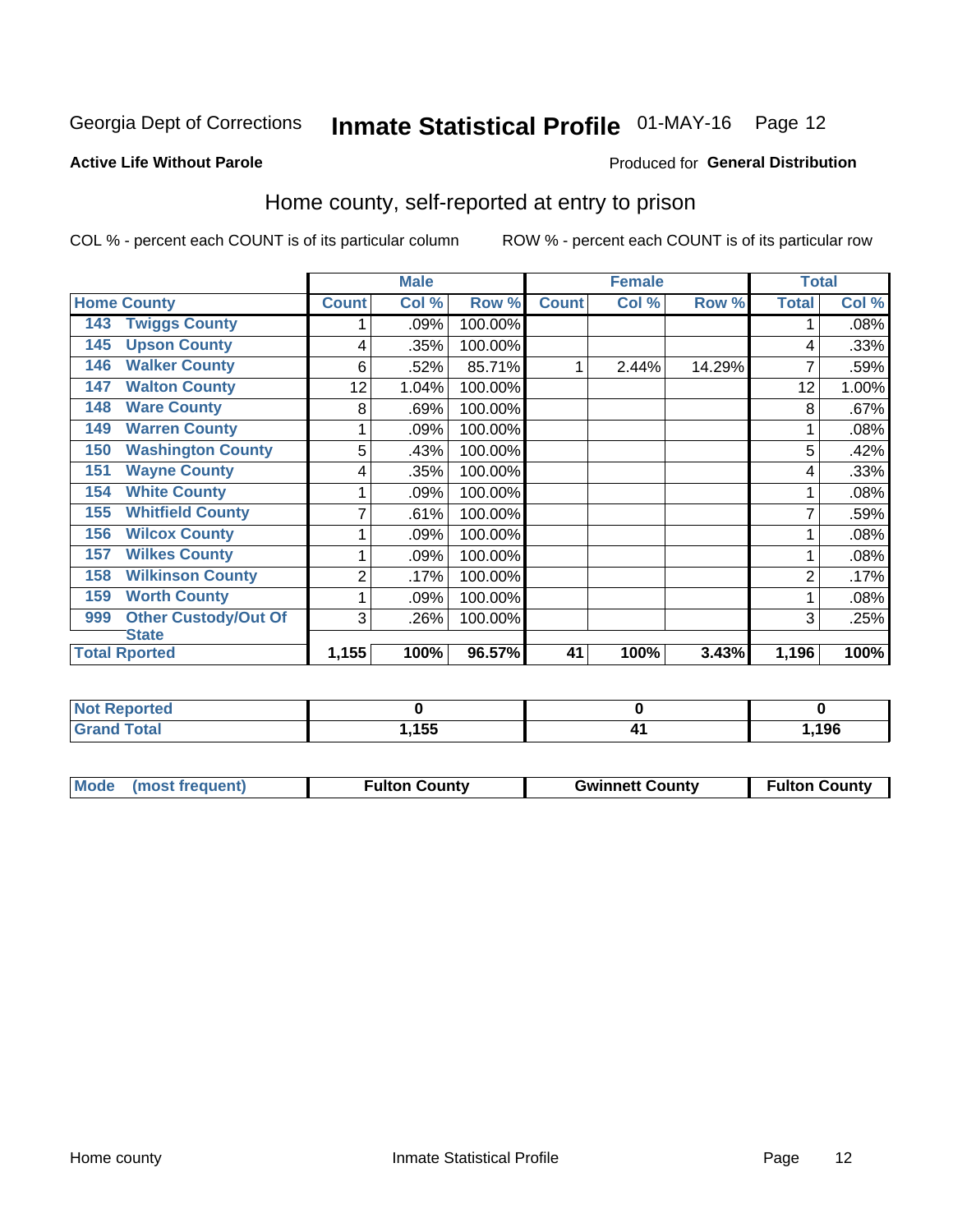## Inmate Statistical Profile 01-MAY-16 Page 13

#### **Active Life Without Parole**

#### Produced for General Distribution

### Employment status before prison, self-reported at entry to prison

COL % - percent each COUNT is of its particular column

|                           |              | <b>Male</b> |         |                 | <b>Female</b> |        |       | <b>Total</b> |
|---------------------------|--------------|-------------|---------|-----------------|---------------|--------|-------|--------------|
| <b>Employment Status</b>  | <b>Count</b> | Col %       | Row %   | <b>Count</b>    | Col %         | Row %  | Total | Col %        |
| <b>Full Time</b><br>01    | 452          | 47.43%      | 96.58%  | 16              | 44.44%        | 3.42%  | 468   | 47.32%       |
| <b>Part Time</b><br>02    | 62           | 6.51%       | 100.00% |                 |               |        | 62    | 6.27%        |
| Unempl $<$ 6M<br>03       | 72           | 7.56%       | 98.63%  |                 | 2.78%         | 1.37%  | 73    | 7.38%        |
| Unempl > 6M<br>04         | 207          | 21.72%      | 94.09%  | 13 <sub>1</sub> | 36.11%        | 5.91%  | 220   | 22.24%       |
| <b>Never Worked</b><br>05 | 86           | 9.02%       | 100.00% |                 |               |        | 86    | 8.70%        |
| <b>Student</b><br>06      | 26           | 2.73%       | 100.00% |                 |               |        | 26    | 2.63%        |
| <b>Incapable</b><br>07    | 48           | 5.04%       | 88.89%  | 6               | 16.67%        | 11.11% | 54    | 5.46%        |
| <b>Total Reported</b>     | 953          | 100%        | 96.36%  | 36              | 100%          | 3.64%  | 989   | 100%         |

| 202        |    | 207<br>ZV I |
|------------|----|-------------|
| <b>15F</b> | ,, | 106         |
| טט ו       |    | IJU         |

| Mc | ∙u∥<br>----<br>ıme | ίuΙ<br>Πmε |
|----|--------------------|------------|
|    |                    |            |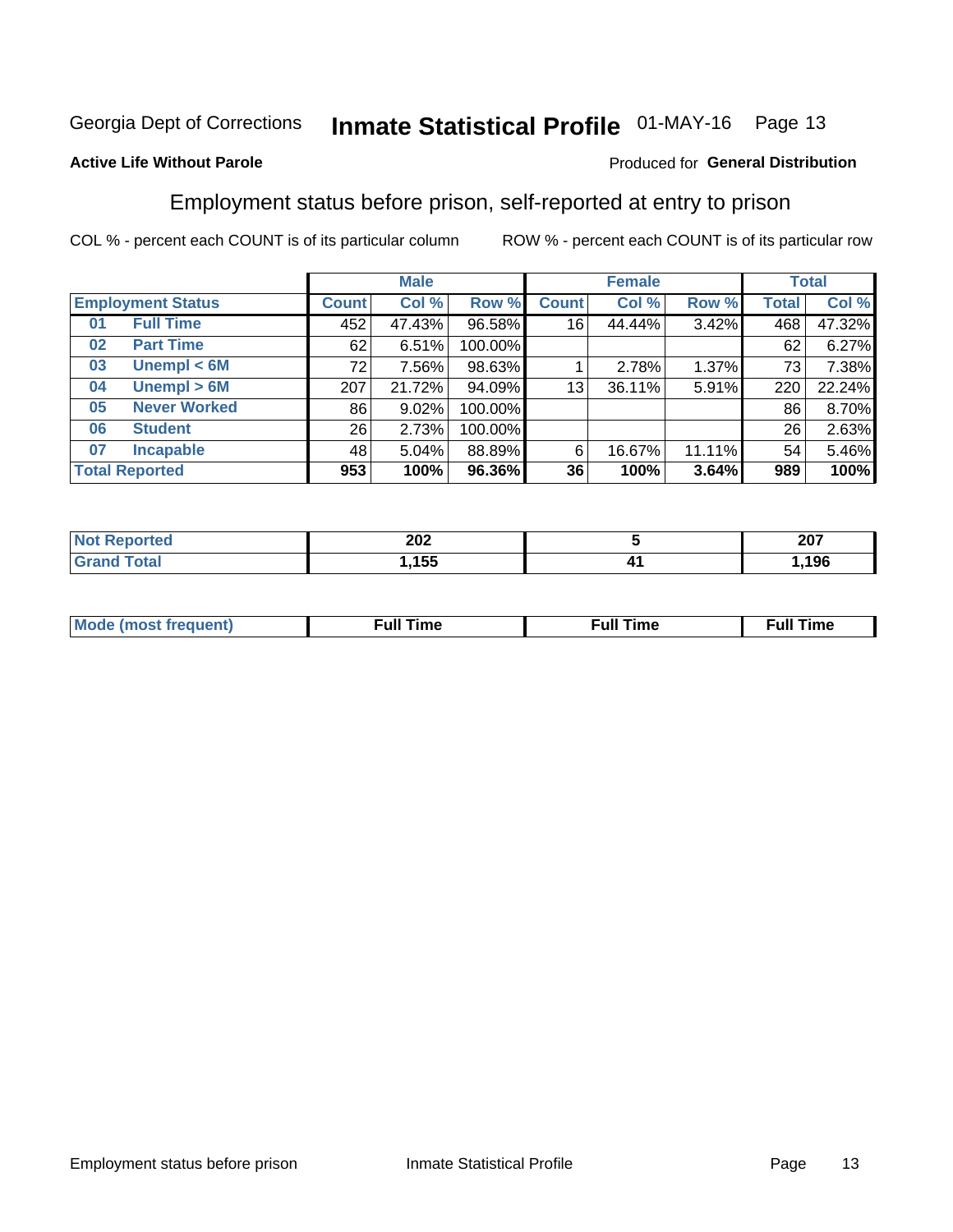#### **Active Life Without Parole**

Produced for General Distribution

### Age at admission

COL % - percent each COUNT is of its particular column

|                         |              | <b>Male</b> |         |                | <b>Female</b> |        |                  | <b>Total</b>        |
|-------------------------|--------------|-------------|---------|----------------|---------------|--------|------------------|---------------------|
| <b>Age At Admission</b> | <b>Count</b> | Col %       | Row %   | <b>Count</b>   | Col %         | Row %  | <b>Total</b>     | Col %               |
| 15                      | 2            | 0.17%       | 100.00% |                |               |        | 2                | 0.17%               |
| 16                      | 1            | 0.09%       | 100.00% |                |               |        | 1                | 0.08%               |
| $\overline{17}$         | 6            | 0.52%       | 100.00% |                |               |        | 6                | 0.50%               |
| 18                      | 11           | 0.95%       | 100.00% |                |               |        | 11               | 0.92%               |
| 19                      | 23           | 1.99%       | 100.00% |                |               |        | 23               | 1.92%               |
| $\overline{20}$         | 24           | 2.08%       | 96.00%  | 1              | 2.44%         | 4.00%  | 25               | 2.09%               |
| $\overline{21}$         | 29           | 2.51%       | 96.67%  | 1              | 2.44%         | 3.33%  | 30               | 2.51%               |
| $\overline{22}$         | 57           | 4.94%       | 98.28%  | 1              | 2.44%         | 1.72%  | 58               | 4.85%               |
| 23                      | 41           | 3.55%       | 97.62%  | 1              | 2.44%         | 2.38%  | 42               | 3.51%               |
| $\overline{24}$         | 43           | 3.72%       | 95.56%  | $\overline{2}$ | 4.88%         | 4.44%  | 45               | 3.76%               |
| $\overline{25}$         | 43           | 3.72%       | 93.48%  | 3              | 7.32%         | 6.52%  | 46               | 3.85%               |
| 26                      | 45           | 3.90%       | 97.83%  | 1              | 2.44%         | 2.17%  | 46               | 3.85%               |
| $\overline{27}$         | 39           | 3.38%       | 92.86%  | 3              | 7.32%         | 7.14%  | 42               | 3.51%               |
| 28                      | 51           | 4.42%       | 98.08%  | 1              | 2.44%         | 1.92%  | 52               | 4.35%               |
| 29                      | 53           | 4.59%       | 100.00% |                |               |        | 53               | 4.43%               |
| 30                      | 40           | 3.46%       | 100.00% |                |               |        | 40               | 3.34%               |
| 31                      | 52           | 4.50%       | 100.00% |                |               |        | 52               | 4.35%               |
| 32                      | 48           | 4.16%       | 94.12%  | 3              | 7.32%         | 5.88%  | 51               | 4.26%               |
| 33                      | 36           | 3.12%       | 97.30%  | 1              | 2.44%         | 2.70%  | 37               | 3.09%               |
| 34                      | 24           | 2.08%       | 92.31%  | $\overline{2}$ | 4.88%         | 7.69%  | 26               | 2.17%               |
| 35                      | 31           | 2.68%       | 96.88%  | 1              | 2.44%         | 3.13%  | 32               | 2.68%               |
| 36                      | 41           | 3.55%       | 100.00% |                |               |        | 41               | 3.43%               |
| $\overline{37}$         | 30           | 2.60%       | 100.00% |                |               |        | 30               | 2.51%               |
| 38                      | 31           | 2.68%       | 100.00% |                |               |        | 31               | 2.59%               |
| 39                      | 30           | 2.60%       | 85.71%  | 5              | 12.20%        | 14.29% | 35               | 2.93%               |
| 40                      | 21           | 1.82%       | 91.30%  | $\overline{2}$ | 4.88%         | 8.70%  | 23               | 1.92%               |
| 41                      | 31           | 2.68%       | 93.94%  | $\overline{2}$ | 4.88%         | 6.06%  | 33               | 2.76%               |
| 42                      | 31           | 2.68%       | 100.00% |                |               |        | 31               | 2.59%               |
| 43                      | 24           | 2.08%       | 92.31%  | $\overline{2}$ | 4.88%         | 7.69%  | 26               | 2.17%               |
| 44                      | 19           | 1.65%       | 90.48%  | $\overline{2}$ | 4.88%         | 9.52%  | 21               | 1.76%               |
| 45                      | 26           | 2.25%       | 100.00% |                |               |        | 26               | 2.17%               |
| 46                      | 24           | 2.08%       | 88.89%  | 3              | 7.32%         | 11.11% | 27               | 2.26%               |
| 47                      | 18           | 1.56%       | 100.00% |                |               |        | 18               | $\overline{1.51\%}$ |
| 48                      | 16           | 1.39%       | 84.21%  | 3              | 7.32%         | 15.79% | 19               | 1.59%               |
| 49                      | 17           | 1.47%       | 100.00% |                |               |        | 17               | 1.42%               |
| 50                      | 17           | 1.47%       | 100.00% |                |               |        | 17               | 1.42%               |
| $\overline{51}$         | 9            | 0.78%       | 100.00% |                |               |        | $\boldsymbol{9}$ | $\overline{0.75\%}$ |
| 52                      | 10           | 0.87%       | 100.00% |                |               |        | 10               | 0.84%               |
| 53                      | 9            | 0.78%       | 100.00% |                |               |        | $\boldsymbol{9}$ | 0.75%               |
| 54                      | 8            | 0.69%       | 100.00% |                |               |        | 8                | 0.67%               |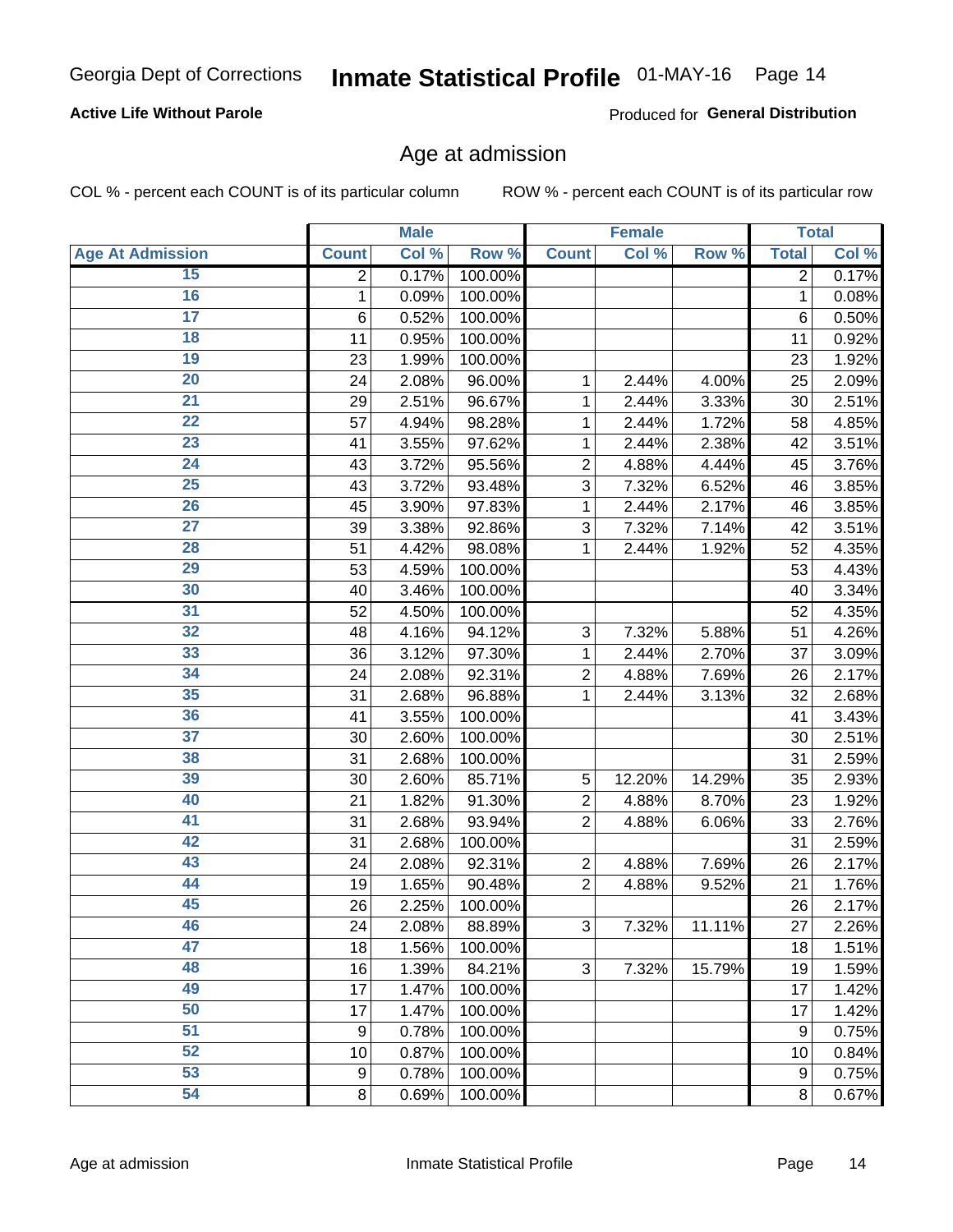## Inmate Statistical Profile 01-MAY-16 Page 15

#### **Active Life Without Parole**

Produced for General Distribution

### Age at admission

COL % - percent each COUNT is of its particular column

|                         |              | <b>Male</b> |         |              | <b>Female</b> |        |                | <b>Total</b> |
|-------------------------|--------------|-------------|---------|--------------|---------------|--------|----------------|--------------|
| <b>Age At Admission</b> | <b>Count</b> | Col %       | Row %   | <b>Count</b> | Col %         | Row %  | <b>Total</b>   | Col %        |
| 55                      |              | 0.61%       | 87.50%  |              | 2.44%         | 12.50% | 8              | 0.67%        |
| 56                      | 9            | 0.78%       | 100.00% |              |               |        | 9              | 0.75%        |
| 57                      |              | 0.61%       | 100.00% |              |               |        | 7              | 0.59%        |
| 58                      | 6            | 0.52%       | 100.00% |              |               |        | 6              | 0.50%        |
| 60                      | 2            | 0.17%       | 100.00% |              |               |        | 2              | 0.17%        |
| 62                      |              | 0.09%       | 100.00% |              |               |        |                | 0.08%        |
| 63                      |              | 0.09%       | 100.00% |              |               |        |                | 0.08%        |
| 64                      | 4            | 0.35%       | 100.00% |              |               |        | 4              | 0.33%        |
| 65                      | 2            | 0.17%       | 100.00% |              |               |        | $\overline{2}$ | 0.17%        |
| 66                      |              | 0.09%       | 100.00% |              |               |        |                | 0.08%        |
| 67                      |              | 0.09%       | 100.00% |              |               |        |                | 0.08%        |
| 69                      | 2            | 0.17%       | 100.00% |              |               |        | 2              | 0.17%        |
| 71                      |              | 0.09%       | 100.00% |              |               |        |                | 0.08%        |
| <b>Total Reported</b>   | 1,155        | 100%        | 96.57%  | 41           | 100%          | 3.43%  | 1,196          | 100%         |

| <b>Not Reported</b>          |      |      |
|------------------------------|------|------|
| <b>Total</b><br><b>Grand</b> | ,155 | ,196 |

| <b>Mean</b><br>(average) | 33.84 | 35.22 | 33.89    |
|--------------------------|-------|-------|----------|
| Median (middle)          | JZ    | 35    | າາ<br>∠د |
| Mode<br>(most frequent)  | --    | 39    | n.<br>LL |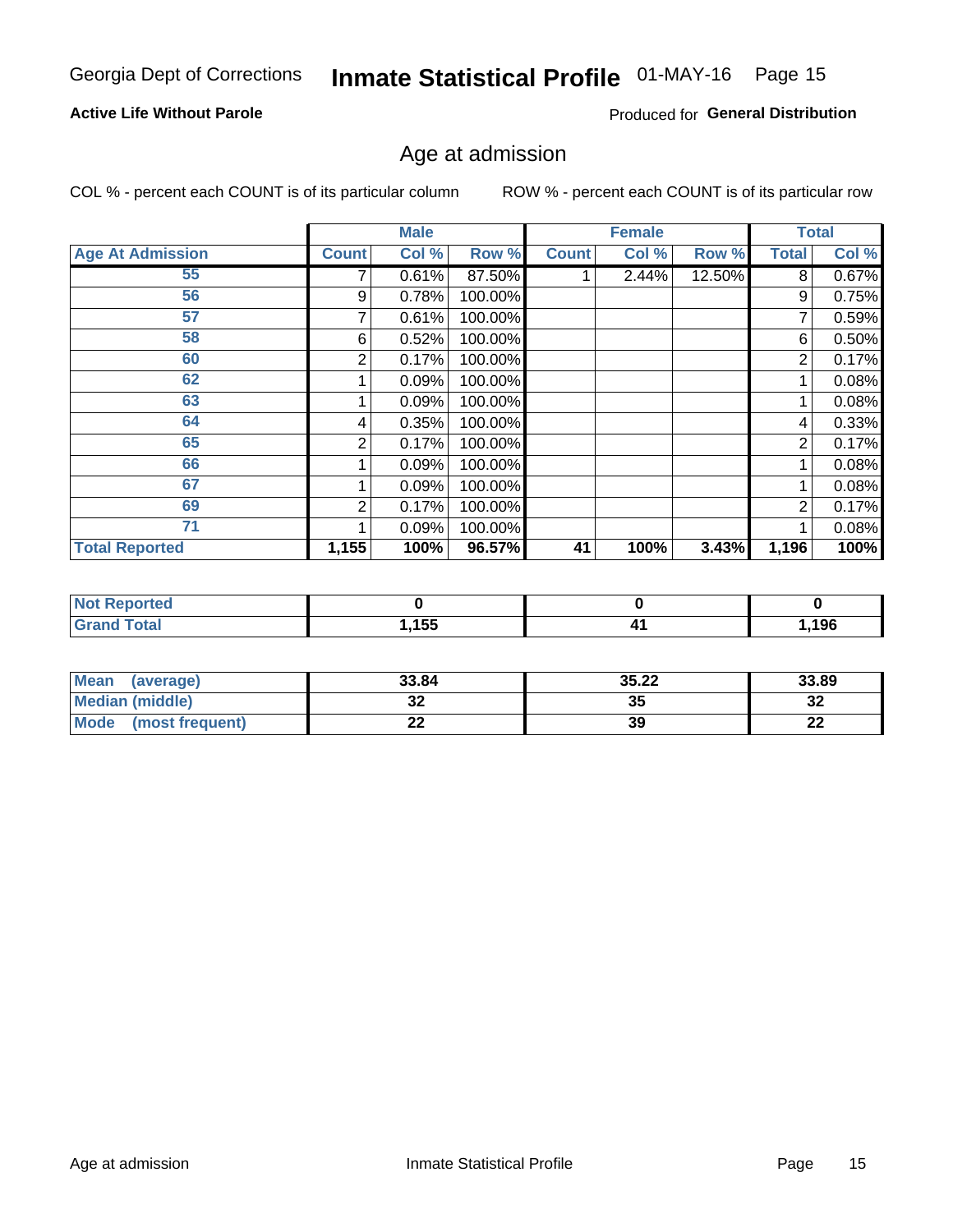#### **Active Life Without Parole**

#### Produced for General Distribution

### Height, measured at entry to prison

COL % - percent each COUNT is of its particular column

|                       |              | <b>Male</b> |         |                | <b>Female</b> |         |                | <b>Total</b> |
|-----------------------|--------------|-------------|---------|----------------|---------------|---------|----------------|--------------|
| <b>Height</b>         | <b>Count</b> | Col %       | Row %   | <b>Count</b>   | Col %         | Row %   | <b>Total</b>   | Col %        |
| $\bf{0}$              | 4            | 0.35%       | 100.00% |                |               |         | 4              | 0.33%        |
| 4'10"                 |              |             |         | $\mathbf{1}$   | 2.44%         | 100.00% | 1              | 0.08%        |
| 5'00''                | 1            | 0.09%       | 100.00% |                |               |         | 1              | 0.08%        |
| 5'01"                 | 3            | 0.26%       | 60.00%  | $\overline{c}$ | 4.88%         | 40.00%  | 5              | 0.42%        |
| 5'02"                 | 4            | 0.35%       | 80.00%  | 1              | 2.44%         | 20.00%  | 5              | 0.42%        |
| 5'03''                | 10           | 0.87%       | 62.50%  | 6              | 14.63%        | 37.50%  | 16             | 1.34%        |
| 5'04"                 | 15           | 1.30%       | 57.69%  | 11             | 26.83%        | 42.31%  | 26             | 2.17%        |
| 5'05"                 | 32           | 2.77%       | 86.49%  | 5              | 12.20%        | 13.51%  | 37             | 3.09%        |
| 5'06''                | 85           | 7.36%       | 94.44%  | 5              | 12.20%        | 5.56%   | 90             | 7.53%        |
| 5'07"                 | 76           | 6.58%       | 93.83%  | 5              | 12.20%        | 6.17%   | 81             | 6.77%        |
| 5'08''                | 115          | 9.96%       | 99.14%  | 1              | 2.44%         | 0.86%   | 116            | 9.70%        |
| 5'09''                | 143          | 12.38%      | 98.62%  | $\overline{2}$ | 4.88%         | 1.38%   | 145            | 12.12%       |
| 5'10''                | 147          | 12.73%      | 100.00% |                |               |         | 147            | 12.29%       |
| 5'11''                | 141          | 12.21%      | 100.00% |                |               |         | 141            | 11.79%       |
| 6'00''                | 123          | 10.65%      | 99.19%  | 1              | 2.44%         | 0.81%   | 124            | 10.37%       |
| 6'01''                | 93           | 8.05%       | 100.00% |                |               |         | 93             | 7.78%        |
| 6'02"                 | 80           | 6.93%       | 100.00% |                |               |         | 80             | 6.69%        |
| 6'03''                | 40           | 3.46%       | 97.56%  | $\mathbf{1}$   | 2.44%         | 2.44%   | 41             | 3.43%        |
| 6'04"                 | 28           | 2.42%       | 100.00% |                |               |         | 28             | 2.34%        |
| 6'05"                 | 7            | 0.61%       | 100.00% |                |               |         | $\overline{7}$ | 0.59%        |
| 6'06''                | 5            | 0.43%       | 100.00% |                |               |         | 5              | 0.42%        |
| 6'07''                | 1            | 0.09%       | 100.00% |                |               |         | 1              | 0.08%        |
| 6'09''                | 1            | 0.09%       | 100.00% |                |               |         | 1              | 0.08%        |
| 6'11''                | 1            | 0.09%       | 100.00% |                |               |         |                | 0.08%        |
| <b>Total Reported</b> | 1,155        | 100%        | 96.57%  | 41             | 100%          | 3.43%   | 1,196          | 100%         |

| <b>NOT</b><br>rted<br>менон<br>$\sim$ |     |      |
|---------------------------------------|-----|------|
| $f$ oto $f$                           | 155 | ,196 |

| Mean        | (average)       | 5'10"                | 5'05" | 5'10"<br>J |
|-------------|-----------------|----------------------|-------|------------|
|             |                 |                      |       |            |
| <b>Mode</b> | (most frequent) | <b>E'40"</b><br>טו כ | 5'04" | 5'10"      |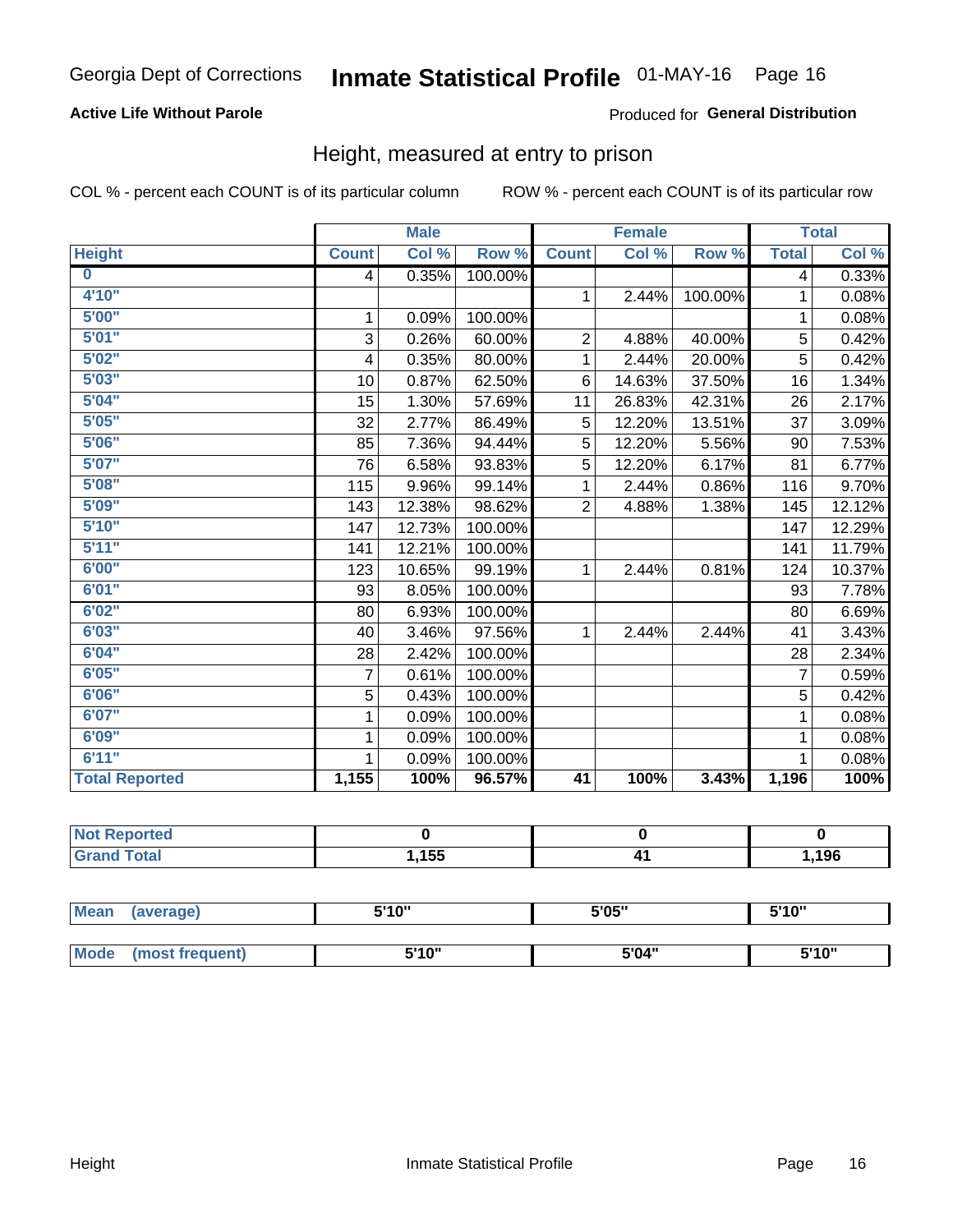#### **Active Life Without Parole**

Produced for General Distribution

### Weight, measured at entry to prison

COL % - percent each COUNT is of its particular column

|                                                          |                  | <b>Male</b>      |         |                         | <b>Female</b>           |         |                | <b>Total</b>     |
|----------------------------------------------------------|------------------|------------------|---------|-------------------------|-------------------------|---------|----------------|------------------|
| <b>Weight</b>                                            | <b>Count</b>     | Col %            | Row %   | <b>Count</b>            | Col %                   | Row %   | <b>Total</b>   | Col%             |
| 100 - 109 pounds                                         |                  |                  |         | 1                       | 2.44%                   | 100.00% | 1              | 0.08%            |
| 110 - 119 pounds                                         | 1                | 0.09%            | 25.00%  | $\mathbf{3}$            | 7.32%                   | 75.00%  | 4              | 0.34%            |
| 120 - 129 pounds                                         | 6                | 0.52%            | 85.71%  | $\mathbf{1}$            | 2.44%                   | 14.29%  | $\overline{7}$ | 0.59%            |
| 130 - 139 pounds                                         | 33               | 2.86%            | 94.29%  | $\overline{2}$          | 4.88%                   | 5.71%   | 35             | 2.93%            |
| 140 - 149 pounds                                         | 77               | 6.68%            | 95.06%  | 4                       | 9.76%                   | 4.94%   | 81             | 6.78%            |
| 150 - 159 pounds                                         | 107              | 9.28%            | 99.07%  | 1                       | 2.44%                   | 0.93%   | 108            | 9.05%            |
| 160 - 169 pounds                                         | 132              | 11.45%           | 97.78%  | 3                       | 7.32%                   | 2.22%   | 135            | 11.31%           |
| 170 - 179 pounds                                         | 147              | 12.75%           | 95.45%  | $\overline{7}$          | 17.07%                  | 4.55%   | 154            | 12.90%           |
| 180 - 189 pounds                                         | 142              | 12.32%           | 98.61%  | $\overline{2}$          | 4.88%                   | 1.39%   | 144            | 12.06%           |
| 190 - 199 pounds                                         | 103              | 8.93%            | 96.26%  | $\overline{\mathbf{4}}$ | 9.76%                   | 3.74%   | 107            | 8.96%            |
| 200 - 209 pounds                                         | 102              | 8.85%            | 98.08%  | $\overline{2}$          | 4.88%                   | 1.92%   | 104            | 8.71%            |
| 210 - 219 pounds                                         | 71               | 6.16%            | 92.21%  | 6                       | 14.63%                  | 7.79%   | 77             | 6.45%            |
| 220 - 229 pounds                                         | 71               | 6.16%            | 98.61%  | 1                       | 2.44%                   | 1.39%   | 72             | 6.03%            |
| 230 - 239 pounds                                         | 51               | 4.42%            | 98.08%  | 1                       | 2.44%                   | 1.92%   | 52             | 4.36%            |
| 240 - 249 pounds                                         | 33               | 2.86%            | 100.00% |                         |                         |         | 33             | 2.76%            |
| 250 - 259 pounds                                         | 27               | 2.34%            | 100.00% |                         |                         |         | 27             | 2.26%            |
| 260 - 269 pounds                                         | 11               | 0.95%            | 100.00% |                         |                         |         | 11             | 0.92%            |
| 270 - 279 pounds                                         | 11               | 0.95%            | 100.00% |                         |                         |         | 11             | 0.92%            |
| 280 - 289 pounds                                         | $\boldsymbol{9}$ | 0.78%            | 81.82%  | $\overline{2}$          | 4.88%                   | 18.18%  | 11             | 0.92%            |
| 290 - 299 pounds                                         | 3                | 0.26%            | 100.00% |                         |                         |         | 3              | 0.25%            |
| 300 - 309 pounds                                         | $\overline{3}$   | 0.26%            | 100.00% |                         |                         |         | $\overline{3}$ | 0.25%            |
| 310 - 319 pounds                                         | $\overline{2}$   | 0.17%            | 100.00% |                         |                         |         | $\overline{2}$ | 0.17%            |
| 320 - 329 pounds                                         | 6                | 0.52%            | 100.00% |                         |                         |         | 6              | 0.50%            |
| 330 - 339 pounds                                         | 3                | 0.26%            | 100.00% |                         |                         |         | 3              | 0.25%            |
| 360 - 369 pounds                                         | $\mathbf 1$      | 0.09%            | 100.00% |                         |                         |         | $\mathbf{1}$   | 0.08%            |
| 390 - 399 pounds                                         |                  |                  |         | $\mathbf{1}$            | 2.44%                   | 100.00% | $\mathbf{1}$   | 0.08%            |
| 400 pounds and over                                      | $\mathbf{1}$     | 0.09%            | 100.00% |                         |                         |         | $\mathbf{1}$   | 0.08%            |
| <b>Total Reported</b>                                    | 1,153            | 100%             | 96.57%  | 41                      | 100%                    | 3.43%   | 1,194          | 100%             |
| <b>Not Reported</b>                                      |                  | $\overline{2}$   |         |                         | $\overline{\mathbf{0}}$ |         |                | $\overline{2}$   |
| <b>Grand Total</b>                                       |                  | 1,155            |         |                         | $\overline{41}$         |         |                | 1,196            |
| <b>BALLAS</b><br>$\ell$ and $\ell$ and $\ell$ and $\ell$ |                  | $\overline{100}$ |         |                         | $\overline{100}$        |         |                | $\overline{100}$ |

| <b>Mean</b><br>(average) | 190 | 182 | 189 |
|--------------------------|-----|-----|-----|
| Median (middle)          | 183 | 175 | 182 |
| Mode (most frequent)     | 180 | 210 | 180 |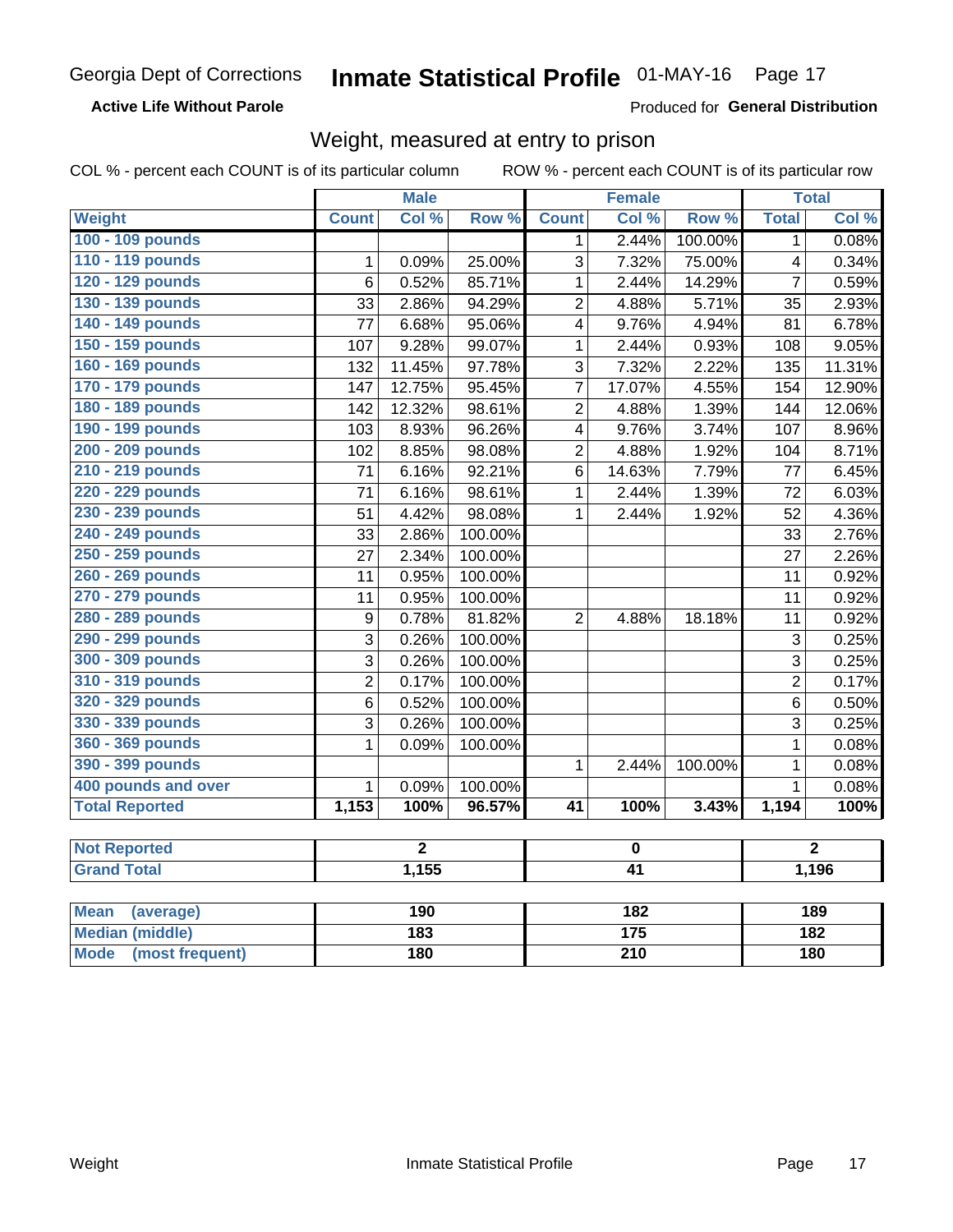## Inmate Statistical Profile 01-MAY-16 Page 18

#### **Active Life Without Parole**

#### Produced for General Distribution

### Veterans validated by Veteran's Administration

COL % - percent each COUNT is of its particular column

|                          | <b>Male</b>  |          |                    | <b>Female</b> |         |       | <b>Total</b> |        |
|--------------------------|--------------|----------|--------------------|---------------|---------|-------|--------------|--------|
| <b>Military service</b>  | <b>Count</b> | Col %    | <b>Row % Count</b> |               | Col %   | Row % | <b>Total</b> | Col %  |
| <b>Others</b><br>0       | 43           | 43.43%   | 100.00%            |               |         |       | 43           | 43.00% |
| <b>Air Force</b>         | 41           | 41.41%   | 97.62%             |               | 100.00% | 2.38% | 42           | 42.00% |
| <b>Army</b>              | 5            | 5.05%    | 100.00%            |               |         |       | 5            | 5.00%  |
| <b>Navy</b><br>3         | 3            | $3.03\%$ | 100.00%            |               |         |       | 3            | 3.00%  |
| <b>Coast Guard</b><br>5. |              | $7.07\%$ | 100.00%            |               |         |       |              | 7.00%  |
| <b>Total Reported</b>    | 99           | 100%     | $99.00\%$          |               | 100%    | 1.00% | 100          | 100%   |

| rtea :       | .056       | 40 | .096 |
|--------------|------------|----|------|
| <b>Total</b> | 155<br>ט ש | л. | 196, |

| <b>Moo.</b> |
|-------------|
|-------------|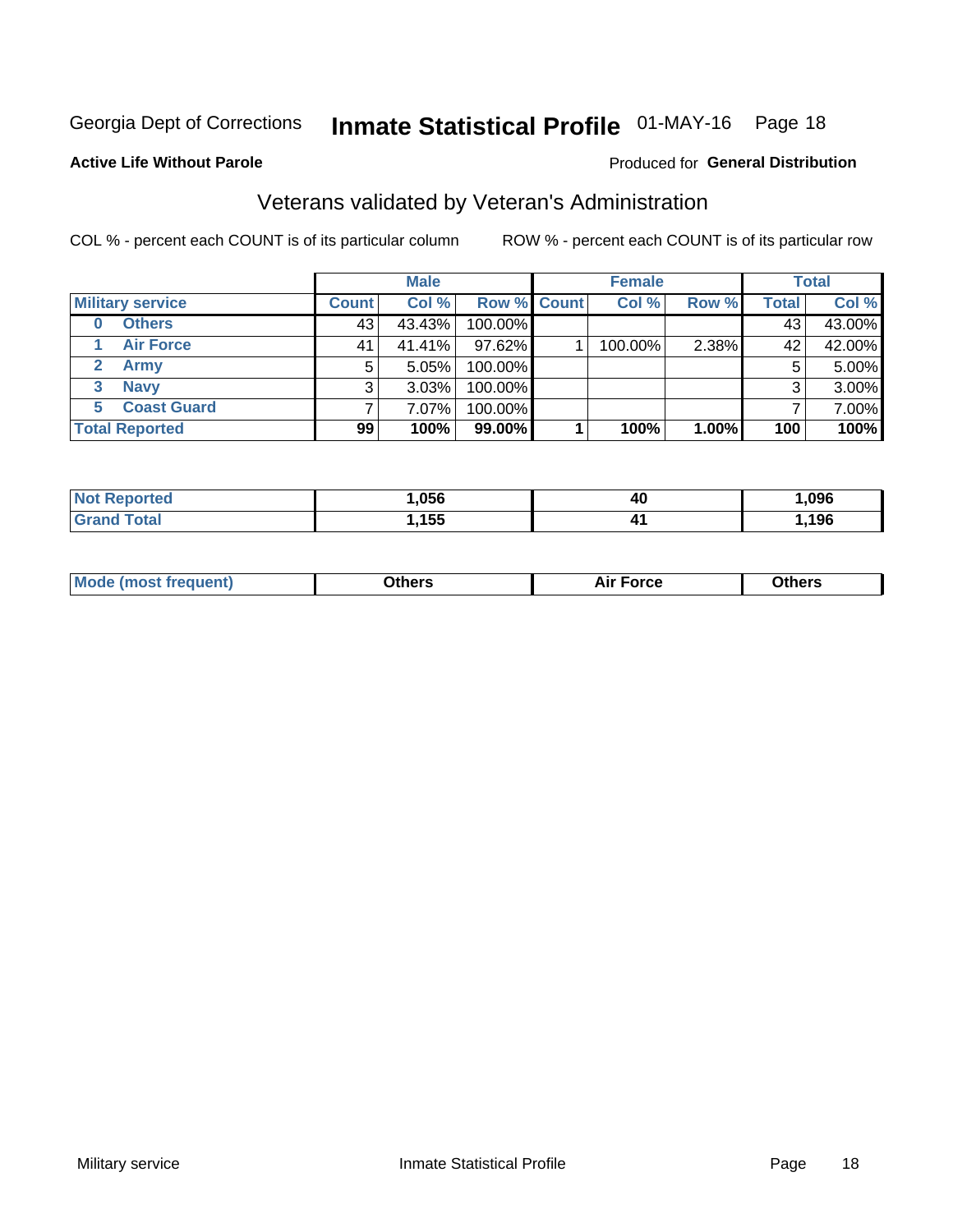## Inmate Statistical Profile 01-MAY-16 Page 19

#### **Active Life Without Parole**

#### Produced for General Distribution

### Type of admission to prison

COL % - percent each COUNT is of its particular column

|                                      |                 | <b>Male</b> |                    |    | <b>Female</b> |       |              | <b>Total</b> |
|--------------------------------------|-----------------|-------------|--------------------|----|---------------|-------|--------------|--------------|
| <b>Type of Admission</b>             | <b>Count</b>    | Col %       | <b>Row % Count</b> |    | Col %         | Row % | <b>Total</b> | Col %        |
| <b>New Sentence</b><br>52            | 1,090           | 95.45%      | 96.46%             | 40 | 100.00%       | 3.54% | 1,130        | 95.60%       |
| <b>Probation Rev Partial</b><br>53   | 4               | .35%        | 100.00%            |    |               |       |              | .34%         |
| <b>Probation Rev Remainder</b><br>54 |                 | .61%        | 100.00%            |    |               |       |              | .59%         |
| <b>Parole Rev New Sentence</b><br>55 | 16              | 1.40%       | 100.00%            |    |               |       | 16           | 1.35%        |
| <b>Parole Rev No New</b><br>56       | 12 <sub>2</sub> | 1.05%       | 100.00%            |    |               |       | 12           | 1.02%        |
| <b>Sentence</b>                      |                 |             |                    |    |               |       |              |              |
| <b>Life W/O Parole</b><br>70         | 13              | 1.14%       | 100.00%            |    |               |       | 13           | 1.10%        |
| <b>Total Reported</b>                | 1,142           | 100%        | 96.62%             | 40 | 100%          | 3.38% | 1,182        | 100%         |

| Reported<br>'NOT |            |       |
|------------------|------------|-------|
| <b>Total</b>     | <b>ACC</b> | 1,196 |

|--|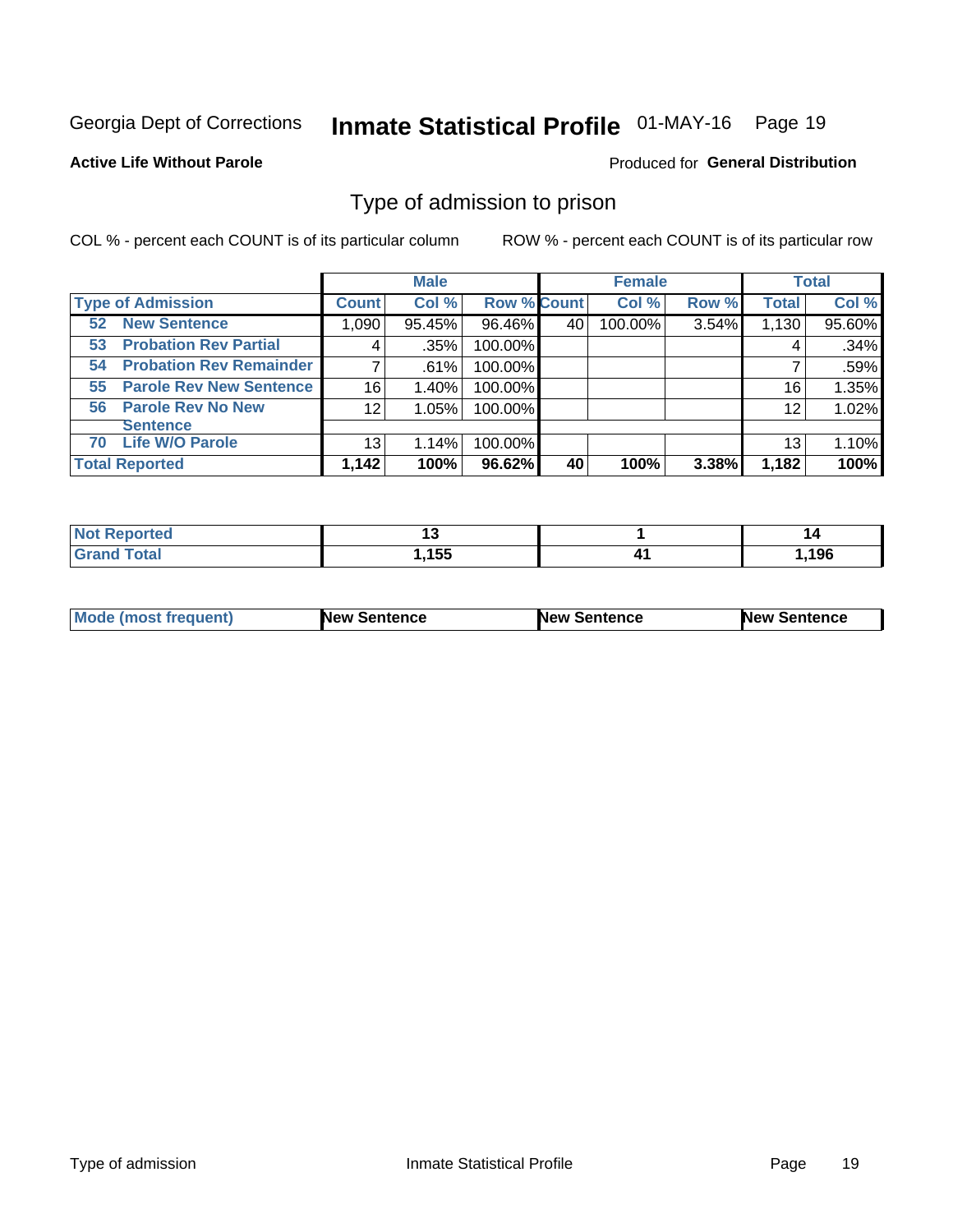## Inmate Statistical Profile 01-MAY-16 Page 20

**Active Life Without Parole** 

#### Produced for General Distribution

## Current / last supervision level

COL % - percent each COUNT is of its particular column

|                        |              | <b>Male</b> |             |    | <b>Female</b> |          |       | <b>Total</b> |
|------------------------|--------------|-------------|-------------|----|---------------|----------|-------|--------------|
| <b>Security Status</b> | <b>Count</b> | Col %       | Row % Count |    | Col %         | Row %    | Total | Col %        |
| 4 Medium               |              | ا %26.      | 75.00%      |    | 2.44%         | 25.00%   |       | $.33\%$      |
| 5 Close                | .152         | 99.74%      | 96.64%      | 40 | $97.56\%$     | $3.36\%$ | 1,192 | $99.67\%$    |
| <b>Total Reported</b>  | 1,155        | 100%        | 96.57%      | 41 | 100%          | $3.43\%$ | 1,196 | 100%         |

| <b>Still being diagnosed</b> |       |      |
|------------------------------|-------|------|
| <b>Not Reported</b>          |       |      |
| <b>Grand Total</b>           | l.155 | .196 |

| <b>Mode (most frequent)</b> | Close | ∵lose | Close |
|-----------------------------|-------|-------|-------|
|                             |       |       |       |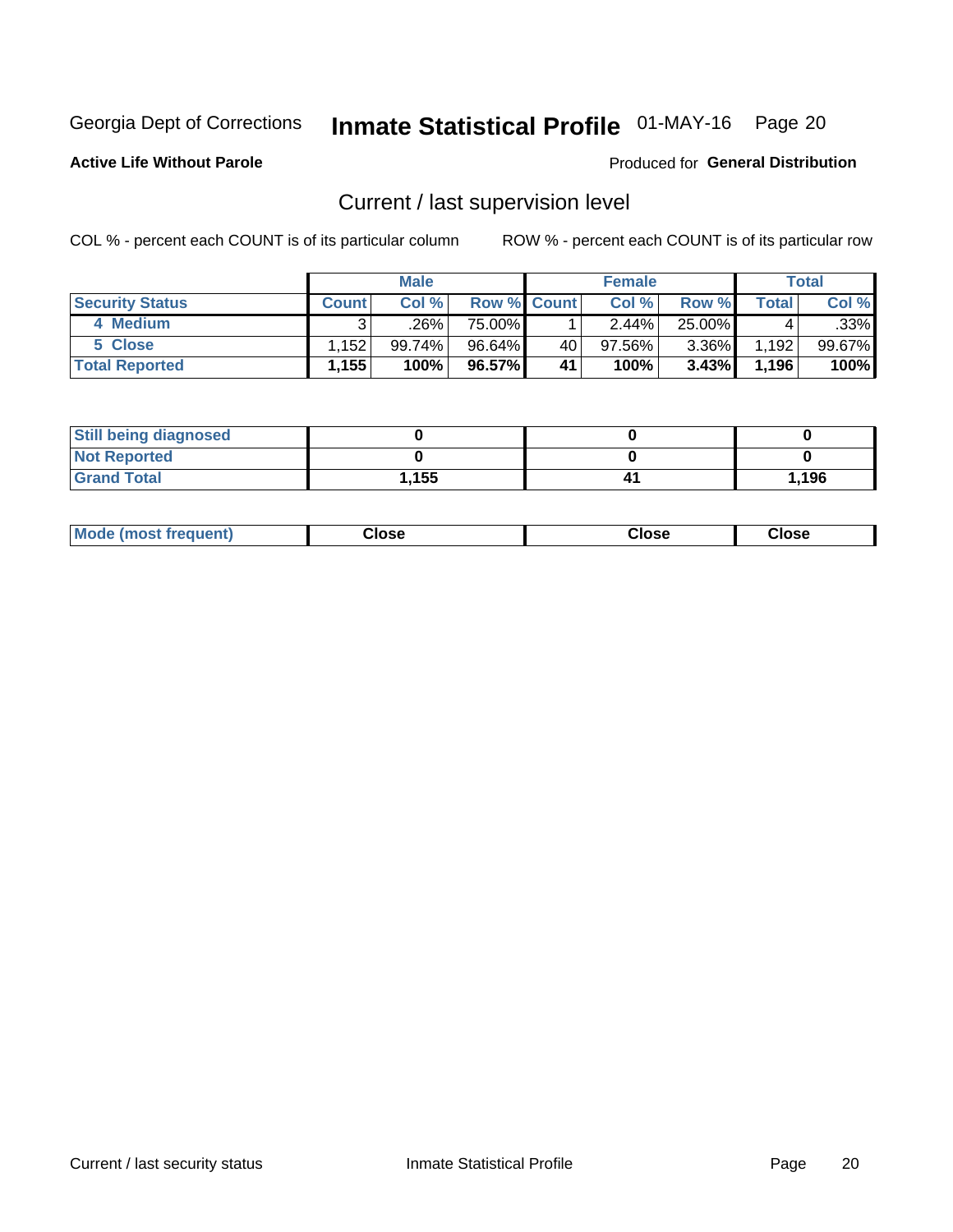## Inmate Statistical Profile 01-MAY-16 Page 21

**Active Life Without Parole** 

Produced for General Distribution

## Current / last type of institution

COL % - percent each COUNT is of its particular column

|                            |              | <b>Male</b> |                    |      | <b>Female</b> |          |              | <b>Total</b> |
|----------------------------|--------------|-------------|--------------------|------|---------------|----------|--------------|--------------|
| <b>Type of Institution</b> | <b>Count</b> | Col%        | <b>Row % Count</b> |      | Col %         | Row %    | <b>Total</b> | Col %        |
| <b>State Prison</b>        | l.155 l      | 100.00%     | 96.57%             | 41 l | 100.00%       | $3.43\%$ | 1,196        | 100.00%      |
| <b>Total Reported</b>      | 1,155        | 100%        | 96.57%             | 41   | $100\%$ .     | $3.43\%$ | 1.196        | 100%         |

| <b>rted</b><br>. |      |      |
|------------------|------|------|
|                  | ,155 | ,196 |

|  | <b>Mode (most frequent)</b> | State Prison | <b>State Prison</b> | <b>State Prison</b> |
|--|-----------------------------|--------------|---------------------|---------------------|
|--|-----------------------------|--------------|---------------------|---------------------|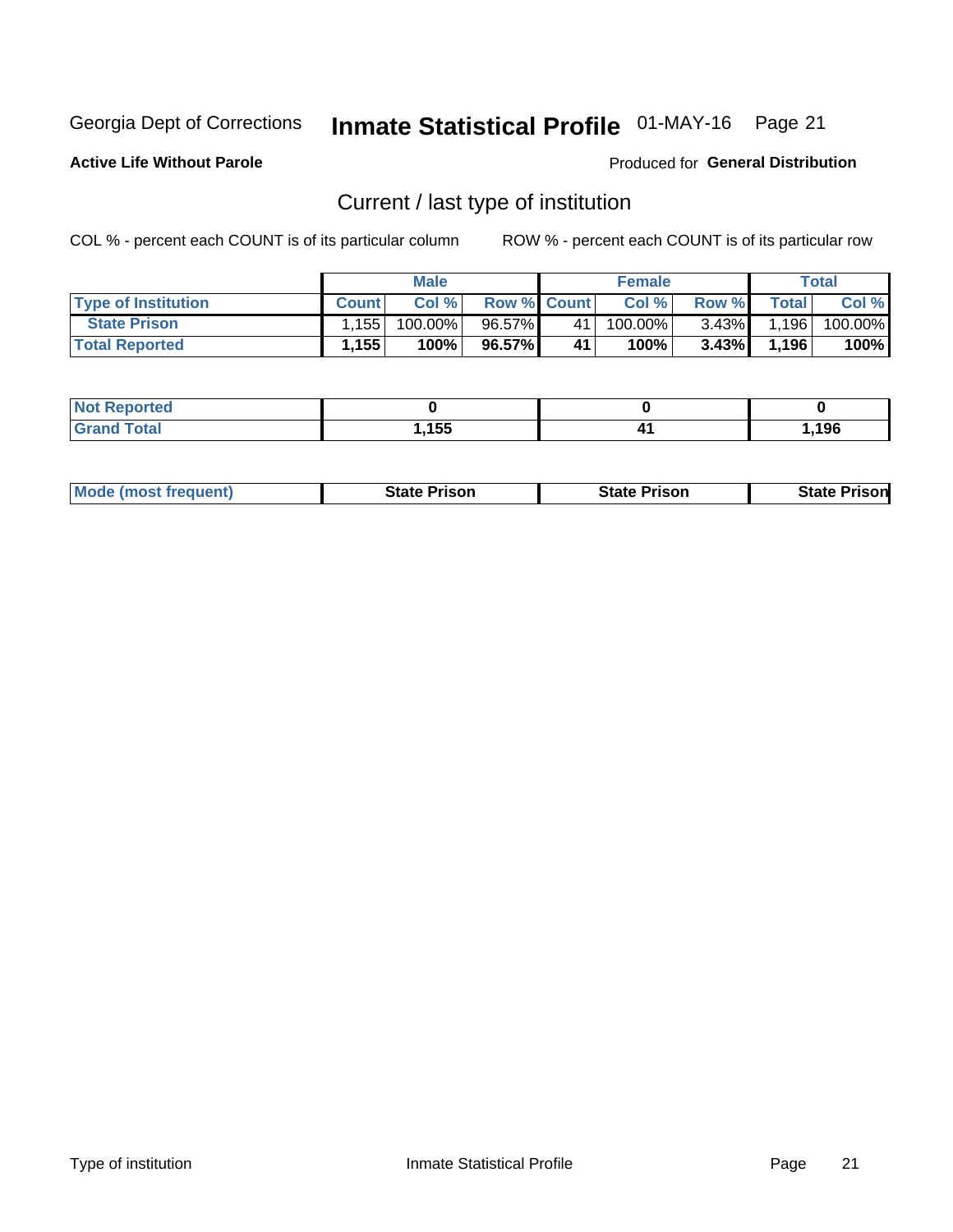## Inmate Statistical Profile 01-MAY-16 Page 22

#### **Active Life Without Parole**

#### Produced for General Distribution

### Institution type - transitional centers

COL % - percent each COUNT is of its particular column

|                                                  | <b>Male</b> |                    | <b>Female</b> |             | Total |
|--------------------------------------------------|-------------|--------------------|---------------|-------------|-------|
| <b>Institution Type - Trans. Centers Count  </b> | Col%        | <b>Row % Count</b> | Col %         | Row % Total | Col % |
| <b>Total Reported</b>                            |             |                    |               |             |       |

| <b>Reported</b><br><b>NOT</b><br>$\sim$            |  |  |
|----------------------------------------------------|--|--|
| $f$ $f \circ f \circ f$<br>$C = 1$<br><b>TULAI</b> |  |  |

| Mode (most frequent) | <b>Null</b> | <b>Null</b> | <b>Null</b> |
|----------------------|-------------|-------------|-------------|
|                      |             |             |             |
|                      |             |             |             |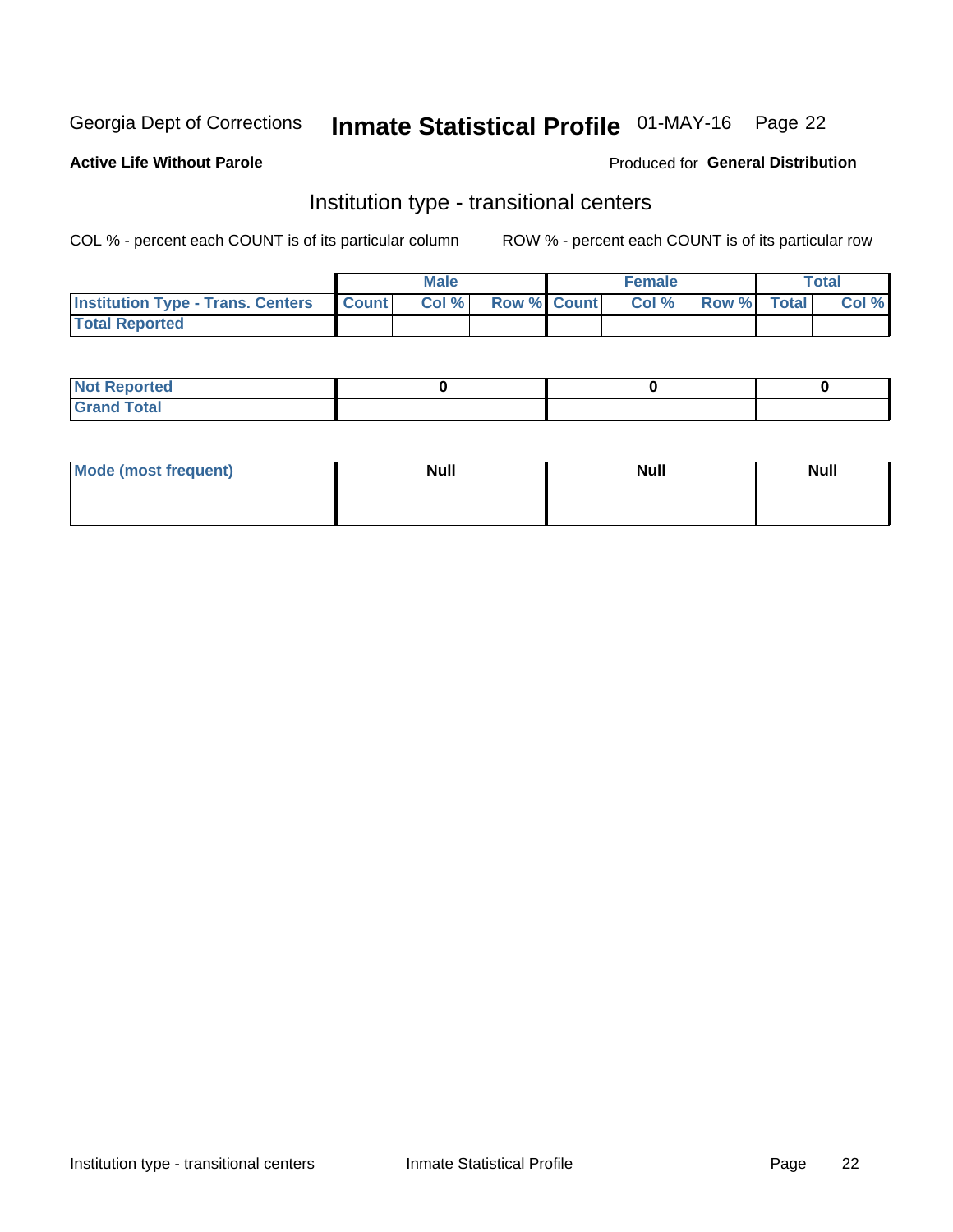## Inmate Statistical Profile 01-MAY-16 Page 23

**Active Life Without Parole** 

Produced for General Distribution

### Institution type - county prisons

COL % - percent each COUNT is of its particular column

|                                                    | <b>Male</b> |  | <b>Female</b>            |             | <b>Total</b> |
|----------------------------------------------------|-------------|--|--------------------------|-------------|--------------|
| <b>Institution Type - County Prisons   Count  </b> | Col %       |  | <b>Row % Count Col %</b> | Row % Total | Col %        |
| <b>Total Reported</b>                              |             |  |                          |             |              |

| <b>Not</b><br>: Reported<br> |  |  |
|------------------------------|--|--|
| <b>Total</b><br>---          |  |  |

| Mode (most frequent) | <b>Null</b> | <b>Null</b><br><b>Null</b> |
|----------------------|-------------|----------------------------|
|                      |             |                            |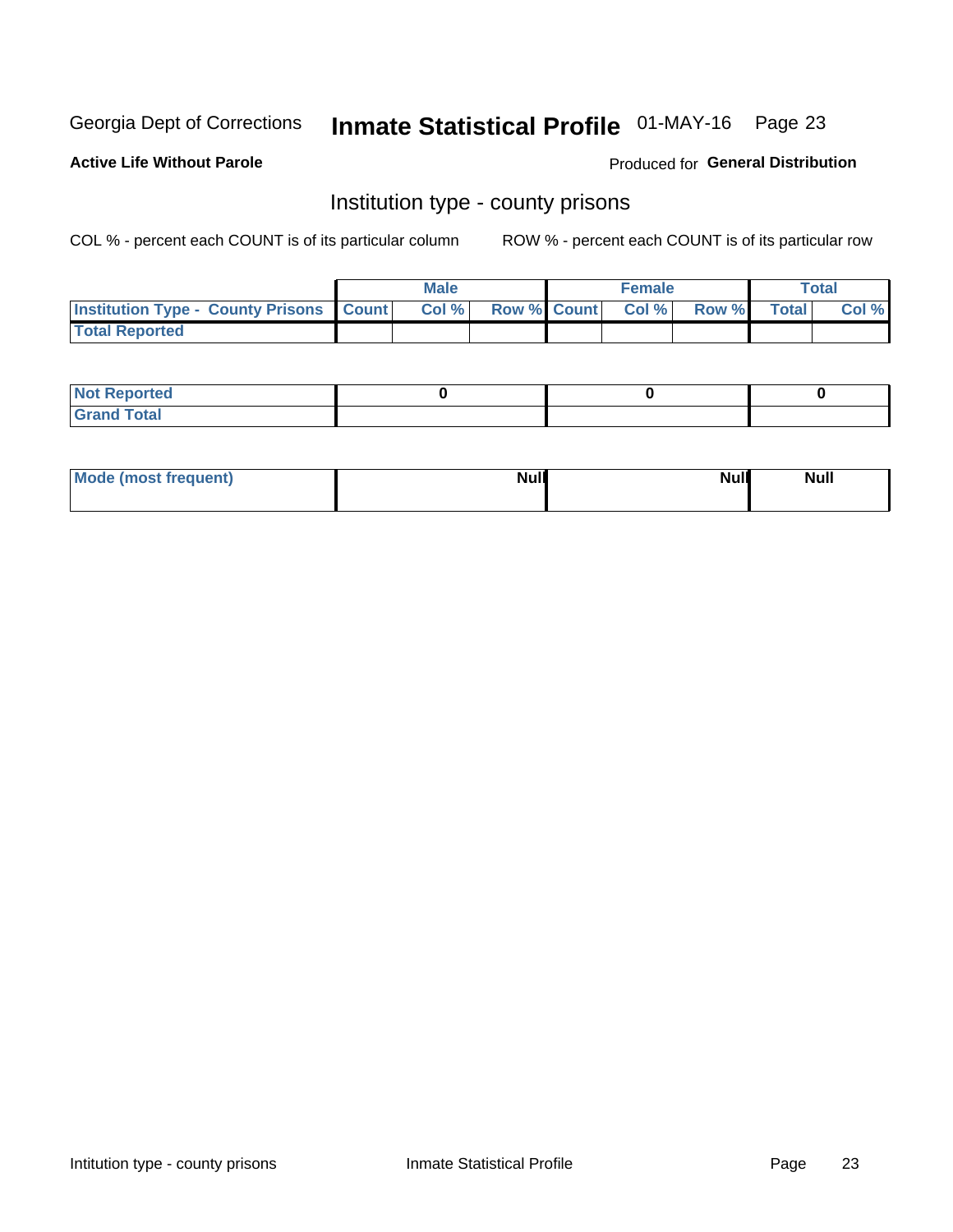## Inmate Statistical Profile 01-MAY-16 Page 24

#### **Active Life Without Parole**

#### Produced for General Distribution

### Institution type - state prisons

|                                         |              | <b>Male</b>               |         |              | <b>Female</b>                 |         | <b>Total</b>                        |        |
|-----------------------------------------|--------------|---------------------------|---------|--------------|-------------------------------|---------|-------------------------------------|--------|
| <b>Institution Type - State Prisons</b> | <b>Count</b> | Col %                     | Row %   | <b>Count</b> | Col %                         | Row %   | <b>Total</b>                        | Col %  |
| <b>Arrendale State Prison</b>           |              |                           |         | 22           | 53.66%                        | 100.00% | 22                                  | 1.84%  |
| <b>Augusta State Med. Prison</b>        | 60           | 5.19%                     | 100.00% |              |                               |         | 60                                  | 5.02%  |
| <b>Baldwin State Prison</b>             | 32           | 2.77%                     | 100.00% |              |                               |         | 32                                  | 2.68%  |
| <b>Central State Prison</b>             | 2            | .17%                      | 100.00% |              |                               |         | $\overline{2}$                      | .17%   |
| <b>Coastal State Prison</b>             | 3            | .26%                      | 100.00% |              |                               |         | 3                                   | .25%   |
| <b>Ga Diag Class Prison</b>             | 39           | 3.38%                     | 100.00% |              |                               |         | 39                                  | 3.26%  |
| <b>Ga State Prison</b>                  | 25           | 2.16%                     | 100.00% |              |                               |         | 25                                  | 2.09%  |
| <b>Hancock State Prison</b>             | 115          | 9.96%                     | 100.00% |              |                               |         | 115                                 | 9.62%  |
| <b>Hays State Prison</b>                | 133          | 11.52%                    | 100.00% |              |                               |         | 133                                 | 11.12% |
| <b>Macon State Prison</b>               | 209          | 18.10%                    | 100.00% |              |                               |         | 209                                 | 17.47% |
| <b>Phillips State Prison</b>            | 20           | 1.73%                     | 100.00% |              |                               |         | 20                                  | 1.67%  |
| <b>Pulaski State Prison</b>             |              |                           |         | 19           | 46.34%                        | 100.00% | 19                                  | 1.59%  |
| <b>Smith State Prison</b>               | 148          | 12.81%                    | 100.00% |              |                               |         | 148                                 | 12.37% |
| <b>Telfair State Prison</b>             | 145          | 12.55%                    | 100.00% |              |                               |         | 145                                 | 12.12% |
| <b>Valdosta State Prison</b>            | 113          | 9.78%                     | 100.00% |              |                               |         | 113                                 | 9.45%  |
| <b>Ware State Prison</b>                | 111          | 9.61%                     | 100.00% |              |                               |         | 111                                 | 9.28%  |
| <b>Total Reported</b>                   | 1,155        | 100%                      | 96.57%  | 41           | 100%                          | 3.43%   | 1,196                               | 100%   |
| <b>Not Reported</b>                     |              | 0                         |         |              | 0                             |         | $\bf{0}$                            |        |
| <b>Grand Total</b>                      |              | 1,155                     |         |              |                               |         |                                     |        |
|                                         |              |                           |         | 41           |                               |         | 1,196                               |        |
| <b>Mode (most frequent)</b>             |              | <b>Macon State Prison</b> |         |              | <b>Arrendale State Prison</b> |         | <b>Macon State</b><br><b>Prison</b> |        |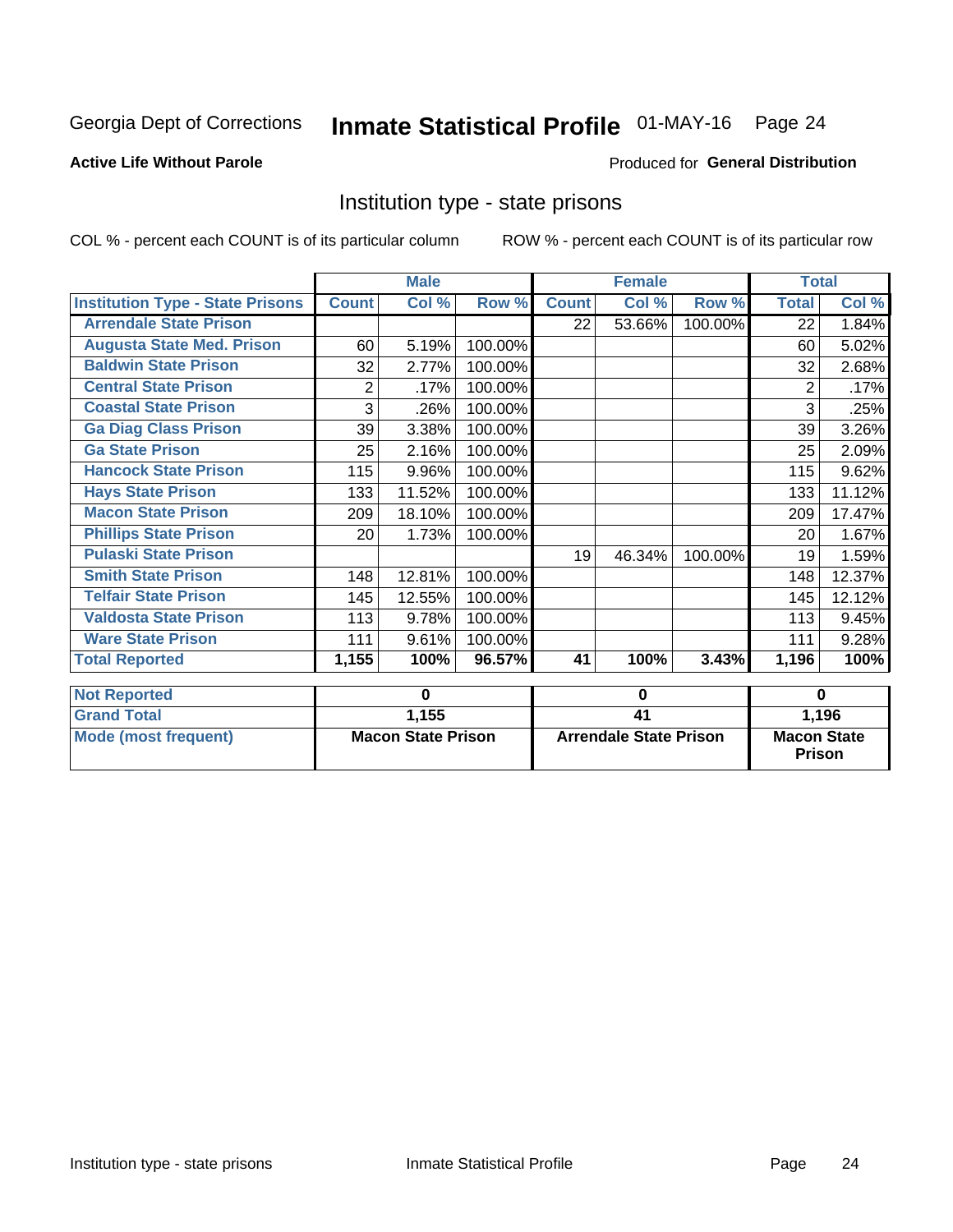## Inmate Statistical Profile 01-MAY-16 Page 25

**Active Life Without Parole** 

#### Produced for General Distribution

### Institution type - private prisons

COL % - percent each COUNT is of its particular column

|                                                     | <b>Male</b> |                    | <b>Female</b> |             | Total |
|-----------------------------------------------------|-------------|--------------------|---------------|-------------|-------|
| <b>Institution Type - Private Prisons   Count  </b> | Col %       | <b>Row % Count</b> | Col%          | Row % Total | Col % |
| <b>Total Reported</b>                               |             |                    |               |             |       |

| Not Reported          |  |  |
|-----------------------|--|--|
| <b>Cotal</b><br>_____ |  |  |

| <b>Mo</b><br>frequent) | <b>Null</b> | <b>Null</b> | . . I *<br><b>IVUII</b> |
|------------------------|-------------|-------------|-------------------------|
|                        |             |             |                         |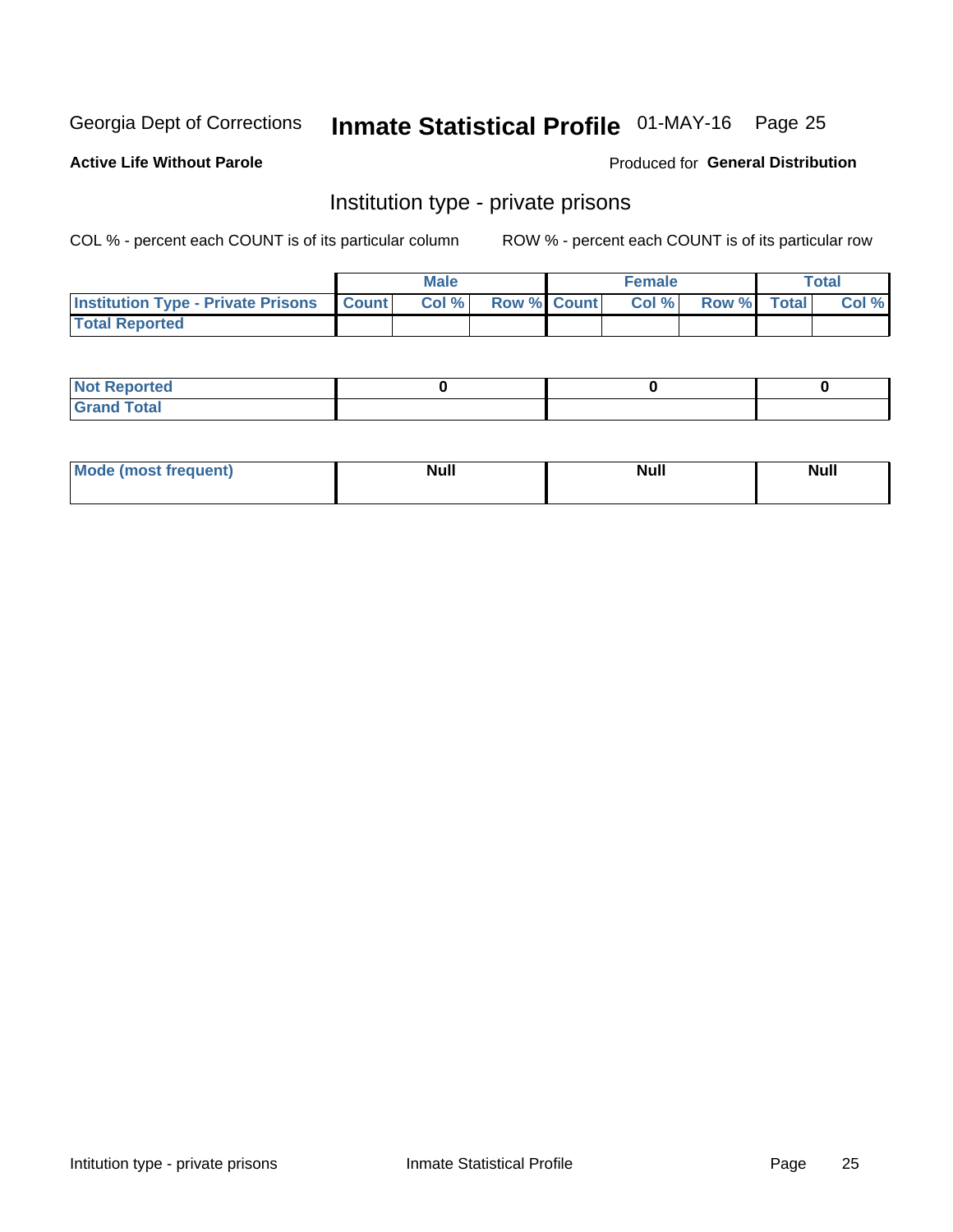## Inmate Statistical Profile 01-MAY-16 Page 26

#### **Active Life Without Parole**

#### Produced for General Distribution

### Institution type - inmate boot camp

COL % - percent each COUNT is of its particular column

|                                            | <b>Male</b> |                    | <b>Female</b> |             | <b>Total</b> |
|--------------------------------------------|-------------|--------------------|---------------|-------------|--------------|
| <b>Institution Type - Boot Camps Count</b> | Col%        | <b>Row % Count</b> | Col%          | Row % Total | Col %        |
| <b>Total Rported</b>                       |             |                    |               |             |              |

| <b>Not Reported</b>            |  |  |
|--------------------------------|--|--|
| <b>Total</b><br>C <sub>r</sub> |  |  |

| Mod<br>uamo | Nul.<br>$- - - - - -$ | <b>Null</b> | . .<br>uu.<br>------ |
|-------------|-----------------------|-------------|----------------------|
|             |                       |             |                      |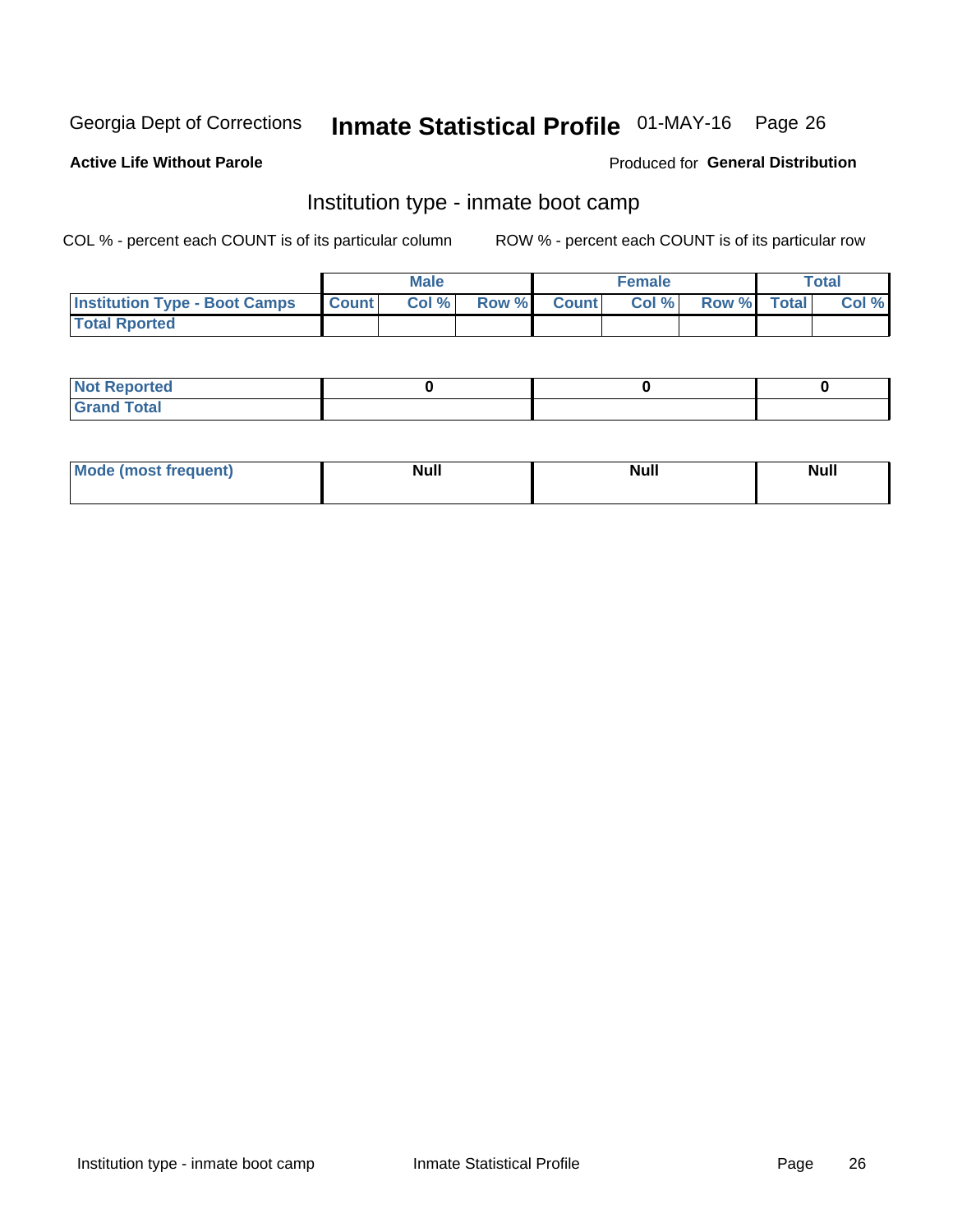## Inmate Statistical Profile 01-MAY-16 Page 27

#### **Active Life Without Parole**

#### **Produced for General Distribution**

### Number of disciplinary reports

COL % - percent each COUNT is of its particular column

|                                       |                 | <b>Male</b> |         |              | <b>Female</b> |       |              | <b>Total</b> |
|---------------------------------------|-----------------|-------------|---------|--------------|---------------|-------|--------------|--------------|
| <b>Number of Disciplinary Reports</b> | <b>Count</b>    | Col %       | Row %   | <b>Count</b> | Col %         | Row % | <b>Total</b> | Col %        |
|                                       | 292             | 25.28%      | 93.89%  | 19           | 46.34%        | 6.11% | 311          | 26.00%       |
|                                       | 162             | 14.03%      | 97.01%  | 5            | 12.20%        | 2.99% | 167          | 13.96%       |
| 2                                     | 114             | 9.87%       | 95.00%  | 6            | 14.63%        | 5.00% | 120          | 10.03%       |
| 3                                     | 80 <sub>1</sub> | 6.93%       | 97.56%  | 2            | 4.88%         | 2.44% | 82           | 6.86%        |
|                                       | 62              | 5.37%       | 95.38%  | 3            | 7.32%         | 4.62% | 65           | 5.43%        |
| 5                                     | 51              | 4.42%       | 100.00% |              |               |       | 51           | 4.26%        |
| <b>More Than 5</b>                    | 394             | 34.11%      | 98.50%  | 6            | 14.63%        | 1.50% | 400          | 33.44%       |
| <b>Total Reported</b>                 | 1,155           | 100%        | 96.57%  | 41           | 100%          | 3.43% | 1,196        | 100%         |

| NO<br>тео |            |     |
|-----------|------------|-----|
| Гоtal     | 455<br>טעו | 196 |

| Mean (average)       | 7.48 | 4.22 | フっフ<br>، د. ۱ |
|----------------------|------|------|---------------|
| Median (middle)      |      |      | 2.J           |
| Mode (most frequent) |      |      |               |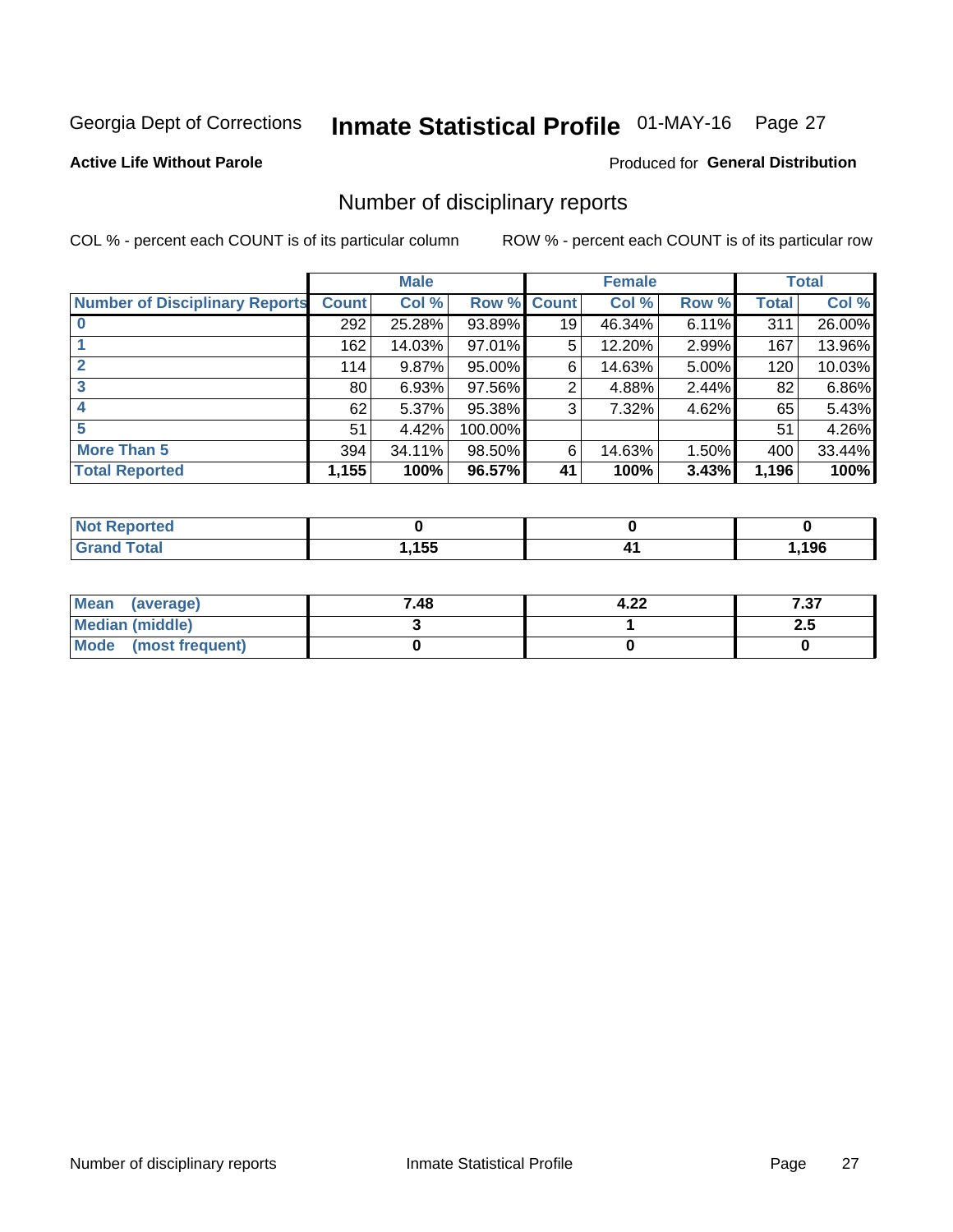## Inmate Statistical Profile 01-MAY-16 Page 28

#### **Active Life Without Parole**

#### **Produced for General Distribution**

### Number of transfers

COL % - percent each COUNT is of its particular column

|                            |              | <b>Male</b> |             |    | <b>Female</b> |        |              | <b>Total</b> |
|----------------------------|--------------|-------------|-------------|----|---------------|--------|--------------|--------------|
| <b>Number of Transfers</b> | <b>Count</b> | Col %       | Row % Count |    | Col %         | Row %  | <b>Total</b> | Col %        |
|                            | 19           | 1.65%       | 70.37%      | 8  | 19.51%        | 29.63% | 27           | 2.26%        |
|                            | 313          | 27.10%      | 94.56%      | 18 | 43.90%        | 5.44%  | 331          | 27.68%       |
| 2                          | 161          | 13.94%      | 96.41%      | 6  | 14.63%        | 3.59%  | 167          | 13.96%       |
| 3                          | 101          | 8.74%       | 97.12%      | 3  | 7.32%         | 2.88%  | 104          | 8.70%        |
|                            | 77           | 6.67%       | 98.72%      |    | 2.44%         | 1.28%  | 78           | 6.52%        |
| 5                          | 64           | 5.54%       | 98.46%      |    | 2.44%         | 1.54%  | 65           | 5.43%        |
| <b>More Than 5</b>         | 420          | 36.36%      | 99.06%      | 4  | 9.76%         | 0.94%  | 424          | 35.45%       |
| <b>Total Reported</b>      | 1,155        | 100%        | 96.57%      | 41 | 100%          | 3.43%  | 1,196        | 100%         |

| NO<br>тео |            |     |
|-----------|------------|-----|
| Гоtal     | 455<br>טעו | 196 |

| Mean (average)       | 5.89 | 1.88 | 5.75 |
|----------------------|------|------|------|
| Median (middle)      |      |      |      |
| Mode (most frequent) |      |      |      |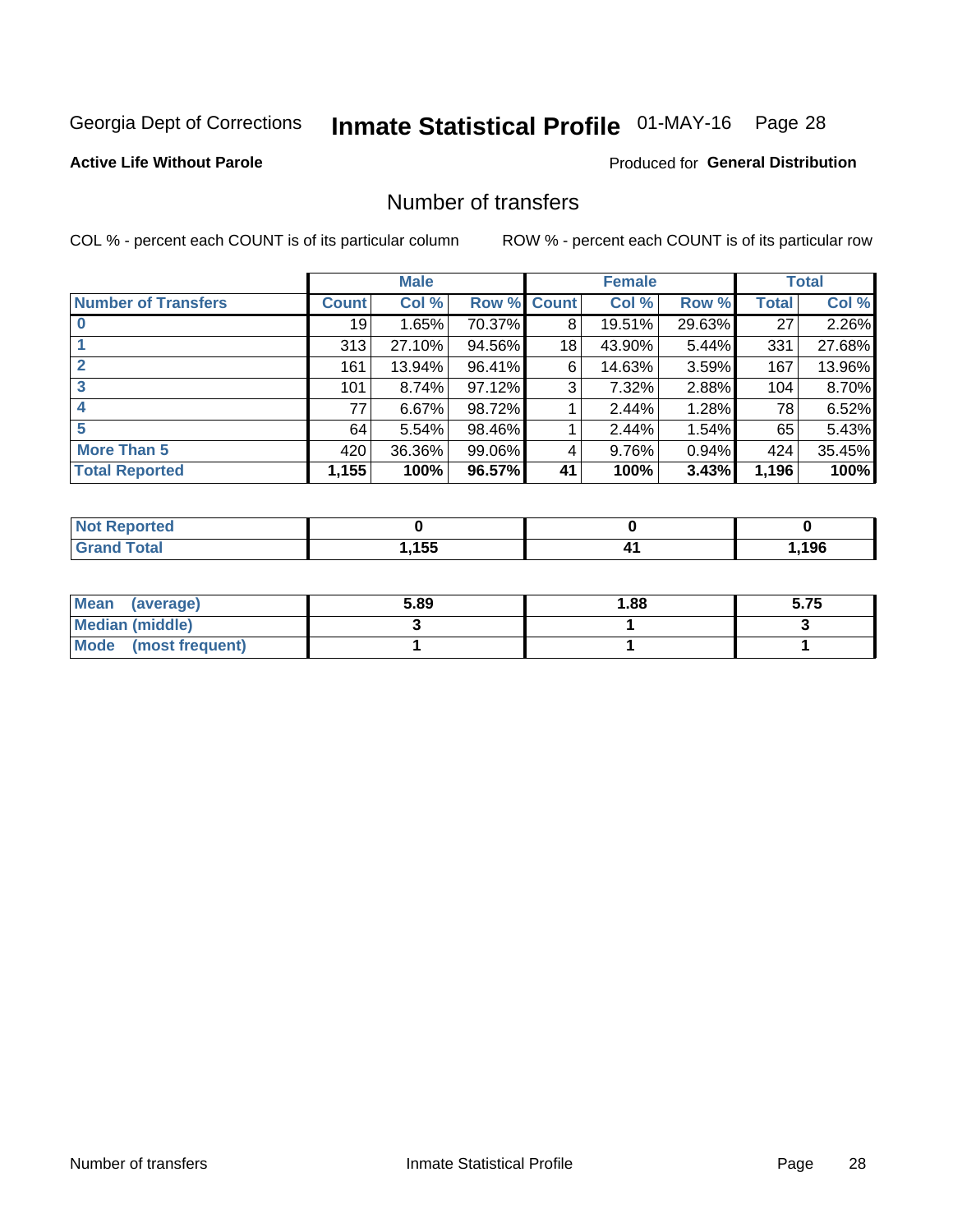## Inmate Statistical Profile 01-MAY-16 Page 29

**Active Life Without Parole** 

**Produced for General Distribution** 

## Number of escapes

COL % - percent each COUNT is of its particular column

|                          |              | <b>Male</b> |                    |    | <b>Female</b> |          |       | Total  |
|--------------------------|--------------|-------------|--------------------|----|---------------|----------|-------|--------|
| <b>Number of Escapes</b> | <b>Count</b> | Col %       | <b>Row % Count</b> |    | Col %         | Row %    | Total | Col %  |
|                          | .151'        | $99.65\%$   | 96.56%             | 41 | 100.00%       | $3.44\%$ | 1,192 | 99.67% |
|                          |              | 0.17%       | $100.00\%$         |    |               |          |       | 0.17%  |
|                          |              | 0.17%       | $100.00\%$         |    |               |          |       | 0.17%  |
| <b>Total Reported</b>    | 1,155        | 100%        | 96.57%             | 41 | 100%          | $3.43\%$ | 1,196 | 100.0% |

| <b>Not Reported</b> |     |      |
|---------------------|-----|------|
| Total               | 155 | ,196 |

| Mean (average)       |  | י ש |
|----------------------|--|-----|
| Median (middle)      |  |     |
| Mode (most frequent) |  |     |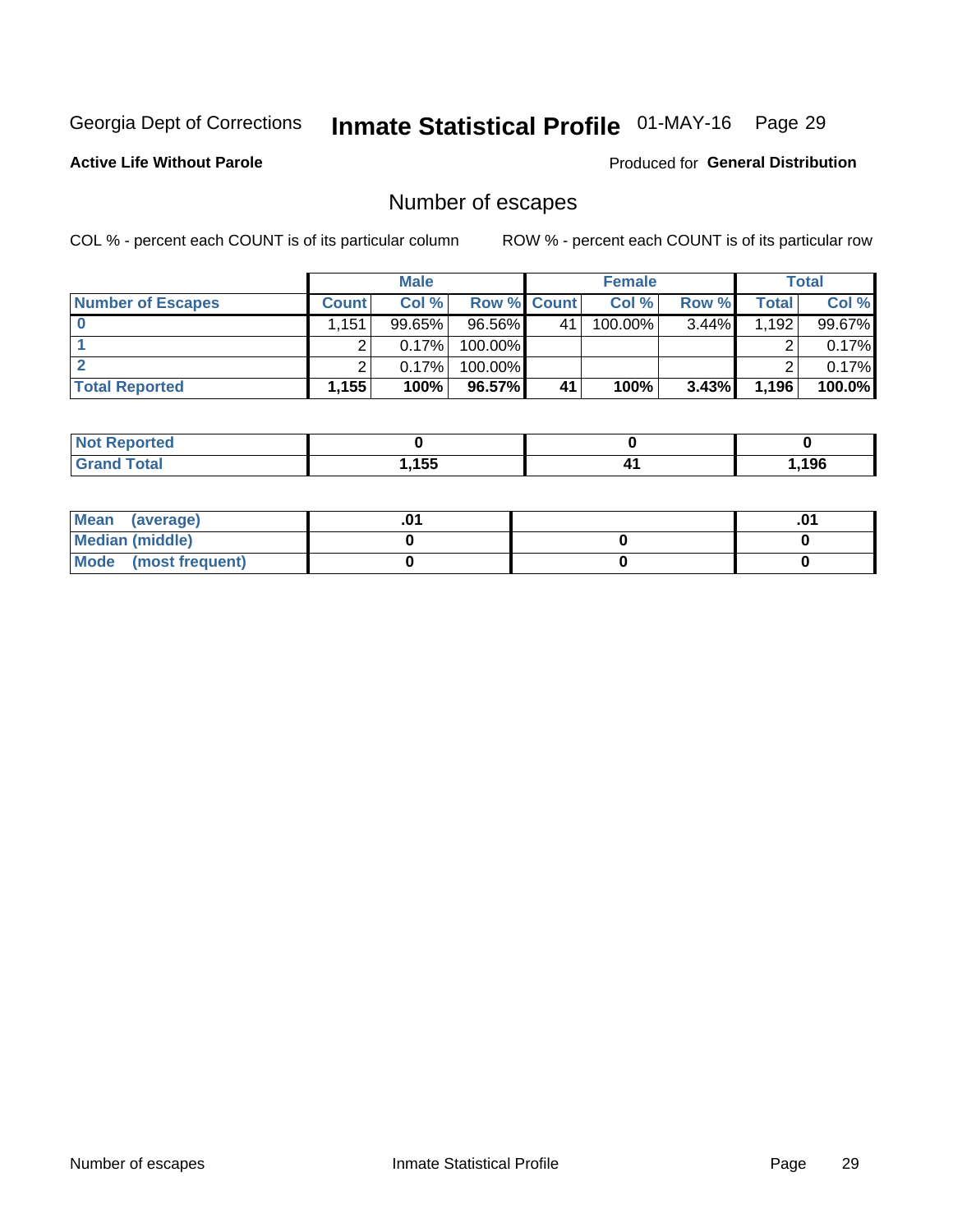#### **Active Life Without Parole**

### **Produced for General Distribution**

### Time served in current (or last) institution

COL % - percent each COUNT is of its particular column

|                            |              | <b>Male</b> |         |                | <b>Female</b> |        |              | <b>Total</b> |
|----------------------------|--------------|-------------|---------|----------------|---------------|--------|--------------|--------------|
| <b>Time In Institution</b> | <b>Count</b> | Col %       | Row %   | <b>Count</b>   | Col %         | Row %  | <b>Total</b> | Col %        |
| 0 to 3 months              | 148          | 12.81%      | 93.67%  | 10             | 24.39%        | 6.33%  | 158          | 13.21%       |
| <b>3.01 to 6 months</b>    | 114          | 9.87%       | 97.44%  | 3              | 7.32%         | 2.56%  | 117          | 9.78%        |
| 6.01 to 9 months           | 67           | 5.80%       | 95.71%  | 3              | 7.32%         | 4.29%  | 70           | 5.85%        |
| 9.01 to 12 months          | 53           | 4.59%       | 96.36%  | $\overline{2}$ | 4.88%         | 3.64%  | 55           | 4.60%        |
| 12.01 to 18 months         | 110          | 9.52%       | 95.65%  | 5              | 12.20%        | 4.35%  | 115          | 9.62%        |
| <b>18.01 to 24 months</b>  | 94           | 8.14%       | 97.92%  | $\overline{2}$ | 4.88%         | 2.08%  | 96           | 8.03%        |
| 2.01 to 3 years            | 171          | 14.81%      | 97.16%  | 5              | 12.20%        | 2.84%  | 176          | 14.72%       |
| 3.01 to 4 years            | 107          | 9.26%       | 98.17%  | $\overline{2}$ | 4.88%         | 1.83%  | 109          | 9.11%        |
| 4.01 to 5 years            | 78           | 6.75%       | 100.00% |                |               |        | 78           | 6.52%        |
| 5.01 to 6 years            | 53           | 4.59%       | 86.89%  | 8              | 19.51%        | 13.11% | 61           | 5.10%        |
| 6.01 to 7 years            | 41           | 3.55%       | 100.00% |                |               |        | 41           | 3.43%        |
| 7.01 to 8 years            | 30           | 2.60%       | 100.00% |                |               |        | 30           | 2.51%        |
| 8.01 to 9 years            | 15           | 1.30%       | 100.00% |                |               |        | 15           | 1.25%        |
| 9.01 to 10 years           | 17           | 1.47%       | 100.00% |                |               |        | 17           | 1.42%        |
| Over 10 years              | 57           | 4.94%       | 98.28%  | 1              | 2.44%         | 1.72%  | 58           | 4.85%        |
| <b>Total Reported</b>      | 1,155        | 100%        | 96.57%  | 41             | 100%          | 3.43%  | 1,196        | 100%         |

| <b>Not Reported</b>  |       |               |            |
|----------------------|-------|---------------|------------|
| <b>Total</b><br>Gran | .155، | $\sim$ $\sim$ | <b>196</b> |

| <b>Mean</b><br>(average) | 35 months | 25 months | 35 months |
|--------------------------|-----------|-----------|-----------|
| Median (middle)          | 23 months | 16 months | 23 months |
| Mode (most frequent)     | 19 months | 2 months  | ∣ months  |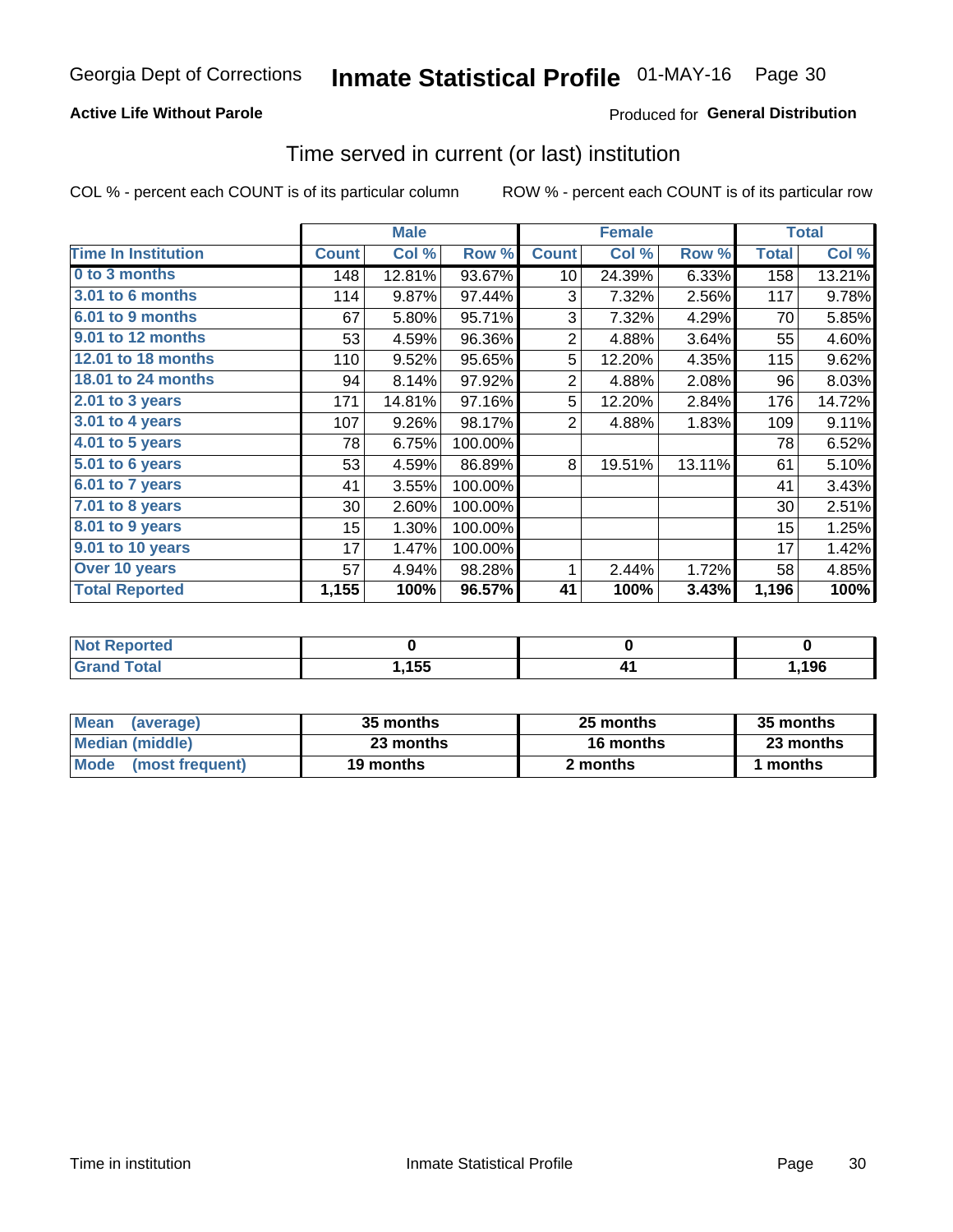## Inmate Statistical Profile 01-MAY-16 Page 31

#### **Active Life Without Parole**

#### Produced for General Distribution

### Highest grade level attained

COL % - percent each COUNT is of its particular column

|                              |                | <b>Male</b> |         |                 | <b>Female</b> |        |                | <b>Total</b> |
|------------------------------|----------------|-------------|---------|-----------------|---------------|--------|----------------|--------------|
| <b>Grade Level</b>           | <b>Count</b>   | Col %       | Row %   | <b>Count</b>    | Col %         | Row %  | <b>Total</b>   | Col %        |
| No school at all             | $\overline{2}$ | 0.22%       | 100.00% |                 |               |        | $\overline{2}$ | 0.21%        |
| Grade 1                      | 1              | 0.11%       | 100.00% |                 |               |        | 1              | 0.11%        |
| <b>Grade 2</b>               | 1              | 0.11%       | 100.00% |                 |               |        | 1              | 0.11%        |
| Grade 3                      | $\overline{2}$ | 0.22%       | 100.00% |                 |               |        | $\overline{2}$ | 0.21%        |
| Grade 4                      | 4              | 0.43%       | 100.00% |                 |               |        | 4              | 0.42%        |
| Grade 5                      | 1              | 0.11%       | 100.00% |                 |               |        | 1              | 0.11%        |
| Grade 6                      | 8              | 0.87%       | 100.00% |                 |               |        | 8              | 0.85%        |
| Grade 7                      | 36             | 3.90%       | 100.00% |                 |               |        | 36             | 3.81%        |
| Grade 8                      | 69             | 7.47%       | 100.00% |                 |               |        | 69             | 7.30%        |
| Grade 9                      | 124            | 13.42%      | 97.64%  | 3               | 14.29%        | 2.36%  | 127            | 13.44%       |
| Grade 10                     | 173            | 18.72%      | 97.19%  | 5               | 23.81%        | 2.81%  | 178            | 18.84%       |
| Grade 11                     | 154            | 16.67%      | 98.72%  | $\overline{2}$  | 9.52%         | 1.28%  | 156            | 16.51%       |
| <b>Grade 12 or GED</b>       | 217            | 23.48%      | 96.44%  | 8               | 38.10%        | 3.56%  | 225            | 23.81%       |
| Some tech school             | 13             | 1.41%       | 92.86%  | 1               | 4.76%         | 7.14%  | 14             | 1.48%        |
| <b>Completed tech school</b> | 15             | 1.62%       | 100.00% |                 |               |        | 15             | 1.59%        |
| College, 1 year              | 32             | 3.46%       | 100.00% |                 |               |        | 32             | 3.39%        |
| College, 2 year              | 34             | 3.68%       | 97.14%  | 1               | 4.76%         | 2.86%  | 35             | 3.70%        |
| College, 3 year              | 14             | 1.52%       | 100.00% |                 |               |        | 14             | 1.48%        |
| <b>Bachelor's degree</b>     | 16             | 1.73%       | 100.00% |                 |               |        | 16             | 1.69%        |
| <b>Master's degree</b>       | 4              | 0.43%       | 100.00% |                 |               |        | 4              | 0.42%        |
| Ph.D. degree                 | 1              | 0.11%       | 50.00%  | 1               | 4.76%         | 50.00% | $\overline{2}$ | 0.21%        |
| Law degree                   | $\overline{2}$ | 0.22%       | 100.00% |                 |               |        | $\overline{2}$ | 0.21%        |
| <b>Medical degree</b>        | 1              | 0.11%       | 100.00% |                 |               |        | 1              | 0.11%        |
| <b>Total Reported</b>        | 924            | 100%        | 97.78%  | $\overline{21}$ | 100%          | 2.22%  | 945            | 100.0%       |

| тео | ີ<br>2J I<br>$  -$ | <u>nr</u><br>ZU | クロイ<br>ZJ I |
|-----|--------------------|-----------------|-------------|
|     | 155                |                 | .196        |

| <b>Mean</b><br>(average)       | 10.73           | 11.52           | 10.75             |
|--------------------------------|-----------------|-----------------|-------------------|
| Median (middle)                | Grade 11        | Grade 12 or GED | Grade 11          |
| <b>Mode</b><br>(most frequent) | Grade 12 or GED | Grade 12 or GED | I Grade 12 or GED |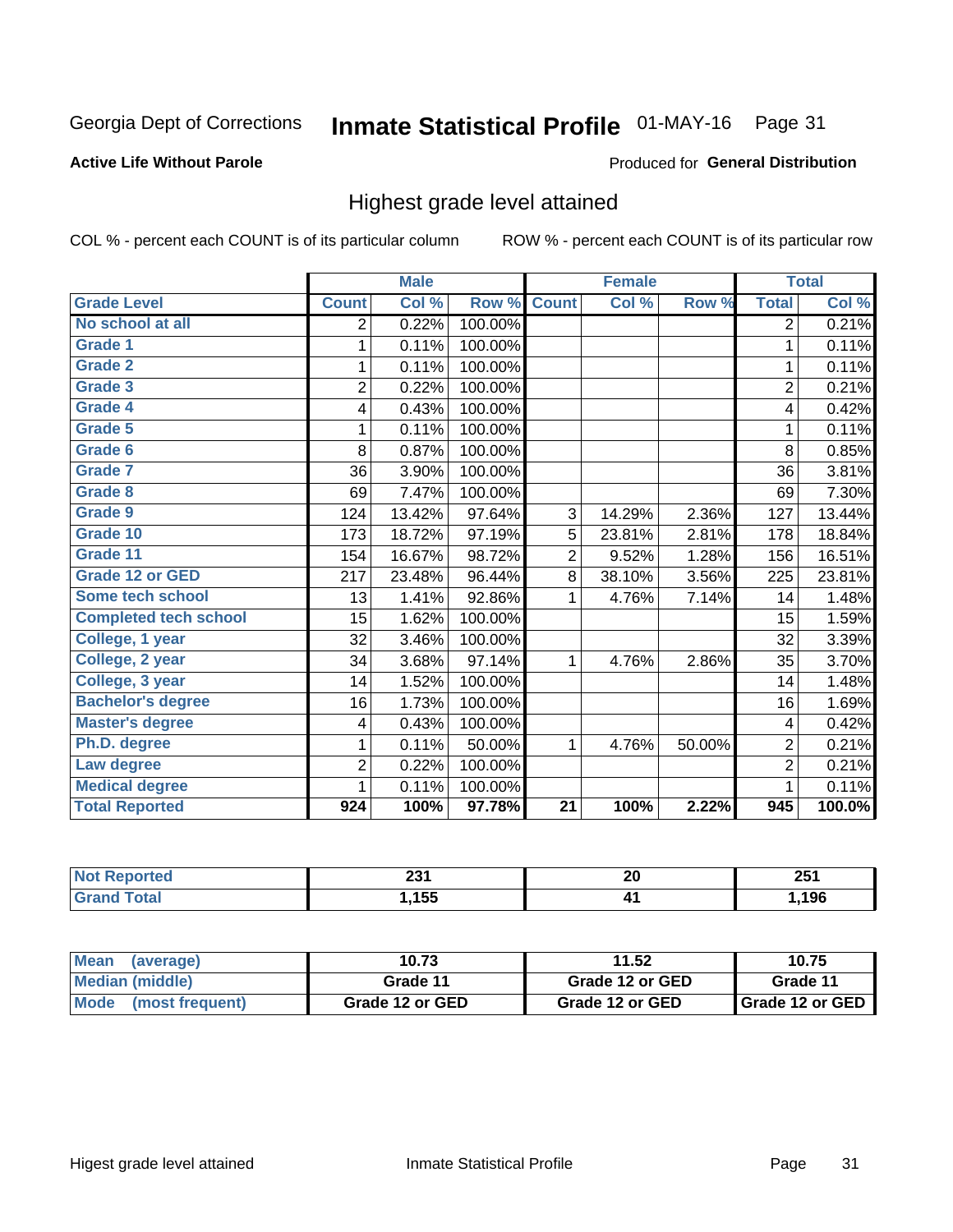## Inmate Statistical Profile 01-MAY-16 Page 32

#### **Active Life Without Parole**

#### **Produced for General Distribution**

### Culture fair IQ scores

COL % - percent each COUNT is of its particular column

|                       |              | <b>Male</b> |                    |                | <b>Female</b> |       |              | <b>Total</b> |
|-----------------------|--------------|-------------|--------------------|----------------|---------------|-------|--------------|--------------|
| <b>IQ Scores</b>      | <b>Count</b> | Col %       | <b>Row % Count</b> |                | Col %         | Row % | <b>Total</b> | Col %        |
| $60 - 69$             | 35           | 3.38%       | 100.00%            |                |               |       | 35           | 3.28%        |
| $70 - 79$             | 78           | 7.54%       | 97.50%             | $\overline{2}$ | 6.45%         | 2.50% | 80           | 7.50%        |
| $80 - 89$             | 142          | 13.72%      | 95.95%             | 6              | 19.35%        | 4.05% | 148          | 13.88%       |
| $90 - 99$             | 253          | 24.44%      | 95.83%             | 11             | 35.48%        | 4.17% | 264          | 24.77%       |
| $100 - 109$           | 291          | 28.12%      | 97.98%             | 6              | 19.35%        | 2.02% | 297          | 27.86%       |
| $110 - 119$           | 193          | 18.65%      | 98.47%             | 3              | 9.68%         | 1.53% | 196          | 18.39%       |
| $120 - 129$           | 41           | 3.96%       | 93.18%             | 3              | 9.68%         | 6.82% | 44           | 4.13%        |
| $130 - 139$           | 2            | 0.19%       | 100.00%            |                |               |       | 2            | 0.19%        |
| <b>Total Reported</b> | 1,035        | 100%        | 97.09%             | 31             | 100%          | 2.91% | 1,066        | 100%         |

| <b>Not Reported</b>         | 109   | 116   |
|-----------------------------|-------|-------|
| <b>Not Valid (under 60)</b> |       | 14    |
| <b>Grand Total</b>          | 1,155 | 1,196 |

| <b>Mean</b><br>(average) | 98  | 98  | 98  |
|--------------------------|-----|-----|-----|
| Median (middle)          | 100 | 96  | 100 |
| Mode (most frequent)     | 99  | 102 | 99  |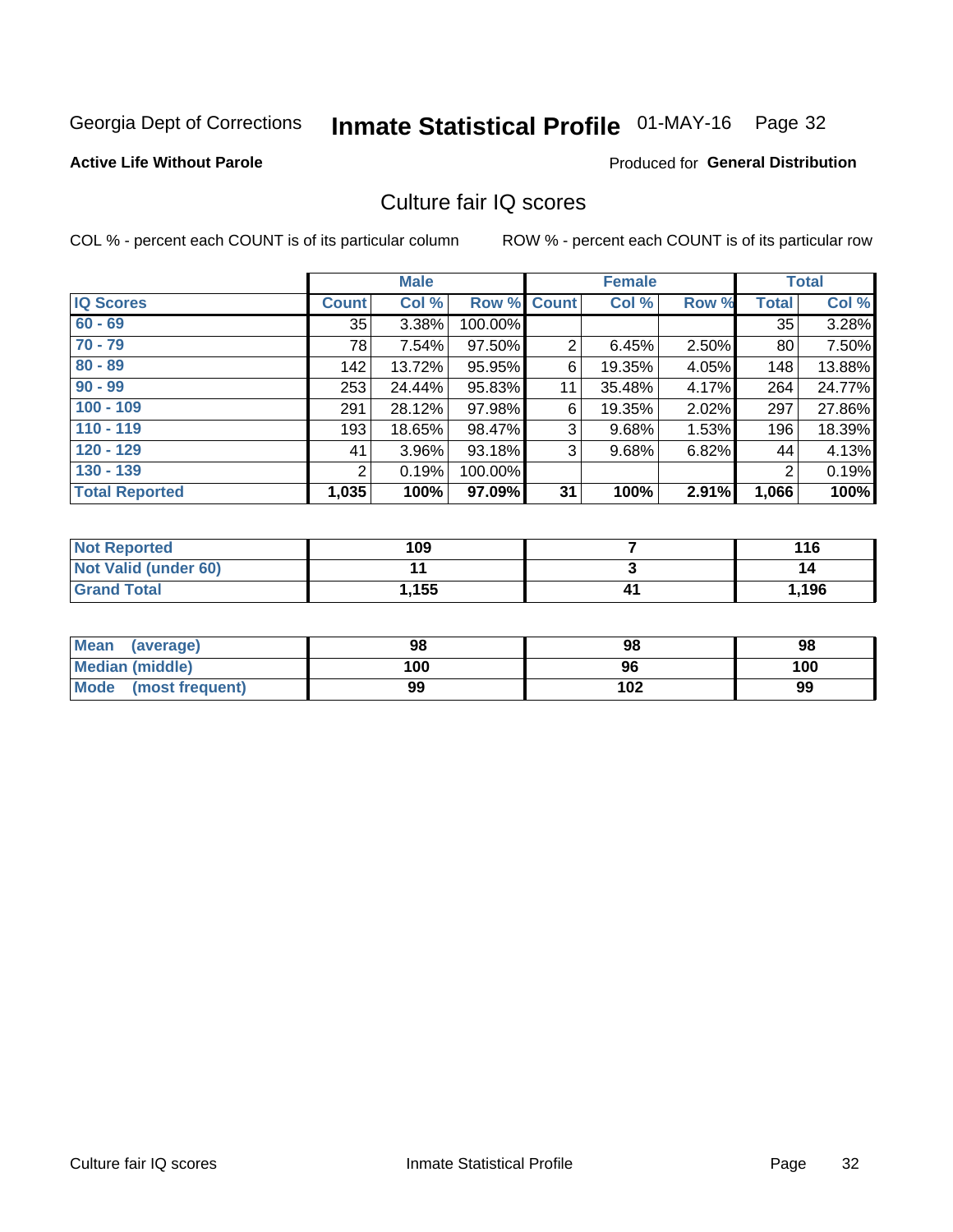## Inmate Statistical Profile 01-MAY-16 Page 33

#### **Active Life Without Parole**

#### **Produced for General Distribution**

## Wide Range Achievement Test (WRAT) reading score

COL % - percent each COUNT is of its particular column

|                           |              | <b>Male</b> |         |                | <b>Female</b> |       |              | <b>Total</b> |
|---------------------------|--------------|-------------|---------|----------------|---------------|-------|--------------|--------------|
| <b>WRAT Reading Score</b> | <b>Count</b> | Col %       | Row %   | <b>Count</b>   | Col %         | Row % | <b>Total</b> | Col %        |
| $0.1$ to $0.9$            | 23           | 2.18%       | 100.00% |                |               |       | 23           | 2.11%        |
| 1.0 to 1.9                | 16           | 1.51%       | 100.00% |                |               |       | 16           | 1.47%        |
| 2.0 to 2.9                | 38           | 3.60%       | 97.44%  | 1              | 2.94%         | 2.56% | 39           | 3.57%        |
| 3.0 to 3.9                | 70           | 6.62%       | 95.89%  | 3              | 8.82%         | 4.11% | 73           | 6.69%        |
| 4.0 to 4.9                | 83           | 7.85%       | 96.51%  | 3              | 8.82%         | 3.49% | 86           | 7.88%        |
| 5.0 to 5.9                | 102          | 9.65%       | 98.08%  | $\overline{2}$ | 5.88%         | 1.92% | 104          | 9.53%        |
| 6.0 to 6.9                | 96           | 9.08%       | 97.96%  | $\overline{2}$ | 5.88%         | 2.04% | 98           | 8.98%        |
| 7.0 to 7.9                | $30$         | 2.84%       | 100.00% |                |               |       | 30           | 2.75%        |
| 8.0 to 8.9                | 80           | 7.57%       | 97.56%  | 2              | 5.88%         | 2.44% | 82           | 7.52%        |
| 9.0 to 9.9                | 66           | 6.24%       | 97.06%  | $\overline{2}$ | 5.88%         | 2.94% | 68           | 6.23%        |
| 10.0 to 10.9              | 54           | 5.11%       | 98.18%  | 1              | 2.94%         | 1.82% | 55           | 5.04%        |
| 11.0 to 11.9              | 103          | 9.74%       | 95.37%  | 5              | 14.71%        | 4.63% | 108          | $9.90\%$     |
| 12.0 to 12.9              | 240          | 22.71%      | 96.00%  | 10             | 29.41%        | 4.00% | 250          | 22.91%       |
| 13                        | 56           | 5.30%       | 94.92%  | 3              | 8.82%         | 5.08% | 59           | 5.41%        |
| <b>Total Reported</b>     | 1,057        | 100%        | 96.88%  | 34             | 100%          | 3.12% | 1,091        | 100%         |

| <b>NOT</b><br>Reported          | 98   | 105  |
|---------------------------------|------|------|
| <b>otal</b><br>$\mathbf{v}$ and | ,155 | ,196 |

| <b>Mean</b><br>(average)       | 8.50 | 9.46                 | 8.53 |
|--------------------------------|------|----------------------|------|
| <b>Median (middle)</b>         | 8.9  | 11 J<br>. <i>. .</i> | 8.9  |
| <b>Mode</b><br>(most frequent) | l2.9 | 12.9                 | 12.9 |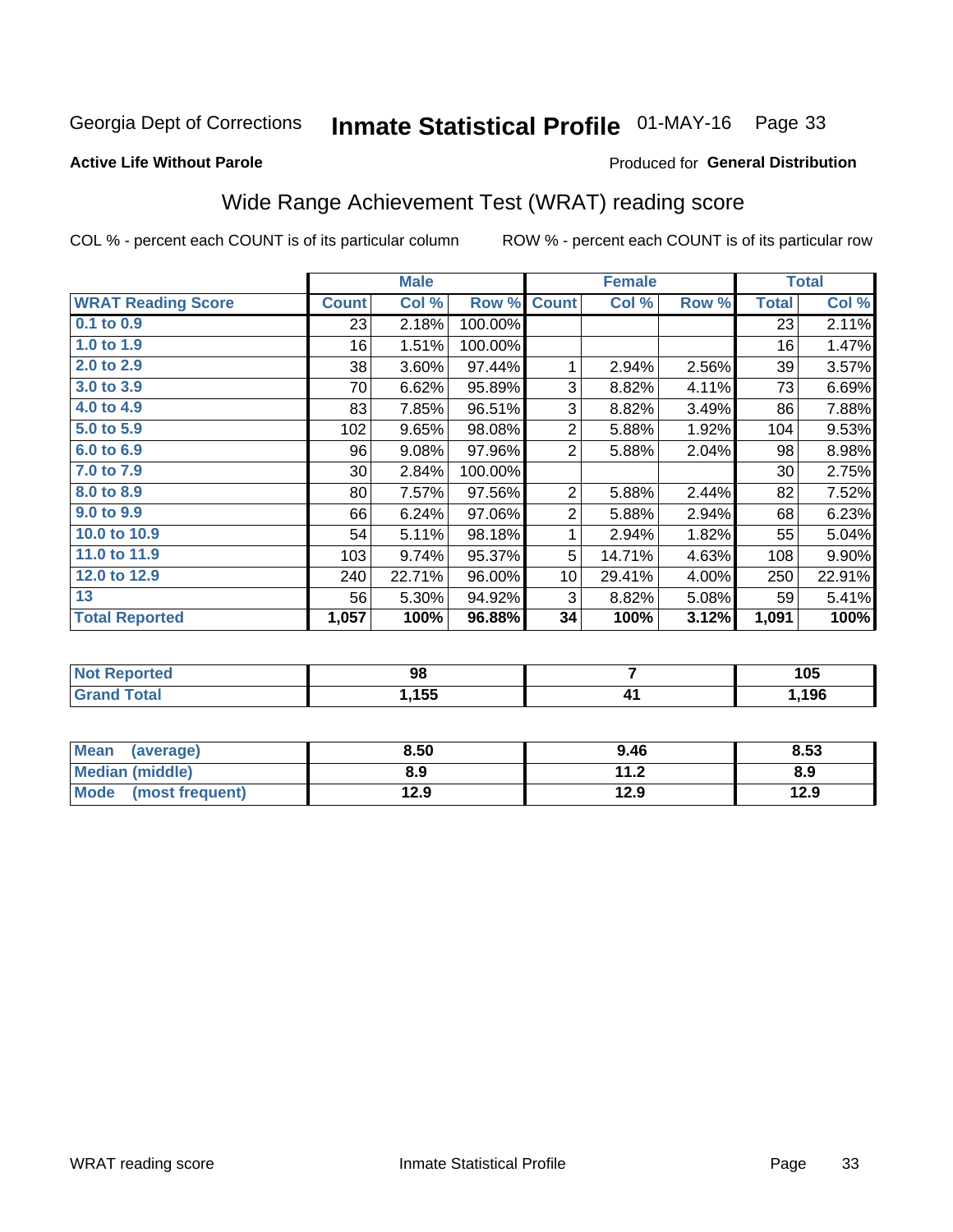## Inmate Statistical Profile 01-MAY-16 Page 34

#### **Active Life Without Parole**

#### Produced for General Distribution

## Wide Range Achievement Test (WRAT) math score

COL % - percent each COUNT is of its particular column

|                              |              | <b>Male</b> |         |                | <b>Female</b> |        |              | <b>Total</b> |
|------------------------------|--------------|-------------|---------|----------------|---------------|--------|--------------|--------------|
| <b>WRAT Mathematic Score</b> | <b>Count</b> | Col %       | Row %   | <b>Count</b>   | Col %         | Row %  | <b>Total</b> | Col %        |
| $0.1$ to $0.9$               | 2            | 0.19%       | 100.00% |                |               |        | 2            | 0.18%        |
| 1.0 to 1.9                   | 8            | 0.76%       | 100.00% |                |               |        | 8            | 0.73%        |
| 2.0 to 2.9                   | 24           | 2.27%       | 96.00%  | 1              | 2.94%         | 4.00%  | 25           | 2.29%        |
| 3.0 to 3.9                   | 60           | 5.68%       | 96.77%  | 2              | 5.88%         | 3.23%  | 62           | 5.68%        |
| 4.0 to 4.9                   | 113          | 10.69%      | 97.41%  | 3              | 8.82%         | 2.59%  | 116          | 10.63%       |
| 5.0 to 5.9                   | 144          | 13.62%      | 98.63%  | $\overline{2}$ | 5.88%         | 1.37%  | 146          | 13.38%       |
| 6.0 to 6.9                   | 235          | 22.23%      | 97.51%  | 6              | 17.65%        | 2.49%  | 241          | 22.09%       |
| 7.0 to 7.9                   | 113          | 10.69%      | 97.41%  | 3              | 8.82%         | 2.59%  | 116          | 10.63%       |
| 8.0 to 8.9                   | 101          | 9.56%       | 97.12%  | 3              | 8.82%         | 2.88%  | 104          | 9.53%        |
| 9.0 to 9.9                   | 80           | 7.57%       | 95.24%  | 4              | 11.76%        | 4.76%  | 84           | 7.70%        |
| 10.0 to 10.9                 | 26           | 2.46%       | 100.00% |                |               |        | 26           | 2.38%        |
| 11.0 to 11.9                 | 34           | 3.22%       | 100.00% |                |               |        | 34           | 3.12%        |
| 12.0 to 12.9                 | 109          | 10.31%      | 92.37%  | 9              | 26.47%        | 7.63%  | 118          | 10.82%       |
| 13                           | 8            | 0.76%       | 88.89%  | 1              | 2.94%         | 11.11% | 9            | 0.82%        |
| <b>Total Reported</b>        | 1,057        | 100%        | 96.88%  | 34             | 100%          | 3.12%  | 1,091        | 100%         |
|                              |              |             |         |                |               |        |              |              |

| <b>Not Reported</b>   | 98   | 105  |
|-----------------------|------|------|
| <b>Total</b><br>Grand | ,155 | ,196 |

| Mean (average)       | 7.32 | 8.40 | 7.35 |
|----------------------|------|------|------|
| Median (middle)      | 6.9  | 7.9  | 6.9  |
| Mode (most frequent) | 12.9 | 12.9 | 12.9 |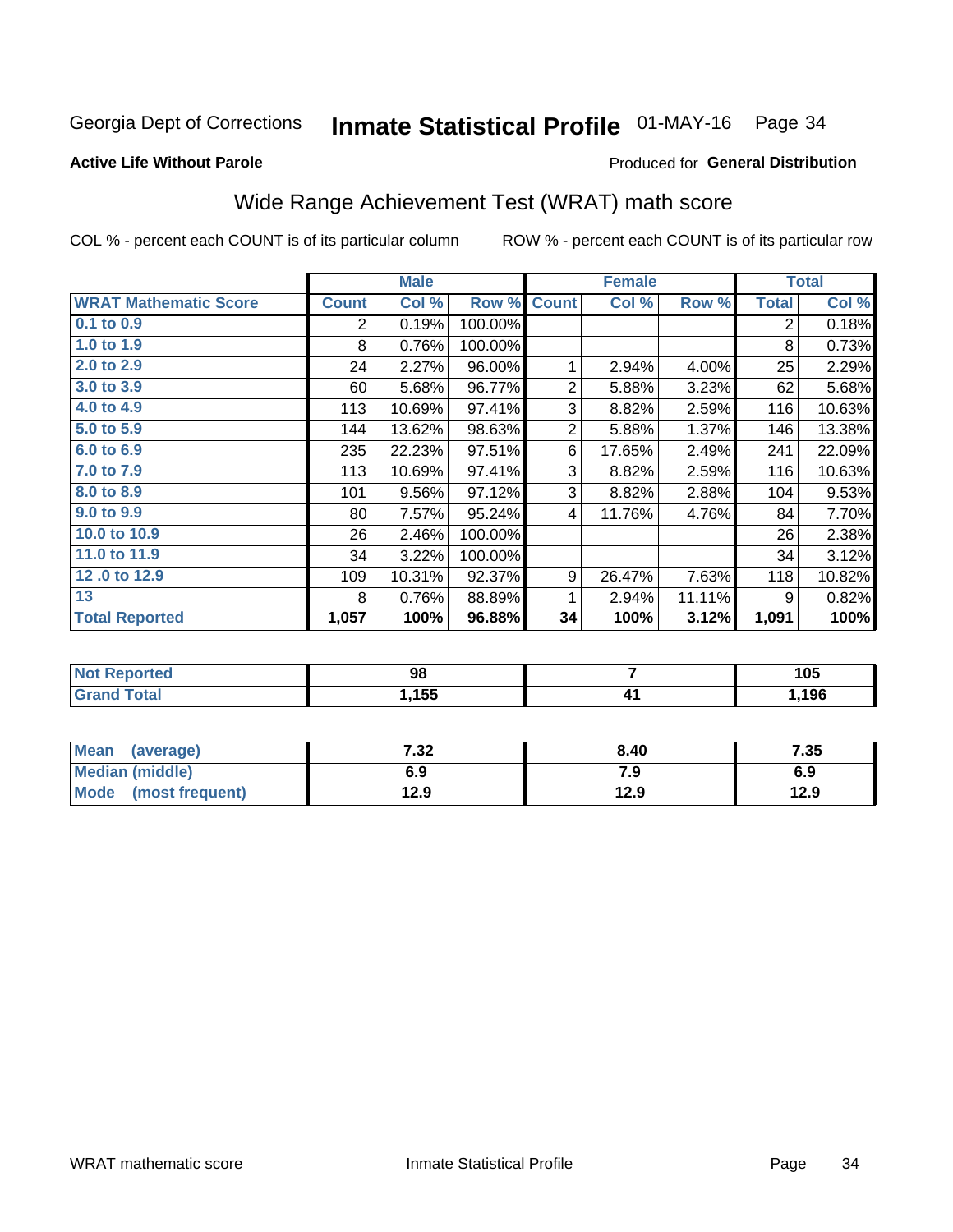#### **Inmate Statistical Profile 01-MAY-16** Page 35

#### **Active Life Without Parole**

#### Produced for General Distribution

### Wide Range Achievement Test (WRAT) spelling score

COL % - percent each COUNT is of its particular column

|                            |              | <b>Male</b> |         |                | <b>Female</b> |       |              | <b>Total</b> |
|----------------------------|--------------|-------------|---------|----------------|---------------|-------|--------------|--------------|
| <b>WRAT Spelling Score</b> | <b>Count</b> | Col %       | Row %   | <b>Count</b>   | Col %         | Row % | <b>Total</b> | Col %        |
| 0.1 to 0.9                 | 17           | 1.61%       | 100.00% |                |               |       | 17           | 1.56%        |
| 1.0 to 1.9                 | 29           | 2.75%       | 100.00% |                |               |       | 29           | 2.66%        |
| 2.0 to 2.9                 | 51           | 4.83%       | 98.08%  | 1              | 2.94%         | 1.92% | 52           | 4.78%        |
| 3.0 to 3.9                 | 63           | 5.97%       | 96.92%  | $\overline{2}$ | 5.88%         | 3.08% | 65           | 5.97%        |
| 4.0 to 4.9                 | 66           | 6.26%       | 98.51%  | 1              | 2.94%         | 1.49% | 67           | 6.15%        |
| 5.0 to 5.9                 | 124          | 11.75%      | 99.20%  | 1              | 2.94%         | 0.80% | 125          | 11.48%       |
| 6.0 to 6.9                 | 101          | 9.57%       | 99.02%  | 1              | 2.94%         | 0.98% | 102          | 9.37%        |
| 7.0 to 7.9                 | 94           | 8.91%       | 96.91%  | 3              | 8.82%         | 3.09% | 97           | 8.91%        |
| 8.0 to 8.9                 | 93           | 8.82%       | 96.88%  | 3              | 8.82%         | 3.13% | 96           | 8.82%        |
| 9.0 to 9.9                 | 56           | 5.31%       | 100.00% |                |               |       | 56           | 5.14%        |
| 10.0 to 10.9               | 54           | 5.12%       | 100.00% |                |               |       | 54           | 4.96%        |
| 11.0 to 11.9               | 74           | 7.01%       | 94.87%  | 4              | 11.76%        | 5.13% | 78           | 7.16%        |
| 12.0 to 12.9               | 205          | 19.43%      | 92.34%  | 17             | 50.00%        | 7.66% | 222          | 20.39%       |
| 13                         | 28           | 2.65%       | 96.55%  | 1              | 2.94%         | 3.45% | 29           | 2.66%        |
| <b>Total Reported</b>      | 1,055        | 100%        | 96.88%  | 34             | 100%          | 3.12% | 1,089        | 100.0%       |

| <b>NOT</b><br>Reported      | 100  | 107  |
|-----------------------------|------|------|
| <b>otal</b><br>$\mathbf{v}$ | ,155 | ,196 |

| <b>Mean</b><br>(average) | 8.00 | 10.26 | 8.07 |
|--------------------------|------|-------|------|
| Median (middle)          | .    | 12.3  |      |
| Mode (most frequent)     | 12.9 | 12.9  | 12.9 |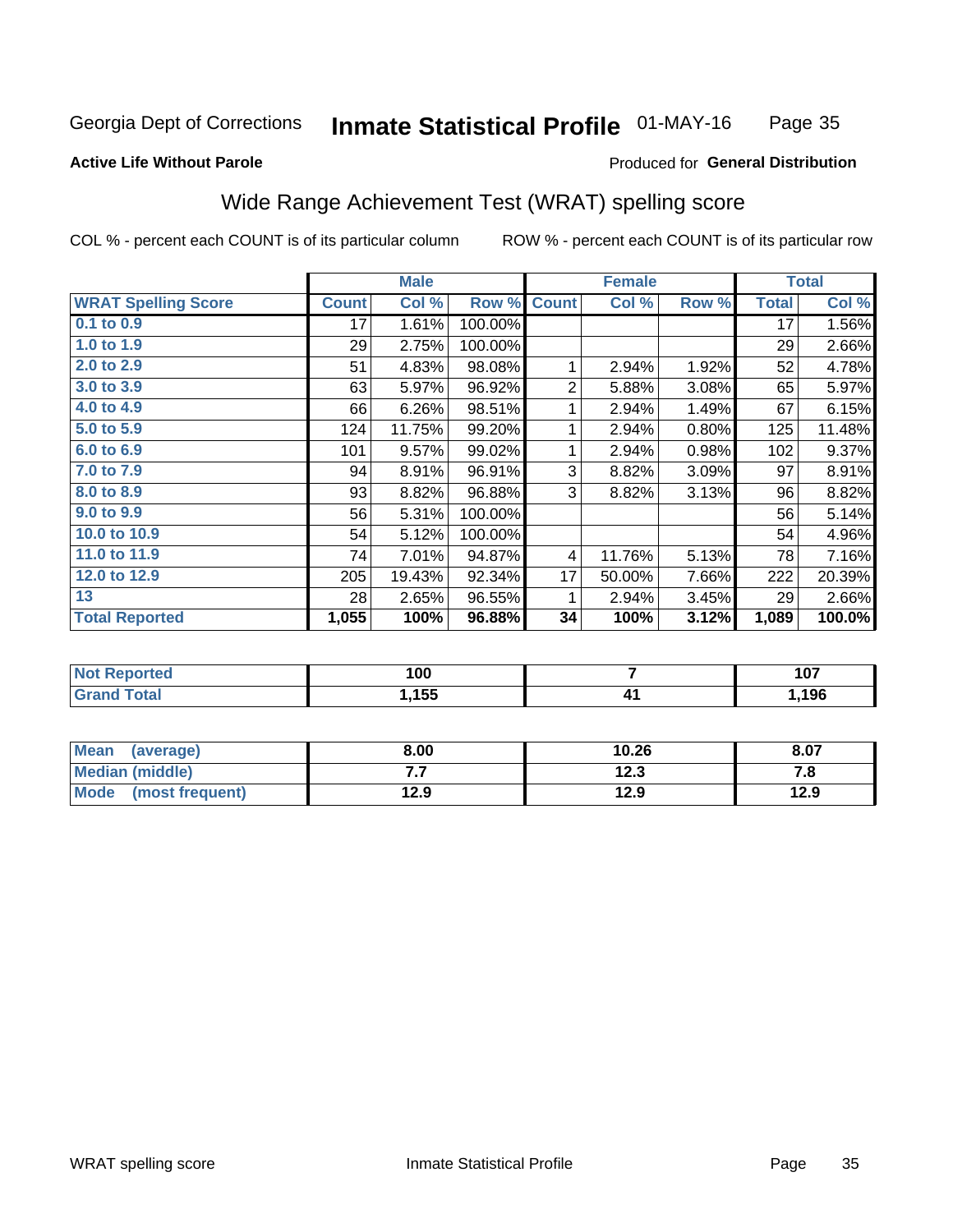## Inmate Statistical Profile 01-MAY-16 Page 36

#### **Active Life Without Parole**

#### **Produced for General Distribution**

## Current / last mental health treatment level

COL % - percent each COUNT is of its particular column

|                                    |                 | <b>Male</b> |           |              | <b>Female</b> |        |                 | <b>Total</b> |
|------------------------------------|-----------------|-------------|-----------|--------------|---------------|--------|-----------------|--------------|
| <b>Mental Health Treatment Lev</b> | <b>Count</b>    | Col%        | Row %     | <b>Count</b> | Col %         | Row %  | Total           | Col %        |
| 1 No problem at current time       | 227             | 44.25%      | $97.01\%$ | 7            | 21.21%        | 2.99%  | 234             | 42.86%       |
| 2 Receiving outpatient             | 212             | 41.33%      | 89.83%    | 24           | 72.73%        | 10.17% | 236             | 43.22%       |
| <b>Treatment</b>                   |                 |             |           |              |               |        |                 |              |
| 3 Inpatient, moderate              | 62              | 12.09%      | 96.88%    | 2            | 6.06%         | 3.13%  | 64              | 11.72%       |
| Treatment                          |                 |             |           |              |               |        |                 |              |
| 4 Inpatient, intensive             | 12 <sub>2</sub> | $2.34\%$    | 100.00%   |              |               |        | 12 <sub>1</sub> | 2.20%        |
| <b>Treatment</b>                   |                 |             |           |              |               |        |                 |              |
| <b>Total Evaluated</b>             | 513             | 100%        | 93.96%    | 33           | 100%          | 6.04%  | 546             | 100%         |

| Never had MH evaluation | 642   | 650  |
|-------------------------|-------|------|
| Total                   | 1,155 | ,196 |

| <b>Median (middle)</b>         | <b>Receiving outpatient</b><br>treatment | <b>Receiving outpatient</b><br>treatment | <b>Receiving</b><br>outpatient<br>treatment |  |
|--------------------------------|------------------------------------------|------------------------------------------|---------------------------------------------|--|
| <b>Mode</b><br>(most frequent) | No problem at current time               | <b>Receiving outpatient</b><br>treatment | <b>Receiving</b><br>outpatient<br>treatment |  |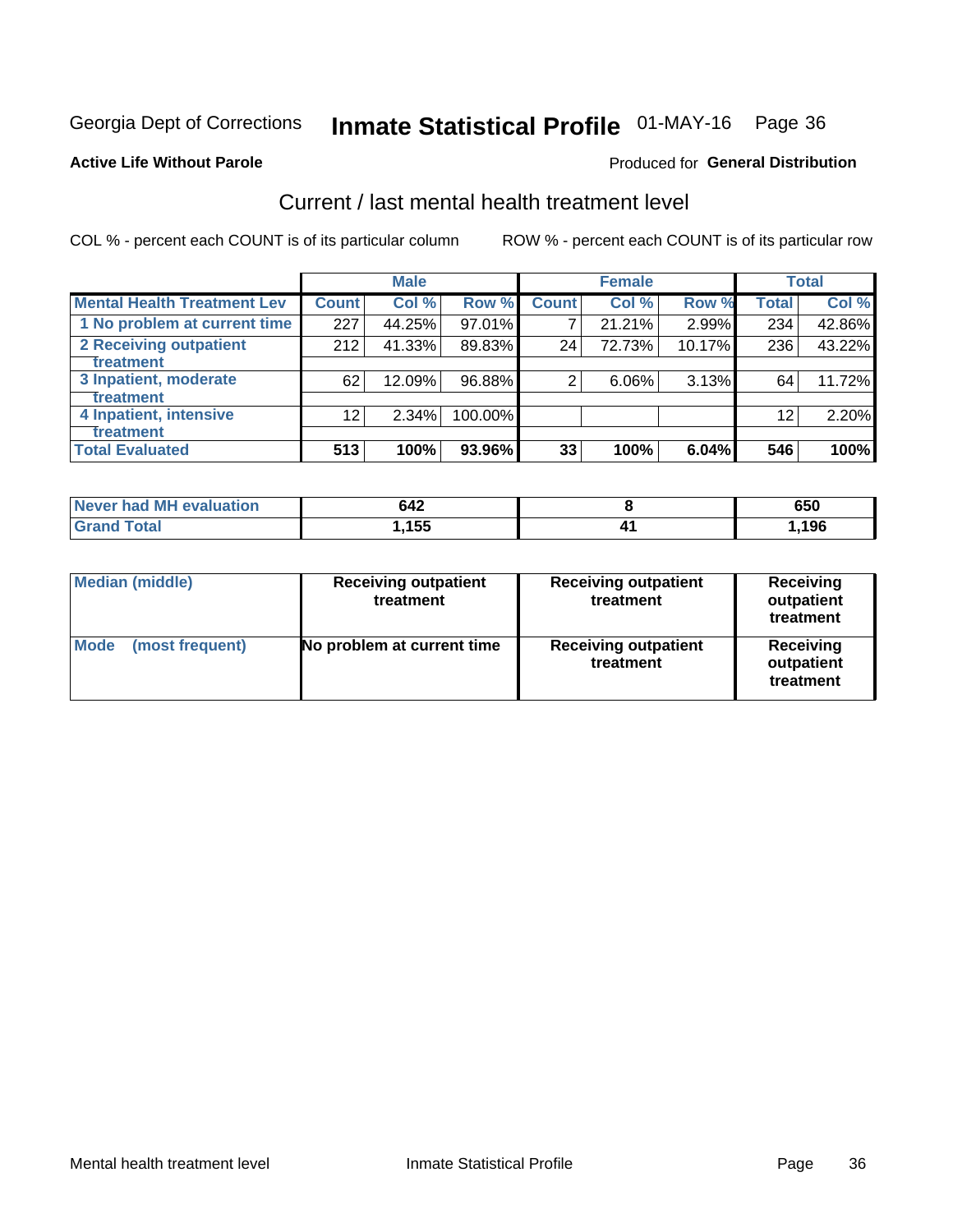#### Inmate Statistical Profile 01-MAY-16 Page 37

#### **Active Life Without Parole**

#### Produced for General Distribution

## PULHESDWIT medical scale - 'P' overall condition ('P'hysical)

COL % - percent each COUNT is of its particular column

|                                  |         | <b>Male</b> |         |             | <b>Female</b> |       |              | <b>Total</b> |
|----------------------------------|---------|-------------|---------|-------------|---------------|-------|--------------|--------------|
| 'P' Overall Condition            | Count l | Col %       |         | Row % Count | Col %         | Row % | <b>Total</b> | Col %        |
| 1 No medical illness             | 776     | 73.90%      | 97.61%  | 19          | 47.50%        | 2.39% | 795          | 72.94%       |
| 2 Well-controlled chronic        | 247     | 23.52%      | 92.16%  | 21          | 52.50%        | 7.84% | 268          | 24.59%       |
| <b>illness</b>                   |         |             |         |             |               |       |              |              |
| 3 Poorly-controlled chronic      | 25      | $2.38\%$    | 100.00% |             |               |       | 25           | 2.29%        |
| <b>illness</b>                   |         |             |         |             |               |       |              |              |
| 4 Significant problems requiring | ົ       | 0.19%       | 100.00% |             |               |       | 2            | 0.18%        |
| special housing                  |         |             |         |             |               |       |              |              |
| <b>Total Reported</b>            | 1,050   | 100%        | 96.33%  | 40          | 100%          | 3.67% | 1,090        | 100%         |

| .<br>. | $\overline{1}$<br>ט ו | 106 |
|--------|-----------------------|-----|
| ______ | <b>155</b><br>ູ       | 196 |

| <b>Mode</b> | (most frequent) | 1 No medical illness | 2 Well-controlled chronic<br>illness | 1 No medical<br>illness |
|-------------|-----------------|----------------------|--------------------------------------|-------------------------|
|-------------|-----------------|----------------------|--------------------------------------|-------------------------|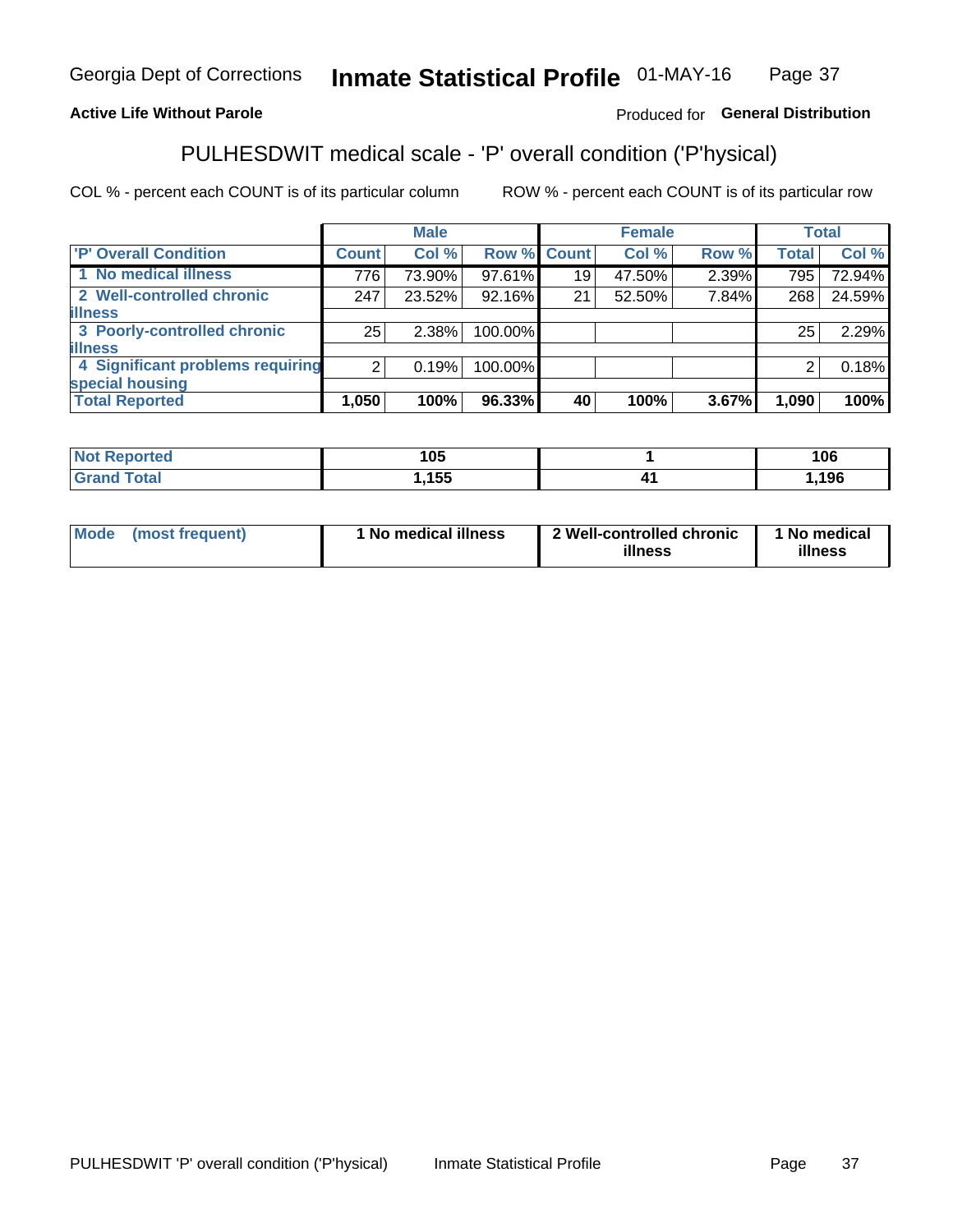#### **Active Life Without Parole**

### Produced for General Distribution

## PULHESDWIT medical scale - 'U' upper body

COL % - percent each COUNT is of its particular column

|                              |              | <b>Male</b> |         |              | <b>Female</b> |       |              | <b>Total</b> |
|------------------------------|--------------|-------------|---------|--------------|---------------|-------|--------------|--------------|
| <b>U' Upper Body</b>         | <b>Count</b> | Col %       | Row %   | <b>Count</b> | Col %         | Row % | <b>Total</b> | Col %        |
| 1 Upper bones, joints,       | 995          | 94.85%      | 96.51%  | 36           | 90.00%        | 3.49% | 1,031        | 94.67%       |
| muscles all OK               |              |             |         |              |               |       |              |              |
| 2 One or both arms minimally | 42           | 4.00%       | 91.30%  | 4            | 10.00%        | 8.70% | 46           | 4.22%        |
| limited                      |              |             |         |              |               |       |              |              |
| 3 One or both arms           | 10           | 0.95%       | 100.00% |              |               |       | 10           | 0.92%        |
| <b>moderately limited</b>    |              |             |         |              |               |       |              |              |
| 4 One arm disabled,          |              | 0.10%       | 100.00% |              |               |       |              | 0.09%        |
| paralyzed, or amputated      |              |             |         |              |               |       |              |              |
| 5 Both arms disabled,        |              | 0.10%       | 100.00% |              |               |       |              | 0.09%        |
| paralyzed, or amputated      |              |             |         |              |               |       |              |              |
| <b>Total Reported</b>        | 1,049        | 100%        | 96.33%  | 40           | 100%          | 3.67% | 1,089        | 100%         |

| <b>Not Reported</b> | 106   | 107<br>1 V 1 |
|---------------------|-------|--------------|
| <b>Grand Total</b>  | 1,155 | 196          |

| Mode (most frequent) | 1 Upper bones, joints,<br>muscles all OK | 1 Upper bones, joints,<br>muscles all OK | 1 Upper bones,<br>joints, muscles all<br>ΟK |
|----------------------|------------------------------------------|------------------------------------------|---------------------------------------------|
|----------------------|------------------------------------------|------------------------------------------|---------------------------------------------|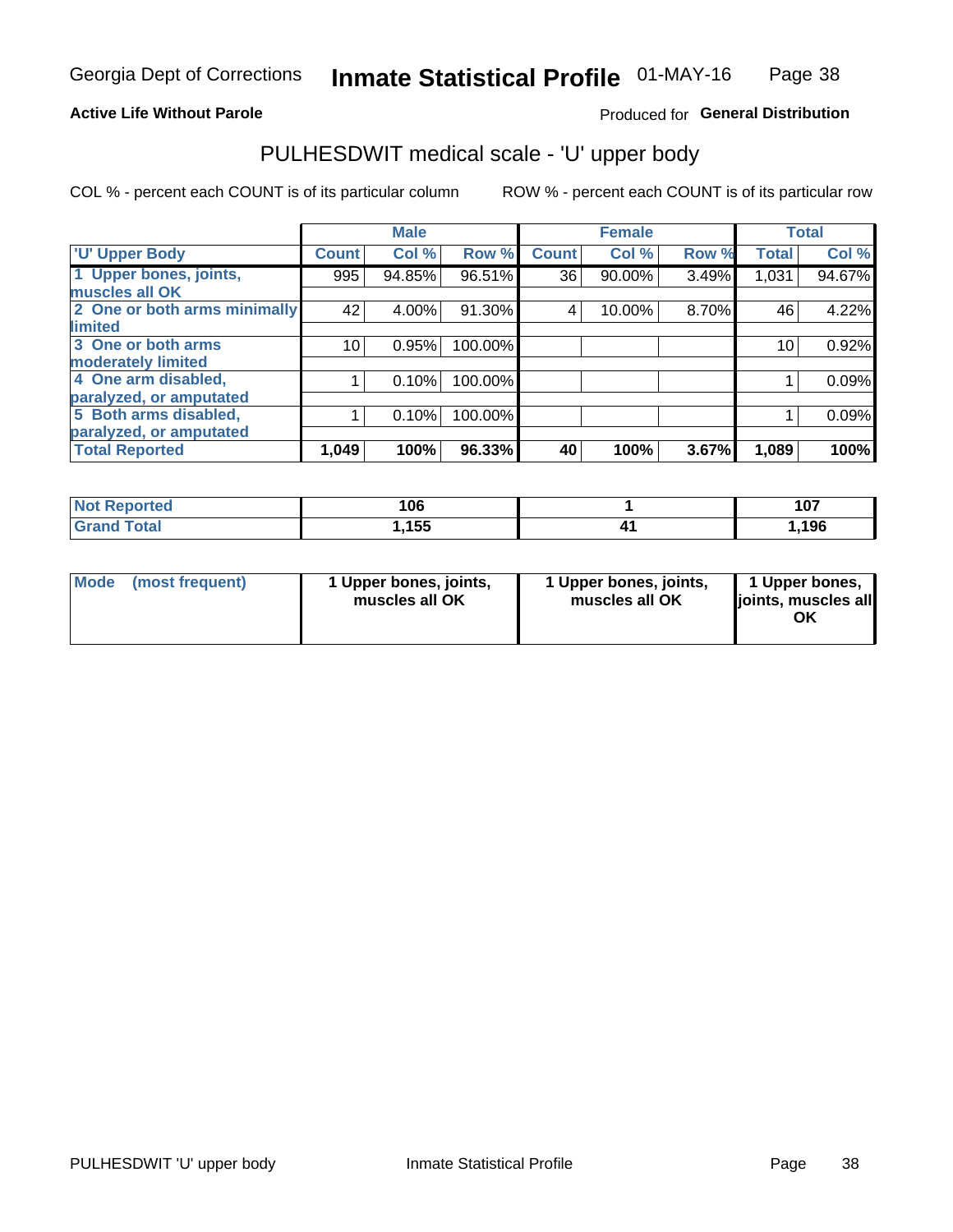#### **Active Life Without Parole**

#### Produced for General Distribution

### PULHESDWIT medical scale - 'L' lower body

COL % - percent each COUNT is of its particular column

|                                |                 | <b>Male</b> |           |              | <b>Female</b> |       |              | <b>Total</b> |
|--------------------------------|-----------------|-------------|-----------|--------------|---------------|-------|--------------|--------------|
| 'L' Lower Body                 | <b>Count</b>    | Col %       | Row %     | <b>Count</b> | Col %         | Row % | <b>Total</b> | Col %        |
| 1 Lower bones, joints,         | 911             | 86.93%      | $96.30\%$ | 35           | 87.50%        | 3.70% | 946          | 86.95%       |
| muscles all OK                 |                 |             |           |              |               |       |              |              |
| 2 One or both legs minimally   | 118             | 11.26%      | 95.93%    | 5            | 12.50%        | 4.07% | 123          | 11.31%       |
| limited                        |                 |             |           |              |               |       |              |              |
| 3 One or both legs             | 17 <sub>1</sub> | 1.62%       | 100.00%   |              |               |       | 17           | 1.56%        |
| moderately limited             |                 |             |           |              |               |       |              |              |
| 4 One leg disabled, paralyzed, | $\overline{2}$  | 0.19%       | 100.00%   |              |               |       | 2            | 0.18%        |
| or amputated                   |                 |             |           |              |               |       |              |              |
| <b>Total Reported</b>          | 1,048           | 100%        | 96.32%    | 40           | 100%          | 3.68% | 1,088        | 100%         |

| <b>Not Reported</b> | 107<br>, ט | 108  |
|---------------------|------------|------|
| <b>Total</b>        | ,155       | ,196 |

| Mode | (most frequent) | 1 Lower bones, joints,<br>muscles all OK | 1 Lower bones, joints,<br>muscles all OK | 1 Lower bones,<br>ljoints, muscles all<br>OK |
|------|-----------------|------------------------------------------|------------------------------------------|----------------------------------------------|
|------|-----------------|------------------------------------------|------------------------------------------|----------------------------------------------|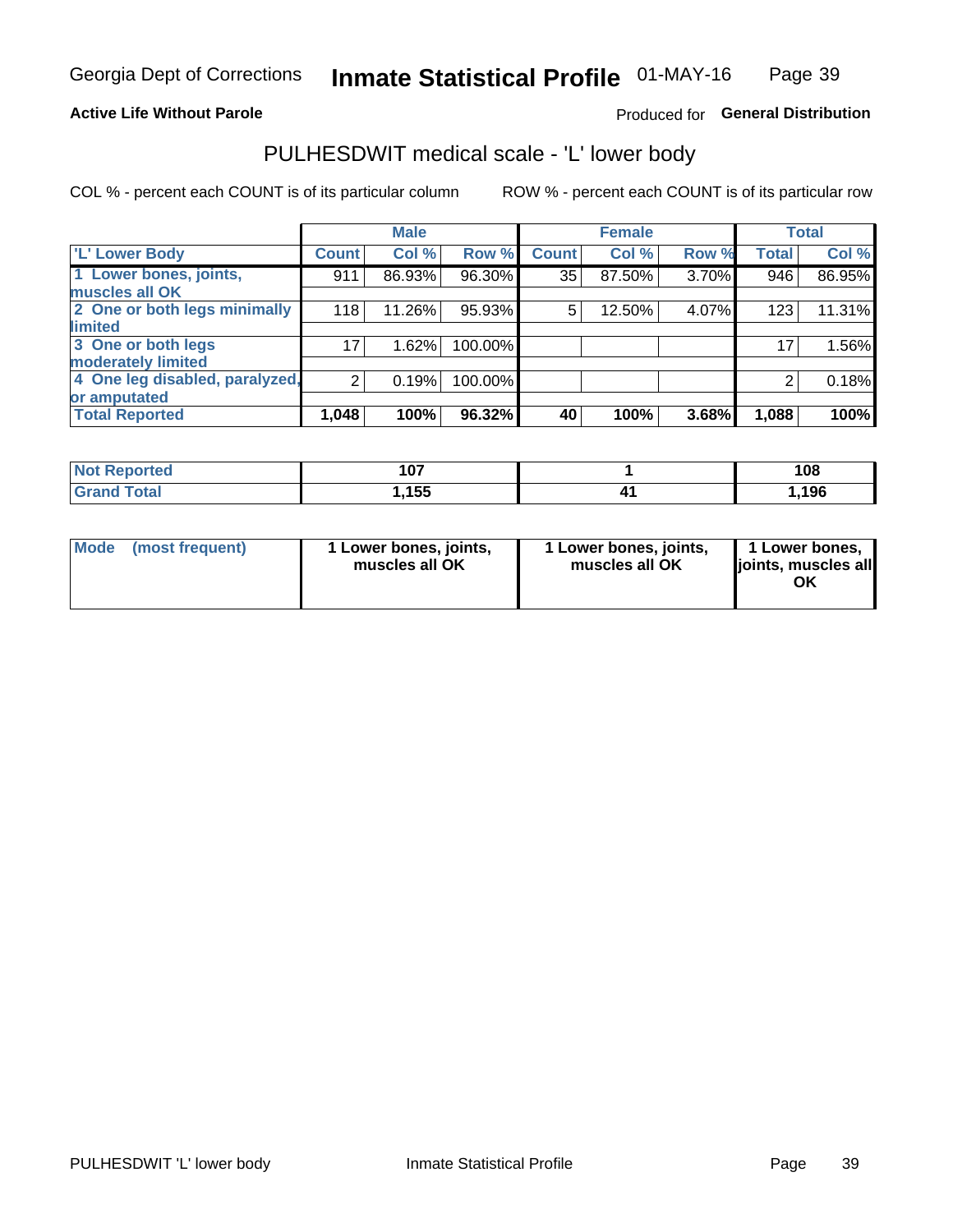#### **Active Life Without Parole**

Produced for General Distribution

### PULHESDWIT medical scale - 'H' hearing

COL % - percent each COUNT is of its particular column

|                                                               |                 | <b>Male</b> |             |    | <b>Female</b> |       | <b>Total</b> |        |
|---------------------------------------------------------------|-----------------|-------------|-------------|----|---------------|-------|--------------|--------|
| <b>H'</b> Hearing                                             | <b>Count</b>    | Col %       | Row % Count |    | Col%          | Row % | <b>Total</b> | Col %  |
| 1 Normal hearing both ears                                    | 1,032           | 98.57%      | 96.27%      | 40 | 100.00%       | 3.73% | 1,072        | 98.62% |
| 2 Some loss in one ear with<br>other OK, or mild loss in both | 10 <sup>1</sup> | 0.96%       | 100.00%     |    |               |       | 10           | 0.92%  |
| 3 Total loss in one ear with<br>mild loss in other            | 5               | 0.48%       | 100.00%     |    |               |       | 5            | 0.46%  |
| <b>Total Reported</b>                                         | 1,047           | 100%        | 96.32%      | 40 | 100%          | 3.68% | 1,087        | 100%   |

| <b>Not</b><br>Reported | 108                 | 109   |
|------------------------|---------------------|-------|
| <b>Total</b>           | <b>455</b><br>טטו,ו | 1,196 |

| Mode (most frequent) | 1 Normal hearing both ears 1 Normal hearing both ears 1 Normal hearing | both ears |
|----------------------|------------------------------------------------------------------------|-----------|
|                      |                                                                        |           |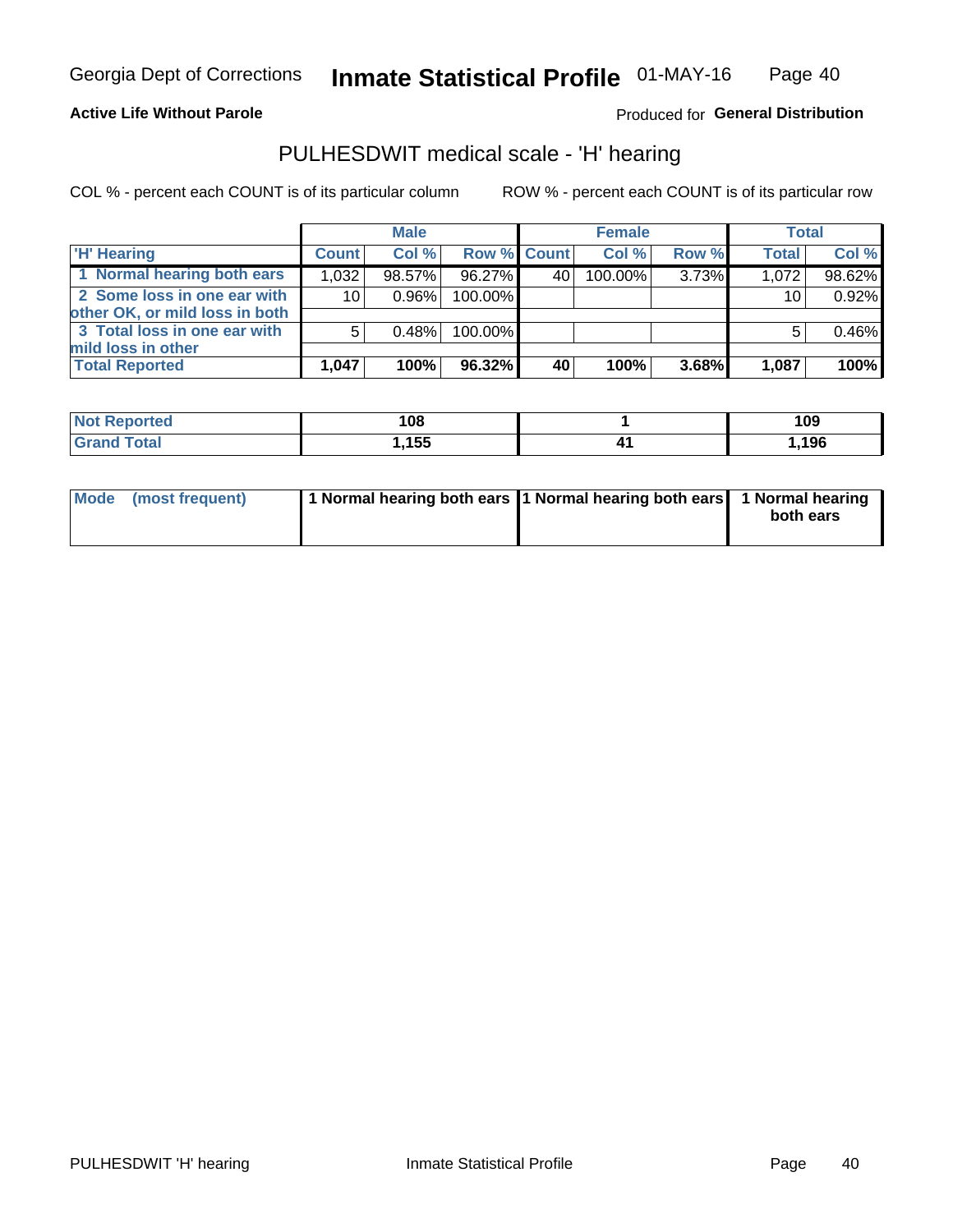#### **Active Life Without Parole**

#### Produced for General Distribution

### PULHESDWIT medical scale - 'E' vision

COL % - percent each COUNT is of its particular column

|                                |                 | <b>Male</b> |             |    | <b>Female</b> |        |              | <b>Total</b> |
|--------------------------------|-----------------|-------------|-------------|----|---------------|--------|--------------|--------------|
| <b>E' Vision</b>               | <b>Count</b>    | Col %       | Row % Count |    | Col %         | Row %  | <b>Total</b> | Col %        |
| 1 Correctable to 20/40 in both | 779             | 77.67%      | 98.36%      | 13 | 36.11%        | 1.64%  | 792          | 76.23%       |
| eyes                           |                 |             |             |    |               |        |              |              |
| 2 Correctable to 20/70 in one  | 201             | 20.04%      | 91.36%      | 19 | 52.78%        | 8.64%  | 220          | 21.17%       |
| eye, may be blind in other     |                 |             |             |    |               |        |              |              |
| 3 Correctable to 20/200 in one | 20 <sub>1</sub> | 1.99%       | 86.96%      | 3  | 8.33%         | 13.04% | 23           | 2.21%        |
| eye, may be blind in other     |                 |             |             |    |               |        |              |              |
| 4 One eye not correctable to   | 3               | $0.30\%$    | 75.00%      |    | 2.78%         | 25.00% | 4            | 0.38%        |
| 20/200, other may be blind     |                 |             |             |    |               |        |              |              |
| <b>Total Reported</b>          | 1,003           | 100%        | 96.54%      | 36 | 100%          | 3.46%  | 1,039        | 100%         |

| <b>Not Reported</b>   | 1 F A<br>1 J L | <b>457</b><br>ישו |
|-----------------------|----------------|-------------------|
| <b>Total</b><br>Grand | ,155           | 196,              |

| Mode (most frequent) | 1 Correctable to 20/40 in both 2 Correctable to 20/70 in one 1 Correctable to<br>eves | eye, may be blind in other 20/40 in both eyes |  |
|----------------------|---------------------------------------------------------------------------------------|-----------------------------------------------|--|
|                      |                                                                                       |                                               |  |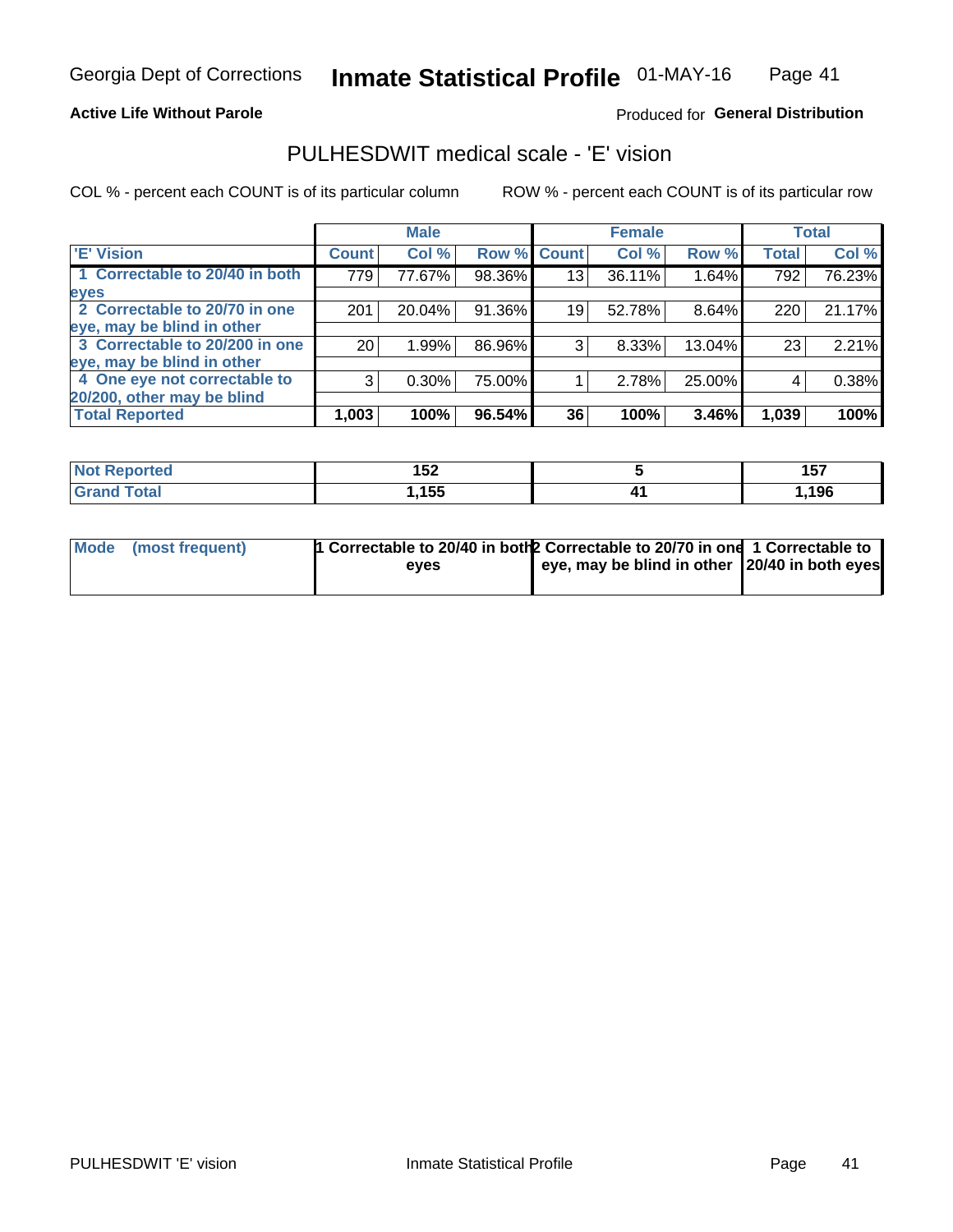#### **Active Life Without Parole**

#### Produced for General Distribution

## PULHESDWIT medical scale - 'S' pSychiatric

COL % - percent each COUNT is of its particular column

|                                        |              | <b>Male</b> |         |             | <b>Female</b> |        |              | <b>Total</b> |
|----------------------------------------|--------------|-------------|---------|-------------|---------------|--------|--------------|--------------|
| 'S' pSychiatric                        | <b>Count</b> | Col %       |         | Row % Count | Col %         | Row %  | <b>Total</b> | Col %        |
| 1 No impairment or disorders           | 884          | 82.08%      | 98.99%  | 9           | 31.03%        | 1.01%  | 893          | 80.74%       |
| 2 Stable, or in remission, or          | 135          | 12.53%      | 87.66%  | 19          | 65.52%        | 12.34% | 154          | 13.92%       |
| mild impairment or retardation         |              |             |         |             |               |        |              |              |
| 3 Requires moderate inpatient          | 49           | 4.55%       | 98.00%  |             | 3.45%         | 2.00%  | 50           | 4.52%        |
| <b>treatment</b>                       |              |             |         |             |               |        |              |              |
| 4 Requires intensive inpatient         | 8            | 0.74%       | 100.00% |             |               |        | 8            | 0.72%        |
| treatment                              |              |             |         |             |               |        |              |              |
| <b>5 Requires Crisis Stabilization</b> |              | 0.09%       | 100.00% |             |               |        |              | 0.09%        |
| Unit (CSU) inpatient care              |              |             |         |             |               |        |              |              |
| <b>Total Reported</b>                  | 1,077        | 100%        | 97.38%  | 29          | 100%          | 2.62%  | 1,106        | 100%         |

| <b>Not Reported</b>          | 70    | $\overline{\phantom{0}}$ | 90   |
|------------------------------|-------|--------------------------|------|
| <b>Total</b><br><b>C E E</b> | .155, |                          | ,196 |

| Mode (most frequent) | <b>1 No impairment or disorders</b> 2 Stable, or in remission, 11 No impairment or |                       |           |
|----------------------|------------------------------------------------------------------------------------|-----------------------|-----------|
|                      |                                                                                    | or mild impairment or | disorders |
|                      |                                                                                    | retardation           |           |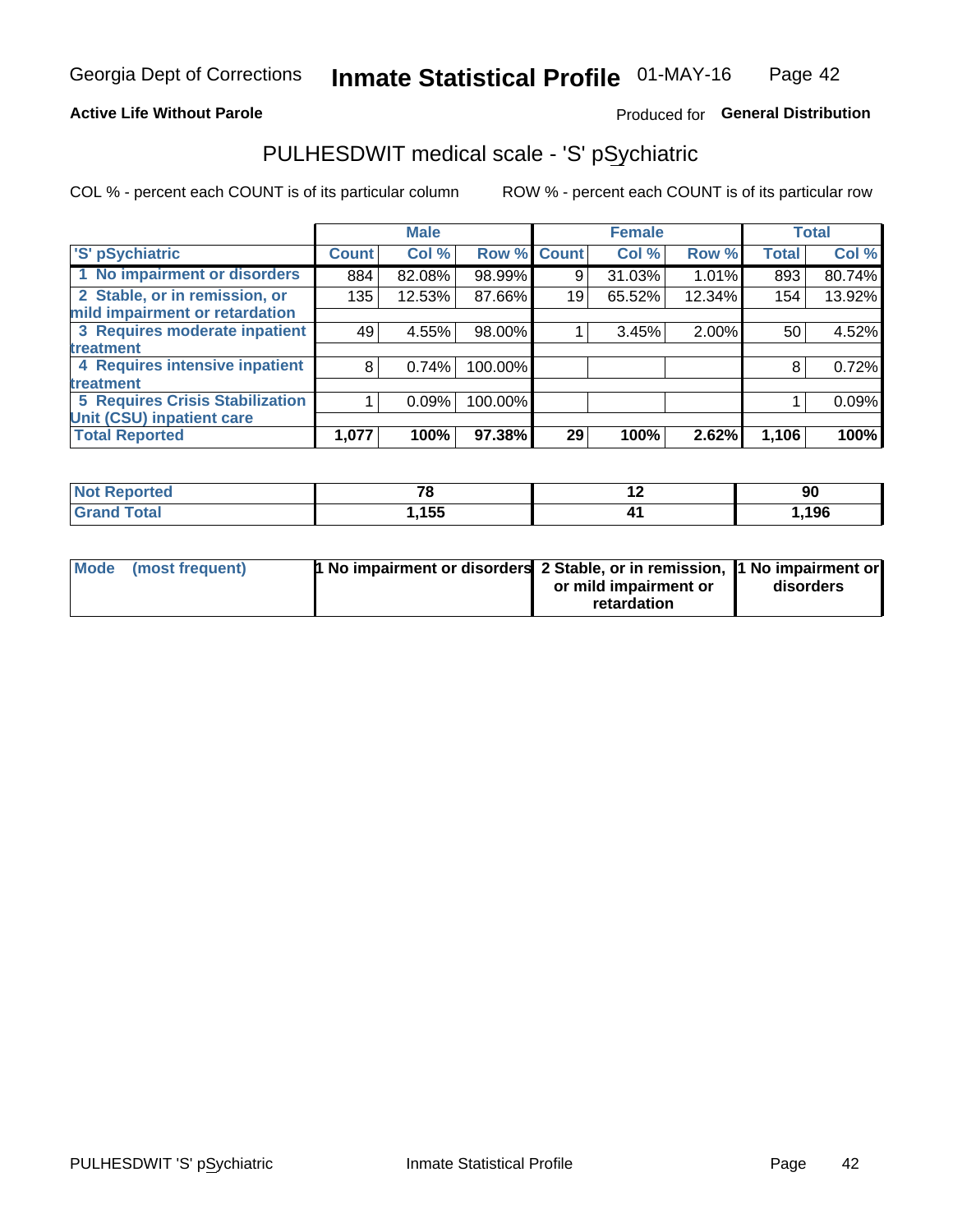**Active Life Without Parole** 

Produced for General Distribution

### PULHESDWIT medical scale - 'D' dental

COL % - percent each COUNT is of its particular column

|                                 |              | <b>Male</b> |                    |    | <b>Female</b> |       |              | Total  |
|---------------------------------|--------------|-------------|--------------------|----|---------------|-------|--------------|--------|
| D' Dental                       | <b>Count</b> | Col %       | <b>Row % Count</b> |    | Col %         | Row % | <b>Total</b> | Col %  |
| 1 Minimal routine dental health | 742          | 75.03%      | 96.61%             | 26 | 76.47%        | 3.39% | 768          | 75.07% |
| <b>needs</b>                    |              |             |                    |    |               |       |              |        |
| 2 Moderate cavities and/or gum  | 209          | 21.13%      | 96.76%             |    | 20.59%        | 3.24% | 216          | 21.11% |
| disease                         |              |             |                    |    |               |       |              |        |
| 3 Extensive gum disease         | 38           | $3.84\%$    | 97.44%             |    | 2.94%         | 2.56% | 39           | 3.81%  |
| and/or widespread decay         |              |             |                    |    |               |       |              |        |
| <b>Total Reported</b>           | 989          | 100%        | 96.68%             | 34 | 100%          | 3.32% | 1,023        | 100%   |

| <b>NOT REDOLTED</b><br>. | 166  |     | .    |
|--------------------------|------|-----|------|
| <b>Total</b>             | ,155 | . . | ,196 |

| <b>Mode</b><br><b>Minimal routine dental</b><br>(most frequent)<br>health needs | Minimal routine dental<br>health needs | 1 Minimal routine<br>dental health<br>needs |
|---------------------------------------------------------------------------------|----------------------------------------|---------------------------------------------|
|---------------------------------------------------------------------------------|----------------------------------------|---------------------------------------------|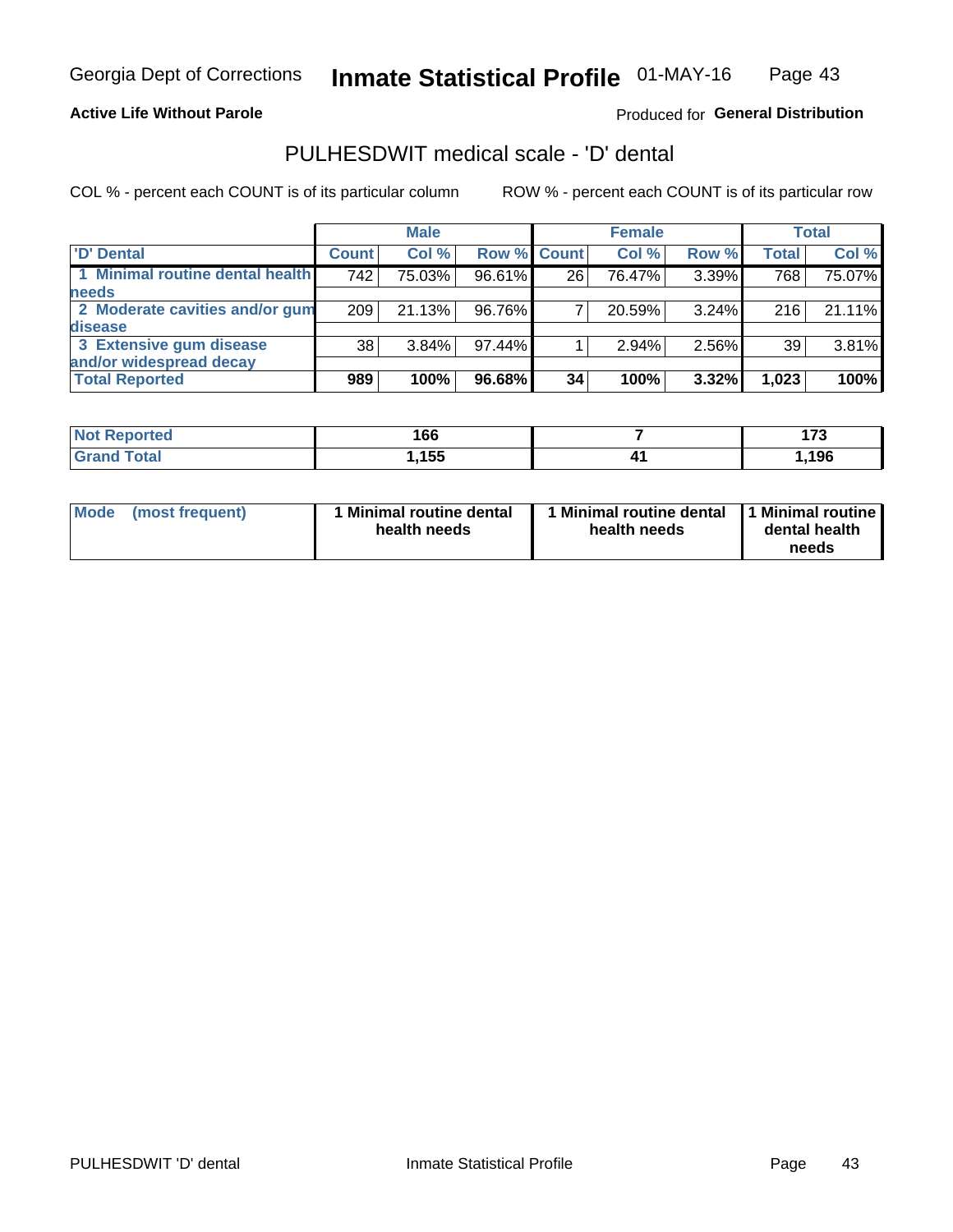#### **Active Life Without Parole**

#### Produced for General Distribution

### PULHESDWIT medical scale - 'W' work ability

COL % - percent each COUNT is of its particular column

|                                 |              | <b>Male</b> |         |             | <b>Female</b> |       |              | <b>Total</b> |
|---------------------------------|--------------|-------------|---------|-------------|---------------|-------|--------------|--------------|
| <b>W' work ability</b>          | <b>Count</b> | Col %       |         | Row % Count | Col %         | Row % | <b>Total</b> | Col %        |
| 1 Unrestricted work or activity | 874          | 83.24%      | 96.90%  | 28          | 70.00%        | 3.10% | 902          | 82.75%       |
| 2 Minor restrictions on type of | 131          | 12.48%      | 91.61%  | 12          | 30.00%        | 8.39% | 143          | 13.12%       |
| <b>work</b>                     |              |             |         |             |               |       |              |              |
| 3 Moderate restrictions on type | 31           | 2.95%       | 100.00% |             |               |       | 31           | 2.84%        |
| lof work                        |              |             |         |             |               |       |              |              |
| 4 Major restrictions on type of | 10           | 0.95%       | 100.00% |             |               |       | 10           | 0.92%        |
| <b>work</b>                     |              |             |         |             |               |       |              |              |
| 5 Cannot work under any         | 4            | 0.38%       | 100.00% |             |               |       | 4            | 0.37%        |
| <b>circumstances</b>            |              |             |         |             |               |       |              |              |
| <b>Total Reported</b>           | 1,050        | 100%        | 96.33%  | 40          | 100%          | 3.67% | 1,090        | 100%         |

| <b>Not Reported</b>         | 105   | 106  |
|-----------------------------|-------|------|
| <b>Total</b><br><b>Cron</b> | .155، | ,196 |

| Mode (most frequent) | 1 Unrestricted work or | 1 Unrestricted work or | 1 Unrestricted   |
|----------------------|------------------------|------------------------|------------------|
|                      | activity               | activity               | work or activity |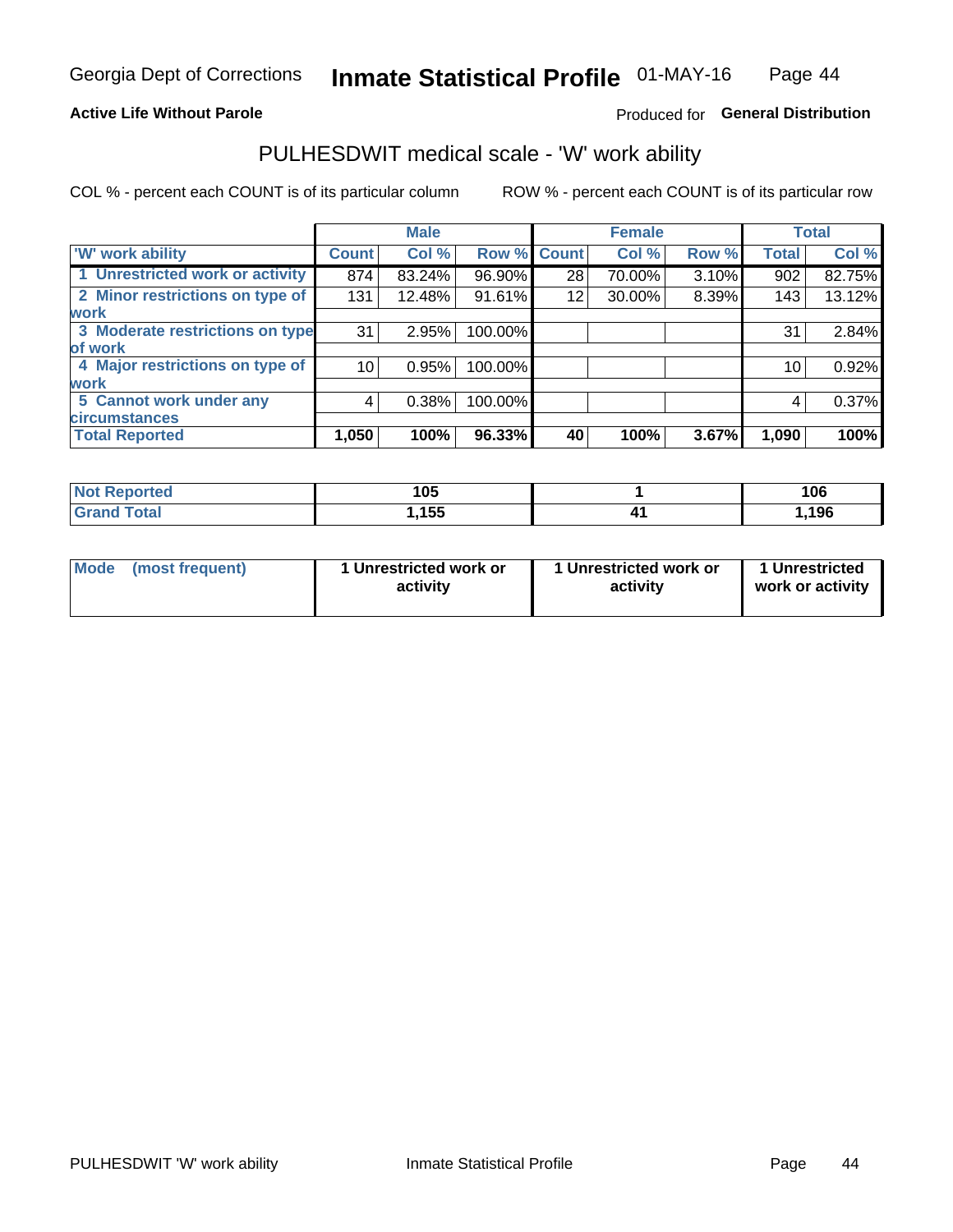#### **Active Life Without Parole**

#### Produced for General Distribution

## PULHESDWIT medical scale - 'I' impairment

|                                   |              | <b>Male</b> |             |    | <b>Female</b> |       |              | <b>Total</b> |
|-----------------------------------|--------------|-------------|-------------|----|---------------|-------|--------------|--------------|
| <b>T' Impairment</b>              | <b>Count</b> | Col %       | Row % Count |    | Col %         | Row % | <b>Total</b> | Col %        |
| 1 No impairments or               | 1,034        | 98.57%      | 96.28%      | 40 | 100.00%       | 3.72% | 1,074        | 98.62%       |
| <b>disabilities</b>               |              |             |             |    |               |       |              |              |
| 2 Wheelchair-bound but            | 9            | $0.86\%$    | 100.00%     |    |               |       | 9            | 0.83%        |
| otherwise OK                      |              |             |             |    |               |       |              |              |
| <b>3 Needs low-level Assisted</b> |              | 0.10%       | 100.00%     |    |               |       |              | 0.09%        |
| Living (level I)                  |              |             |             |    |               |       |              |              |
| 4 Needs moderate Assisted         | 2            | 0.19%       | 100.00%     |    |               |       |              | 0.18%        |
| Living (level II)                 |              |             |             |    |               |       |              |              |
| <b>5 Needs maximal Assisted</b>   | 3            | 0.29%       | 100.00%     |    |               |       | 3            | 0.28%        |
| Living (level III)                |              |             |             |    |               |       |              |              |
| <b>Total Reported</b>             | 1,049        | 100%        | 96.33%      | 40 | 100%          | 3.67% | 1,089        | 100%         |

| <b>ported</b><br>NO1 | 106  | 107  |
|----------------------|------|------|
| <b>Total</b>         | ,155 | ,196 |

| <b>Mode</b> | (most frequent) | <b>No impairments or</b><br>disabilities | 1 No impairments or<br>disabilities | 1 No impairments<br>or disabilities |
|-------------|-----------------|------------------------------------------|-------------------------------------|-------------------------------------|
|-------------|-----------------|------------------------------------------|-------------------------------------|-------------------------------------|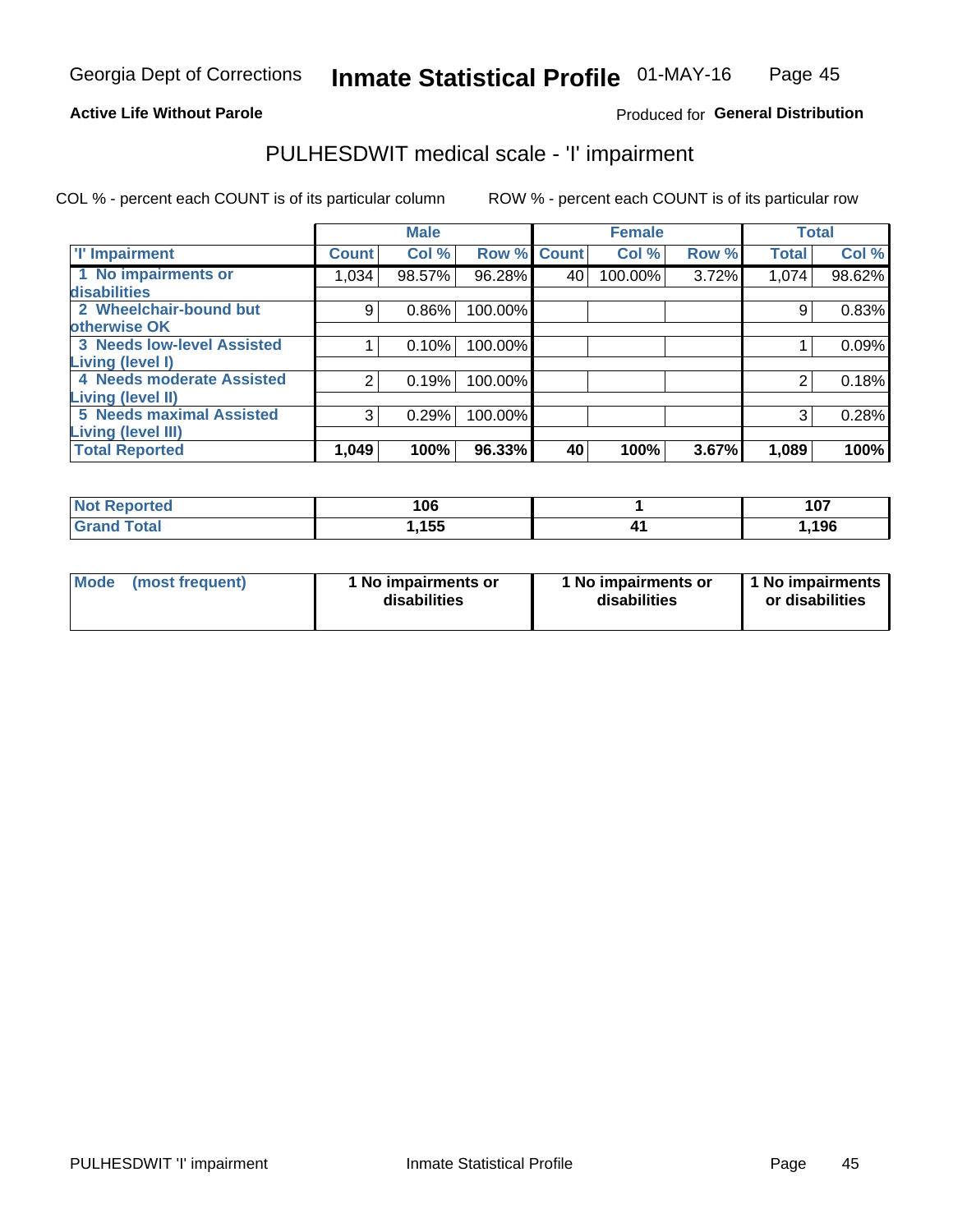#### **Active Life Without Parole**

#### Produced fo General Distribution

## PULHESDWIT medical scale - 'T' transportability

COL % - percent each COUNT is of its particular column

|                             |              | <b>Male</b> |             |    | <b>Female</b> |       |              | <b>Total</b> |
|-----------------------------|--------------|-------------|-------------|----|---------------|-------|--------------|--------------|
| <b>T' Transportability</b>  | <b>Count</b> | Col %       | Row % Count |    | Col %         | Row % | <b>Total</b> | Col %        |
| 1 Can be transported in any | 1,049        | 99.24%      | 96.33%      | 40 | 100.00%       | 3.67% | 1,089        | 99.27%       |
| ordinary approved vehicle   |              |             |             |    |               |       |              |              |
| 2 Wheelchair-bound, not     |              | 0.19%       | 100.00%     |    |               |       |              | 0.18%        |
| needing special vehicle     |              |             |             |    |               |       |              |              |
| 5 Requires ambulance        | 6            | 0.57%       | 100.00%     |    |               |       |              | 0.55%        |
| transport                   |              |             |             |    |               |       |              |              |
| <b>Total Reported</b>       | 1,057        | 100%        | 96.35%      | 40 | 100%          | 3.65% | 1,097        | 100%         |

| - 131<br>тео | 98   | 99   |
|--------------|------|------|
|              | ,155 | ,196 |

| Mode | (most frequent) | 1 Can be transported in any 1 Can be transported in any | ordinary approved vehicle   ordinary approved vehicle   transported in any | 1 Can be<br>  ordinary approved<br>vehicle |
|------|-----------------|---------------------------------------------------------|----------------------------------------------------------------------------|--------------------------------------------|
|      |                 |                                                         |                                                                            |                                            |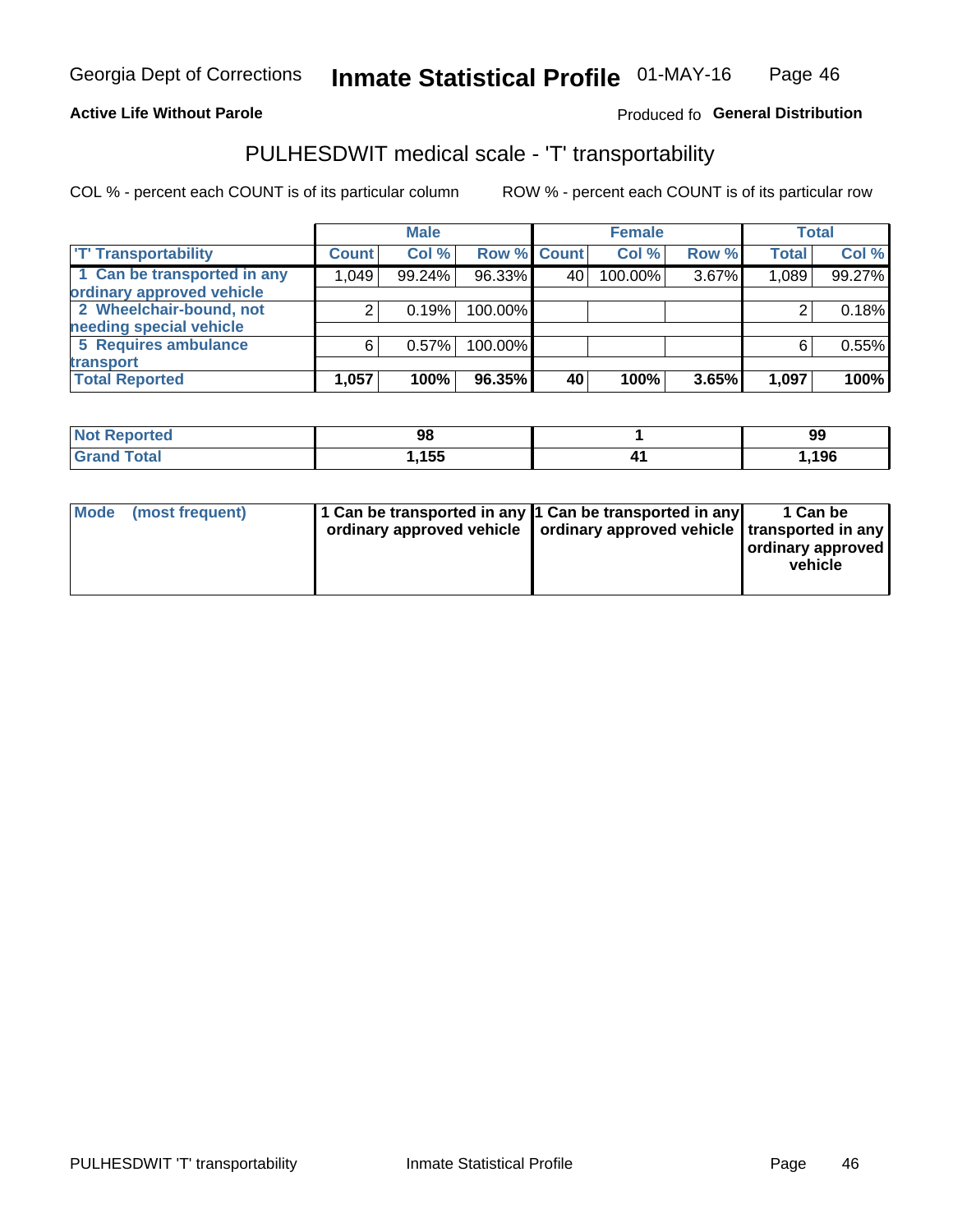## Inmate Statistical Profile 01-MAY-16 Page 47

#### **Active Life Without Parole**

#### **Produced for General Distribution**

### Number of prior Georgia incarcerations

COL % - percent each COUNT is of its particular column

|                                       |              | <b>Male</b> |                    |    | <b>Female</b> |       |       | <b>Total</b> |
|---------------------------------------|--------------|-------------|--------------------|----|---------------|-------|-------|--------------|
| <b>Num of Prior GA Incarcerations</b> | <b>Count</b> | Col %       | <b>Row % Count</b> |    | Col %         | Row % | Total | Col %        |
|                                       | 581          | 50.30%      | 94.93%             | 31 | 75.61%        | 5.07% | 612   | 51.17%       |
|                                       | 222          | 19.22%      | 97.80%             | 5  | 12.20%        | 2.20% | 227   | 18.98%       |
|                                       | 142          | 12.29%      | 98.61%             | 2  | 4.88%         | 1.39% | 144   | 12.04%       |
| 3                                     | 97           | 8.40%       | 97.98%             | 2  | 4.88%         | 2.02% | 99    | 8.28%        |
|                                       | 56           | 4.85%       | 100.00%            |    |               |       | 56    | 4.68%        |
| 5                                     | 35           | 3.03%       | 100.00%            |    |               |       | 35    | 2.93%        |
| <b>More Than 5</b>                    | 22           | 1.90%       | 95.65%             |    | 2.44%         | 4.35% | 23    | 1.92%        |
| <b>Total Reported</b>                 | 1,155        | 100%        | 96.57%             | 41 | 100.0%        | 3.43% | 1,196 | 100%         |

| orted<br>NI 6                   |                     |     |
|---------------------------------|---------------------|-----|
| <b>otal</b><br>$\mathbf{v}$ and | <i>ACC</i><br>,,,JJ | 10C |

| Mean (average)       | 1.16 | .54 | 1.14 |
|----------------------|------|-----|------|
| Median (middle)      |      |     |      |
| Mode (most frequent) |      |     |      |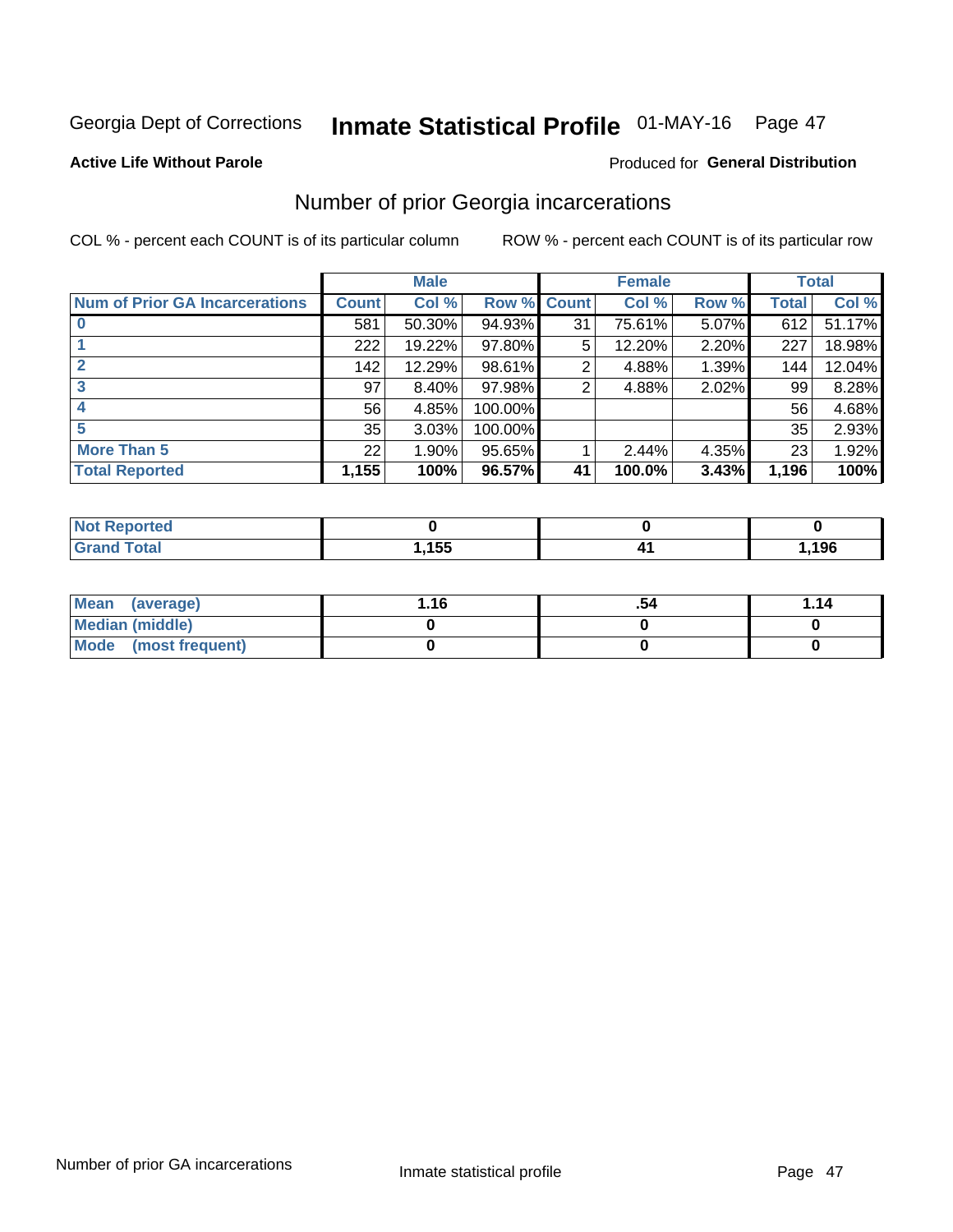## Inmate Statistical Profile 01-MAY-16 Page 48

**Active Life Without Parole** 

Produced for General Distribution

### Prison sentence in years

COL % - percent each COUNT is of its particular column

ROW % - percent each COUNT is of its particular row

|                                 |              | <b>Male</b> |                    |                | <b>Female</b> |          |       | Total  |
|---------------------------------|--------------|-------------|--------------------|----------------|---------------|----------|-------|--------|
| <b>Prison Sentence In Years</b> | <b>Count</b> | Col %       | <b>Row % Count</b> |                | Col %         | Row %    | Total | Col %  |
| <b>Life Without Parole</b>      | 1.151        | 99.65%      | 96.56%             | 4 <sup>1</sup> | $100.00\%$    | $3.44\%$ | .192  | 99.67% |
| <b>Death</b>                    |              | 0.35%       | 100.00%            |                |               |          |       | 0.33%  |
| <b>Total Reported</b>           | 1,155        | 100%        | 96.57%             | 41             | 100%          | $3.43\%$ | 1,196 | 100%   |

| Reported<br>NOT. |      |      |
|------------------|------|------|
| <b>Total</b>     | .155 | .196 |

#### **Determinate (numeric) sentences only**

| 1112211 | <b>Mean</b> | Ane <sup>*</sup> |  |  |
|---------|-------------|------------------|--|--|

All sentences (including determinate), with life, life without parole, and death sentences figured at 45 years

| 'nе<br>- 1<br>$\sim$<br>_ | ้ Mea |  |  |
|---------------------------|-------|--|--|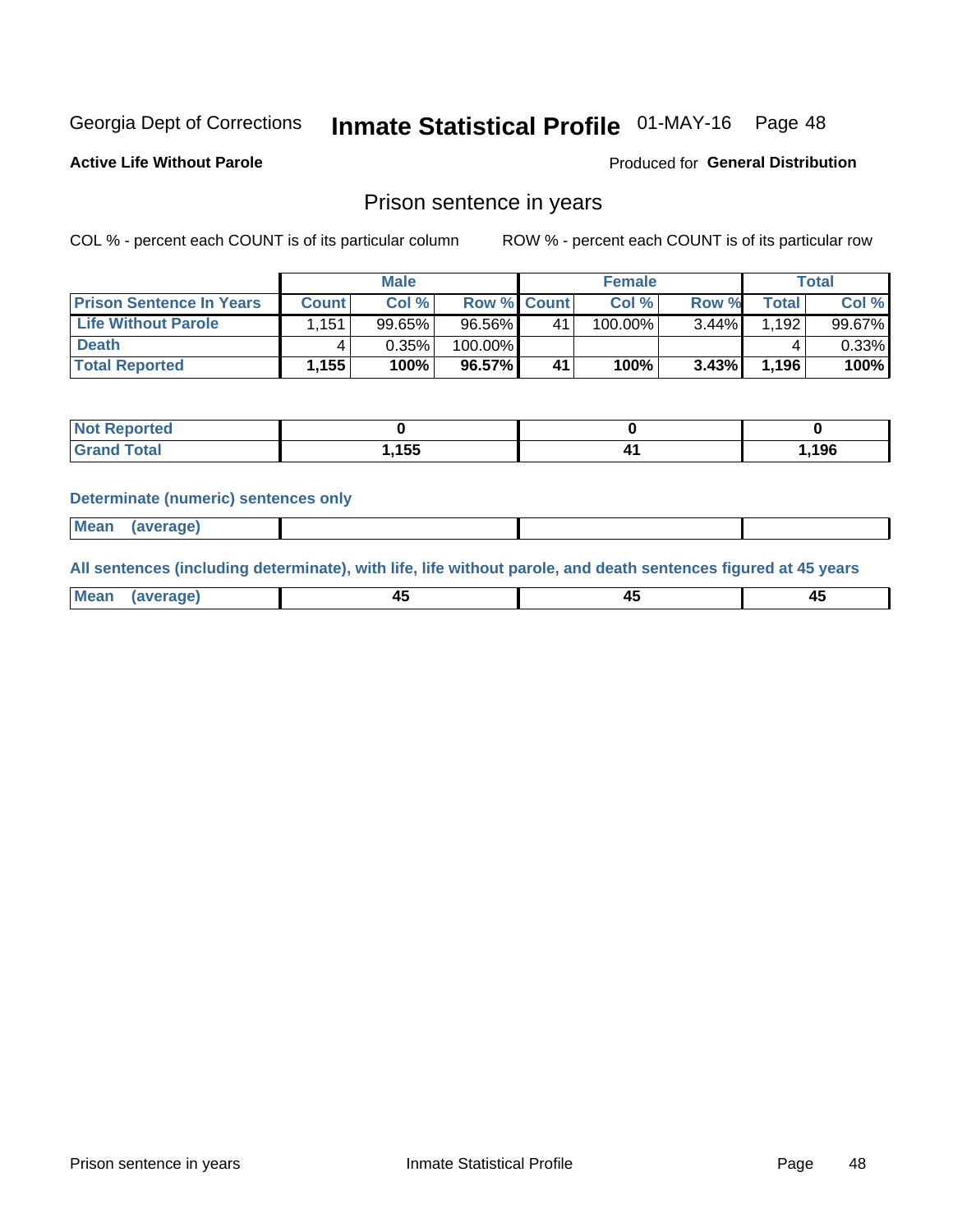#### Georgia Dept of Corrections Inmate Statistical Profile 01-MAY-16 Page 49

#### **Active Life Without Parole**

#### Produced for General Distribution

### Primary offense, broken out into felonies vs misdemeanors

COL % - percent each COUNT is of its particular column

|                                  |              | <b>Male</b> |                    |    | <b>Female</b> |          |                    | Total   |
|----------------------------------|--------------|-------------|--------------------|----|---------------|----------|--------------------|---------|
| <b>Felonies and Misdemeanors</b> | <b>Count</b> | Col%        | <b>Row % Count</b> |    | Col%          | Row %    | Total <sub>1</sub> | Col %   |
| <b>Felonies</b>                  | .150         | 100.00%     | 96.72%1            | 39 | 100.00%       | $3.28\%$ | 1,189              | 100.00% |
| <b>Total Reported</b>            | .150         | $100\%$     | 96.72%             | 39 | 100%          | 3.28%    | 1,189              | 100%    |

| <b>Not Reported</b>          |       |      |       |
|------------------------------|-------|------|-------|
| <b>Total</b><br><b>Grand</b> | 1,155 | ,152 | 1,196 |

| <b>Mode</b><br>frequent)<br>nies<br>≧ (most tr.<br>. | onies<br>. | lonies<br>ею<br>____ |
|------------------------------------------------------|------------|----------------------|
|------------------------------------------------------|------------|----------------------|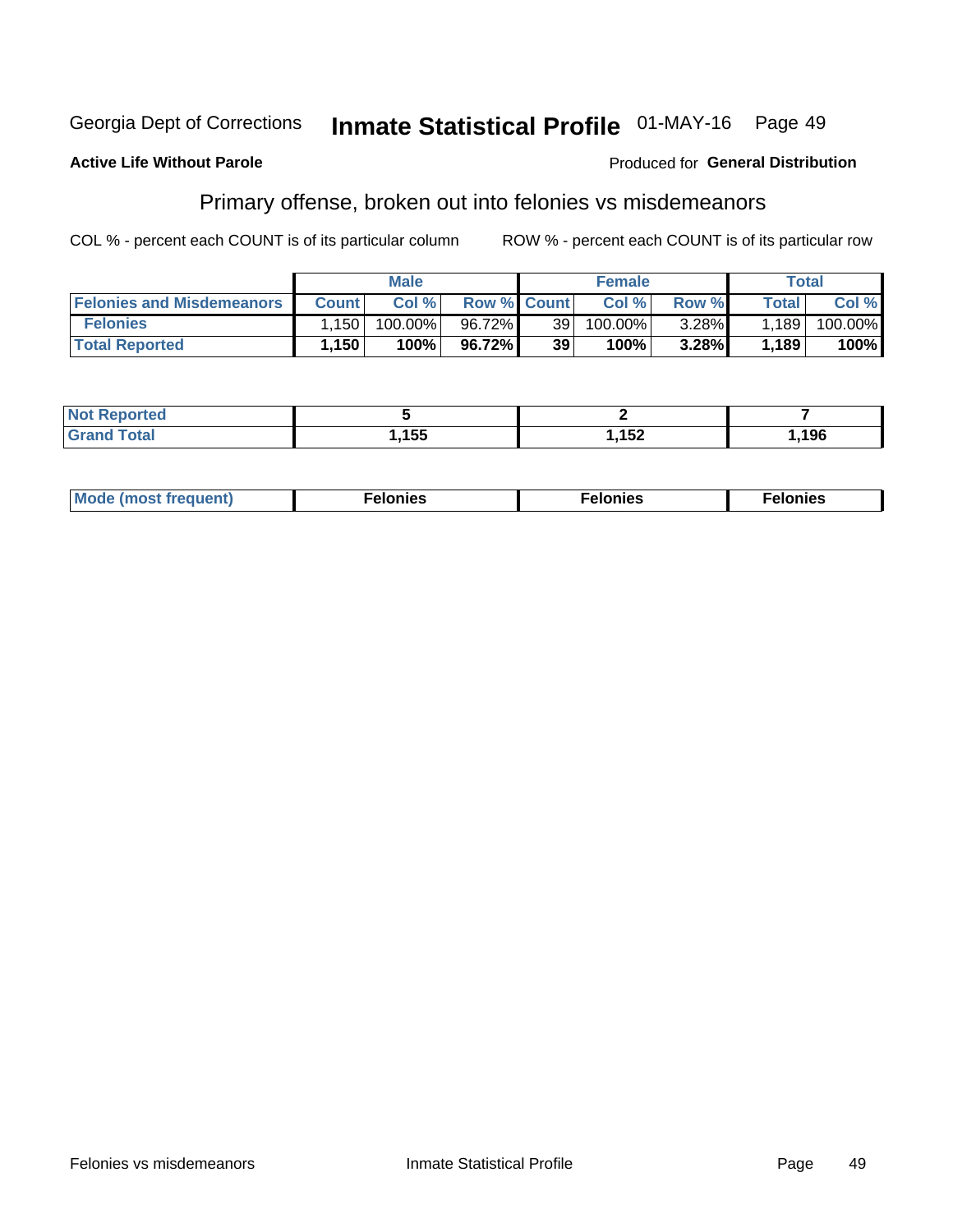#### Inmate Statistical Profile 01-MAY-16 Page 50 Georgia Dept of Corrections

#### **Active Life Without Parole**

#### Produced for General Distribution

### Primary offense, broken out into six broad crime categories

COL % - percent each COUNT is of its particular column

|                         |              | <b>Male</b> |             |    | <b>Female</b> |       |                 | Total  |
|-------------------------|--------------|-------------|-------------|----|---------------|-------|-----------------|--------|
| <b>Crime Categories</b> | <b>Count</b> | Col%        | Row % Count |    | Col%          | Row % | <b>Total</b>    | Col %  |
| <b>Violent</b>          | 986          | 85.37%      | 96.10%      | 40 | 97.56%        | 3.90% | 1,026           | 85.79% |
| <b>Sex Crime</b>        | 157          | 13.59%      | 99.37%      |    | 2.44%         | .63%  | 158             | 13.21% |
| <b>Drug</b>             | 12           | 1.04%       | 100.00%     |    | .00%          |       | 12 <sup>2</sup> | 1.00%  |
| <b>Total Reported</b>   | 1,155        | 100%        | 96.57%      | 41 | 100%          | 3.43% | 1,196           | 100%   |

| .           |       |                        |
|-------------|-------|------------------------|
| -<br>______ | I,155 | 10 <sub>c</sub><br>190 |

| Mo<br>quenti | .<br>iolent<br>ΊΙ. | --<br>olent | .<br>'ent |
|--------------|--------------------|-------------|-----------|
|              |                    |             |           |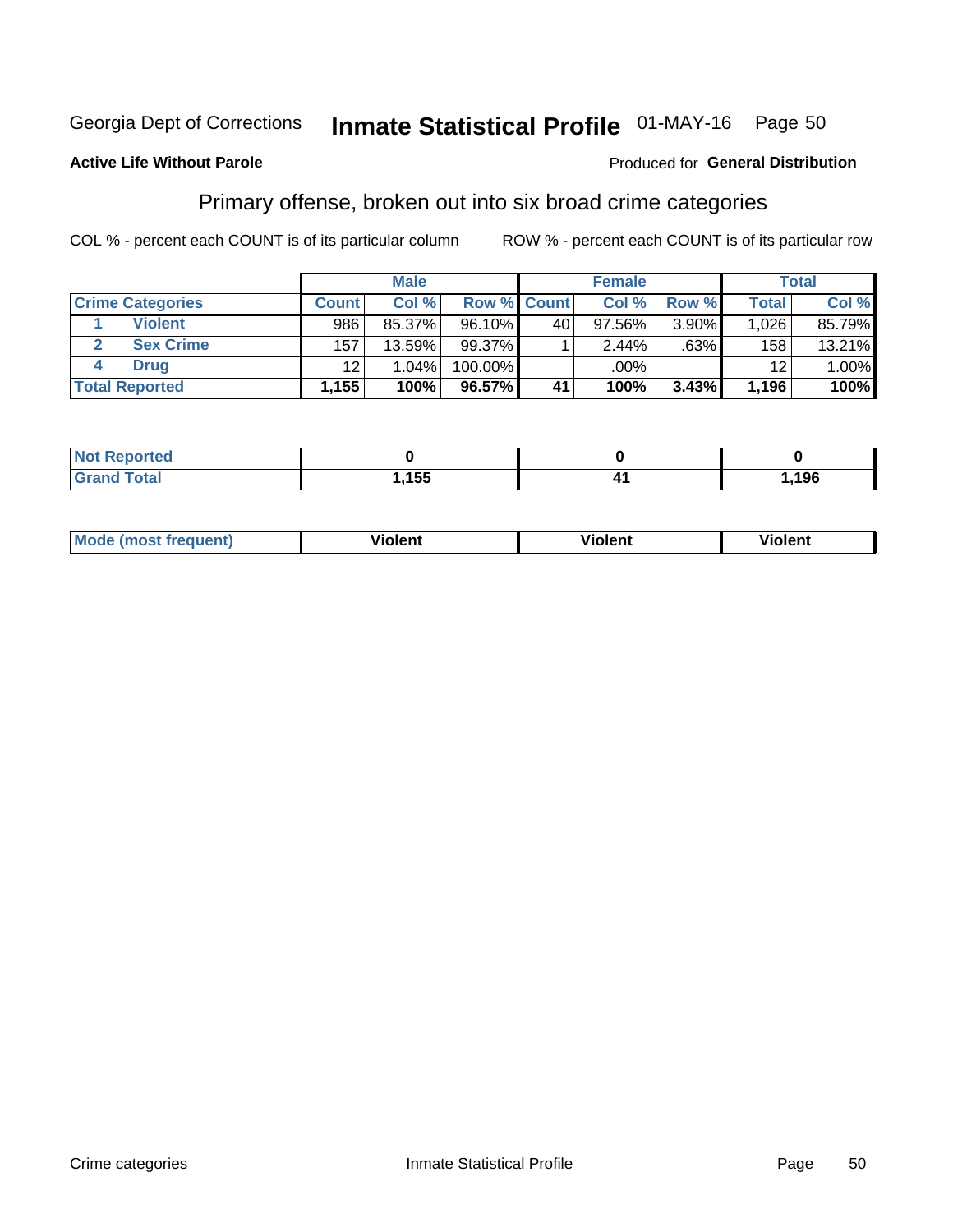## Inmate Statistical Profile 01-MAY-16 Page 51

#### **Active Life Without Parole**

#### Produced for General Distribution

## Primary offense, detailed offense code

COL % - percent each COUNT is of its particular column

|                                            |                | <b>Male</b> |         |                | <b>Female</b> |       |                | <b>Total</b> |
|--------------------------------------------|----------------|-------------|---------|----------------|---------------|-------|----------------|--------------|
| <b>Primary Offense</b>                     | <b>Count</b>   | Col %       | Row %   | <b>Count</b>   | Col %         | Row % | <b>Total</b>   | Col %        |
| <b>Aggrav Child Molestation (2021)</b>     | 27             | 2.34%       | 100.00% |                |               |       | 27             | 2.26%        |
| <b>Aggrav Sexual Battery (2009)</b>        | 7              | .61%        | 100.00% |                |               |       | $\overline{7}$ | .59%         |
| <b>Aggrav Sodomy (2003)</b>                | 8              | .69%        | 100.00% |                |               |       | 8              | .67%         |
| <b>Armed Robbery (1902)</b>                | 143            | 12.38%      | 98.62%  | $\overline{2}$ | 4.88%         | 1.38% | 145            | 12.12%       |
| <b>Att/Consprcy Commt C/S/Of</b>           |                | .09%        | 100.00% |                |               |       |                | .08%         |
| (4134)                                     |                |             |         |                |               |       |                |              |
| <b>Child Molestation (2019)</b>            | 6              | .52%        | 100.00% |                |               |       | 6              | .50%         |
| <b>False Imprisonment (1308)</b>           |                | .09%        | 100.00% |                |               |       |                | .08%         |
| <b>Hijacking Motor Vehicle (1911)</b>      |                | .09%        | 100.00% |                |               |       |                | .08%         |
| Kidnapping (1311)                          | 80             | 6.93%       | 100.00% |                |               |       | 80             | 6.69%        |
| <b>Murder (1101)</b>                       | 759            | 65.71%      | 95.23%  | 38             | 92.68%        | 4.77% | 797            | 66.64%       |
| <b>Poss Of Cocaine (4022)</b>              | 3              | .26%        | 100.00% |                |               |       | 3              | .25%         |
| <b>Poss Of Firearm Dur Crime</b><br>(2910) | $\overline{2}$ | .17%        | 100.00% |                |               |       | $\overline{2}$ | .17%         |
| Poss W Int Dist Cocaine (4050)             |                | .09%        | 100.00% |                |               |       |                | .08%         |
| Rape (2001)                                | 109            | 9.44%       | 99.09%  | 1.             | 2.44%         | .91%  | 110            | 9.20%        |
| <b>S/D Cocaine (4021)</b>                  | 2              | .17%        | 100.00% |                |               |       | 2              | .17%         |
| S/D Cont Sub Public (4017)                 |                | .09%        | 100.00% |                |               |       | 1              | .08%         |
| S/D Cont Sub School (4018)                 |                | .09%        | 100.00% |                |               |       |                | .08%         |
| <b>Traf Cocaine 401+ Gm (4103)</b>         | 2              | .17%        | 100.00% |                |               |       | $\overline{2}$ | .17%         |
| <b>Traf Methamph 28-199 Gm</b>             |                | .09%        | 100.00% |                |               |       |                | .08%         |
| (4140)<br><b>Total Rported</b>             | 1,155          | 100%        | 96.57%  | 41             | 100%          | 3.43% | 1,196          | 100%         |

| . . |     |      |
|-----|-----|------|
|     | 155 | .196 |

| 1101 Murder<br>Mode (most frequent)<br>1101 Murder | 1101 Murder |
|----------------------------------------------------|-------------|
|----------------------------------------------------|-------------|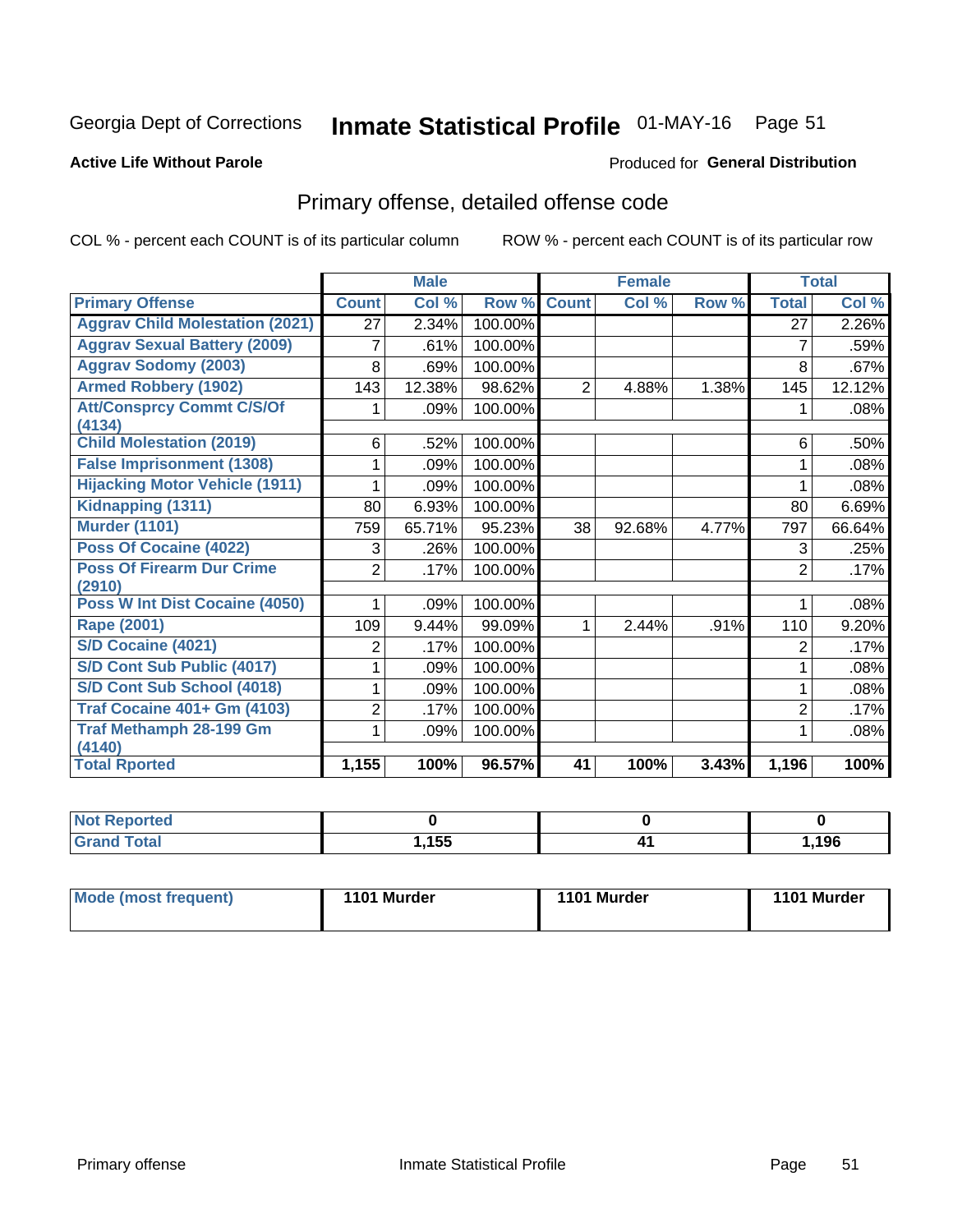## Inmate Statistical Profile 01-MAY-16 Page 52

#### **Active Life Without Parole**

#### Produced for General Distribution

## County of conviction of primary offense

COL % - percent each COUNT is of its particular column

|     |                             |                | <b>Male</b> |         |                | <b>Female</b> |        | <b>Total</b>            |       |
|-----|-----------------------------|----------------|-------------|---------|----------------|---------------|--------|-------------------------|-------|
|     | <b>County of Conviction</b> | <b>Count</b>   | Col %       | Row %   | <b>Count</b>   | Col %         | Row %  | <b>Total</b>            | Col % |
| 000 | <b>Unknown</b>              | 5              | .43%        | 71.43%  | $\overline{2}$ | 4.88%         | 28.57% | 7                       | .59%  |
| 001 | <b>Appling County</b>       | 3              | .26%        | 100.00% |                |               |        | 3                       | .25%  |
| 002 | <b>Atkinson County</b>      | 3              | .26%        | 100.00% |                |               |        | 3                       | .25%  |
| 003 | <b>Bacon County</b>         | $\overline{3}$ | .26%        | 100.00% |                |               |        | $\overline{3}$          | .25%  |
| 004 | <b>Baker County</b>         | 1              | .09%        | 100.00% |                |               |        | 1                       | .08%  |
| 005 | <b>Baldwin County</b>       | 5              | .43%        | 100.00% |                |               |        | $\overline{5}$          | .42%  |
| 006 | <b>Banks County</b>         | 1              | .09%        | 100.00% |                |               |        | $\mathbf 1$             | .08%  |
| 007 | <b>Barrow County</b>        | 7              | .61%        | 100.00% |                |               |        | $\overline{7}$          | .59%  |
| 008 | <b>Bartow County</b>        | $\overline{7}$ | .61%        | 87.50%  | 1              | 2.44%         | 12.50% | 8                       | .67%  |
| 009 | <b>Ben Hill County</b>      | 5              | .43%        | 100.00% |                |               |        | 5                       | .42%  |
| 010 | <b>Berrien County</b>       | $\overline{2}$ | .17%        | 100.00% |                |               |        | $\overline{2}$          | .17%  |
| 011 | <b>Bibb County</b>          | 40             | 3.46%       | 95.24%  | $\overline{2}$ | 4.88%         | 4.76%  | 42                      | 3.51% |
| 012 | <b>Bleckley County</b>      | 1              | .09%        | 100.00% |                |               |        | $\mathbf 1$             | .08%  |
| 013 | <b>Brantley County</b>      | $\mathbf 1$    | .09%        | 100.00% |                |               |        | $\mathbf{1}$            | .08%  |
| 014 | <b>Brooks County</b>        | $\overline{c}$ | .17%        | 100.00% |                |               |        | $\overline{2}$          | .17%  |
| 016 | <b>Bulloch County</b>       | $\overline{5}$ | .43%        | 83.33%  | 1              | 2.44%         | 16.67% | 6                       | .50%  |
| 017 | <b>Burke County</b>         | 11             | .95%        | 100.00% |                |               |        | 11                      | .92%  |
| 018 | <b>Butts County</b>         | 5              | .43%        | 100.00% |                |               |        | 5                       | .42%  |
| 020 | <b>Camden County</b>        | $\overline{8}$ | .69%        | 100.00% |                |               |        | 8                       | .67%  |
| 021 | <b>Candler County</b>       | 1              | .09%        | 100.00% |                |               |        | 1                       | .08%  |
| 022 | <b>Carroll County</b>       | 4              | .35%        | 100.00% |                |               |        | 4                       | .33%  |
| 023 | <b>Catoosa County</b>       | 4              | .35%        | 100.00% |                |               |        | $\overline{\mathbf{4}}$ | .33%  |
| 025 | <b>Chatham County</b>       | 39             | 3.38%       | 97.50%  | 1              | 2.44%         | 2.50%  | 40                      | 3.34% |
| 027 | <b>Chattooga County</b>     | 3              | .26%        | 100.00% |                |               |        | 3                       | .25%  |
| 028 | <b>Cherokee County</b>      | 4              | .35%        | 100.00% |                |               |        | $\overline{\mathbf{4}}$ | .33%  |
| 029 | <b>Clarke County</b>        | 22             | 1.90%       | 100.00% |                |               |        | 22                      | 1.84% |
| 030 | <b>Clay County</b>          | 1              | .09%        | 100.00% |                |               |        | 1                       | .08%  |
| 031 | <b>Clayton County</b>       | 55             | 4.76%       | 93.22%  | 4              | 9.76%         | 6.78%  | 59                      | 4.93% |
| 032 | <b>Clinch County</b>        | 1              | .09%        | 100.00% |                |               |        | $\mathbf 1$             | .08%  |
| 033 | <b>Cobb County</b>          | 54             | 4.68%       | 98.18%  | 1              | 2.44%         | 1.82%  | 55                      | 4.60% |
| 034 | <b>Coffee County</b>        | $\,6$          | .52%        | 100.00% |                |               |        | $6\phantom{1}$          | .50%  |
| 035 | <b>Colquitt County</b>      | 3              | .26%        | 100.00% |                |               |        | 3                       | .25%  |
| 036 | <b>Columbia County</b>      | 9              | .78%        | 81.82%  | $\overline{2}$ | 4.88%         | 18.18% | 11                      | .92%  |
| 037 | <b>Cook County</b>          | $\overline{5}$ | .43%        | 100.00% |                |               |        | 5                       | .42%  |
| 038 | <b>Coweta County</b>        | 7              | .61%        | 100.00% |                |               |        | $\overline{7}$          | .59%  |
| 040 | <b>Crisp County</b>         | 5              | .43%        | 100.00% |                |               |        | 5                       | .42%  |
| 041 | <b>Dade County</b>          | $\mathbf 1$    | .09%        | 100.00% |                |               |        | 1                       | .08%  |
| 042 | <b>Dawson County</b>        | $\overline{2}$ | .17%        | 100.00% |                |               |        | $\overline{2}$          | .17%  |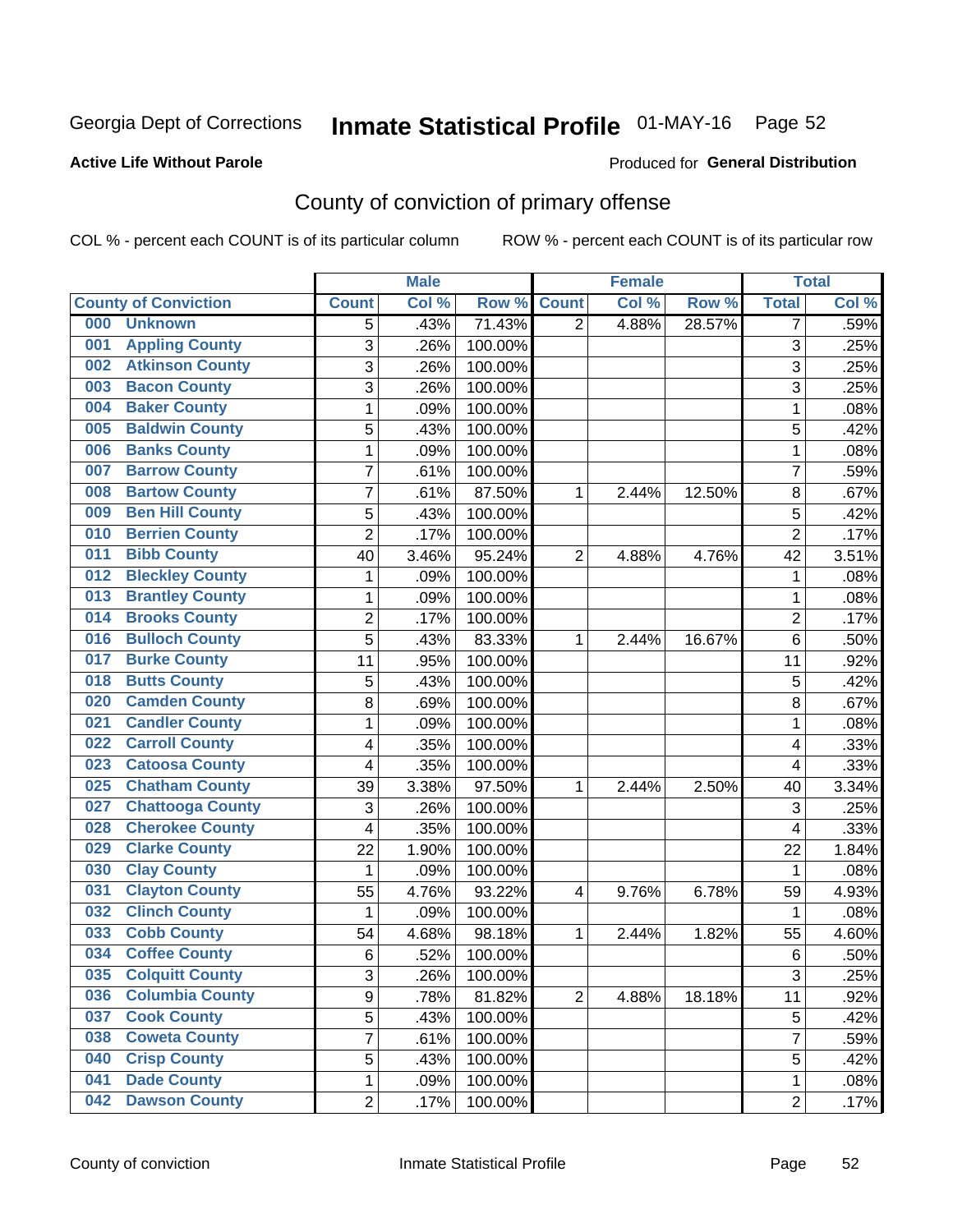## Inmate Statistical Profile 01-MAY-16 Page 53

#### **Active Life Without Parole**

#### Produced for General Distribution

## County of conviction of primary offense

COL % - percent each COUNT is of its particular column

|     |                             |                 | <b>Male</b> |                  |                | <b>Female</b> |        | <b>Total</b>   |        |
|-----|-----------------------------|-----------------|-------------|------------------|----------------|---------------|--------|----------------|--------|
|     | <b>County of Conviction</b> | <b>Count</b>    | Col %       | Row <sup>%</sup> | <b>Count</b>   | Col %         | Row %  | <b>Total</b>   | Col %  |
| 043 | <b>Decatur County</b>       | 4               | .35%        | 100.00%          |                |               |        | 4              | .33%   |
| 044 | <b>Dekalb County</b>        | 97              | 8.40%       | 98.98%           | 1              | 2.44%         | 1.02%  | 98             | 8.19%  |
| 045 | <b>Dodge County</b>         | 1               | .09%        | 100.00%          |                |               |        | 1              | .08%   |
| 046 | <b>Dooly County</b>         | $\overline{2}$  | .17%        | 100.00%          |                |               |        | $\overline{2}$ | .17%   |
| 047 | <b>Dougherty County</b>     | 29              | 2.51%       | 96.67%           | 1              | 2.44%         | 3.33%  | 30             | 2.51%  |
| 048 | <b>Douglas County</b>       | 32              | 2.77%       | 94.12%           | $\overline{2}$ | 4.88%         | 5.88%  | 34             | 2.84%  |
| 049 | <b>Early County</b>         | $\overline{c}$  | .17%        | 100.00%          |                |               |        | $\overline{2}$ | .17%   |
| 051 | <b>Effingham County</b>     | 4               | .35%        | 100.00%          |                |               |        | 4              | .33%   |
| 052 | <b>Elbert County</b>        | 2               | .17%        | 100.00%          |                |               |        | $\overline{2}$ | .17%   |
| 053 | <b>Emanuel County</b>       | $\overline{7}$  | .61%        | 100.00%          |                |               |        | 7              | .59%   |
| 056 | <b>Fayette County</b>       | 4               | .35%        | 100.00%          |                |               |        | 4              | .33%   |
| 057 | <b>Floyd County</b>         | 20              | 1.73%       | 95.24%           | 1              | 2.44%         | 4.76%  | 21             | 1.76%  |
| 058 | <b>Forsyth County</b>       | 4               | .35%        | 100.00%          |                |               |        | 4              | .33%   |
| 059 | <b>Franklin County</b>      | 5               | .43%        | 83.33%           | 1              | 2.44%         | 16.67% | 6              | .50%   |
| 060 | <b>Fulton County</b>        | 146             | 12.64%      | 98.65%           | $\overline{2}$ | 4.88%         | 1.35%  | 148            | 12.37% |
| 061 | <b>Gilmer County</b>        | $\overline{2}$  | .17%        | 100.00%          |                |               |        | $\overline{2}$ | .17%   |
| 063 | <b>Glynn County</b>         | 18              | 1.56%       | 94.74%           | 1              | 2.44%         | 5.26%  | 19             | 1.59%  |
| 064 | <b>Gordon County</b>        | 5               | .43%        | 100.00%          |                |               |        | 5              | .42%   |
| 065 | <b>Grady County</b>         | $\overline{c}$  | .17%        | 100.00%          |                |               |        | $\overline{2}$ | .17%   |
| 066 | <b>Greene County</b>        | $\overline{2}$  | .17%        | 100.00%          |                |               |        | $\overline{2}$ | .17%   |
| 067 | <b>Gwinnett County</b>      | 34              | 2.94%       | 94.44%           | $\overline{2}$ | 4.88%         | 5.56%  | 36             | 3.01%  |
| 068 | <b>Habersham County</b>     | $\overline{4}$  | .35%        | 100.00%          |                |               |        | 4              | .33%   |
| 069 | <b>Hall County</b>          | 22              | 1.90%       | 84.62%           | 4              | 9.76%         | 15.38% | 26             | 2.17%  |
| 071 | <b>Haralson County</b>      | 3               | .26%        | 100.00%          |                |               |        | 3              | .25%   |
| 072 | <b>Harris County</b>        | 2               | .17%        | 100.00%          |                |               |        | $\overline{2}$ | .17%   |
| 073 | <b>Hart County</b>          | 3               | .26%        | 100.00%          |                |               |        | 3              | .25%   |
| 075 | <b>Henry County</b>         | $\overline{12}$ | 1.04%       | 92.31%           | 1              | 2.44%         | 7.69%  | 13             | 1.09%  |
| 076 | <b>Houston County</b>       | 18              | 1.56%       | 100.00%          |                |               |        | 18             | 1.51%  |
| 077 | <b>Irwin County</b>         | $\mathbf{1}$    | .09%        | 100.00%          |                |               |        | $\mathbf{1}$   | .08%   |
| 078 | <b>Jackson County</b>       | 10              | .87%        | 100.00%          |                |               |        | 10             | .84%   |
| 079 | <b>Jasper County</b>        | $\mathbf{1}$    | .09%        | 100.00%          |                |               |        | 1              | .08%   |
| 080 | <b>Jeff Davis County</b>    | 1               | .09%        | 100.00%          |                |               |        | 1              | .08%   |
| 081 | <b>Jefferson County</b>     | 6               | .52%        | 100.00%          |                |               |        | 6              | .50%   |
| 082 | <b>Jenkins County</b>       | 3               | .26%        | 100.00%          |                |               |        | 3              | .25%   |
| 083 | <b>Johnson County</b>       | $\mathbf 1$     | .09%        | 100.00%          |                |               |        | $\mathbf{1}$   | .08%   |
| 084 | <b>Jones County</b>         | 2               | .17%        | 66.67%           | 1              | 2.44%         | 33.33% | 3              | .25%   |
| 086 | <b>Lanier County</b>        | $\mathbf 1$     | .09%        | 100.00%          |                |               |        | $\mathbf 1$    | .08%   |
| 087 | <b>Laurens County</b>       | 4               | .35%        | 100.00%          |                |               |        | 4              | .33%   |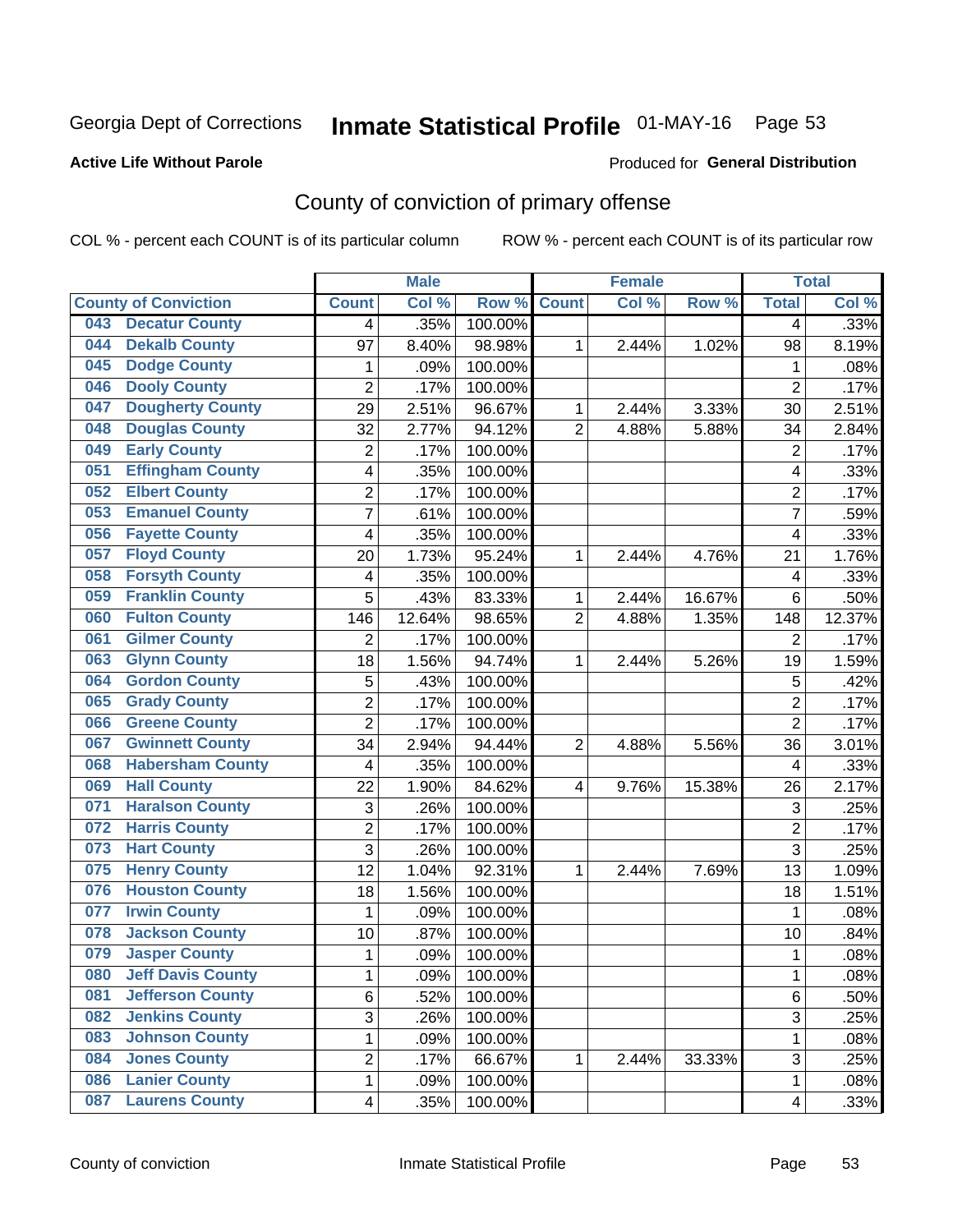## Inmate Statistical Profile 01-MAY-16 Page 54

#### **Active Life Without Parole**

#### **Produced for General Distribution**

## County of conviction of primary offense

COL % - percent each COUNT is of its particular column

|                                            |                           | <b>Male</b> |         |                | <b>Female</b> |        | <b>Total</b>   |       |
|--------------------------------------------|---------------------------|-------------|---------|----------------|---------------|--------|----------------|-------|
| <b>County of Conviction</b>                | <b>Count</b>              | Col %       | Row %   | <b>Count</b>   | Col %         | Row %  | <b>Total</b>   | Col % |
| <b>Lee County</b><br>088                   | 2                         | .17%        | 100.00% |                |               |        | 2              | .17%  |
| <b>Liberty County</b><br>089               | 6                         | .52%        | 100.00% |                |               |        | 6              | .50%  |
| <b>Long County</b><br>091                  | 6                         | .52%        | 100.00% |                |               |        | 6              | .50%  |
| <b>Lowndes County</b><br>092               | 7                         | .61%        | 100.00% |                |               |        | 7              | .59%  |
| <b>Marion County</b><br>096                | 1                         | .09%        | 100.00% |                |               |        | $\mathbf{1}$   | .08%  |
| <b>Mcduffie County</b><br>097              | $\overline{2}$            | .17%        | 100.00% |                |               |        | $\overline{2}$ | .17%  |
| <b>Miller County</b><br>100                | 1                         | .09%        | 100.00% |                |               |        | $\mathbf{1}$   | .08%  |
| <b>Mitchell County</b><br>101              | 1                         | .09%        | 100.00% |                |               |        | 1              | .08%  |
| <b>Monroe County</b><br>102                | 6                         | .52%        | 100.00% |                |               |        | 6              | .50%  |
| <b>Morgan County</b><br>104                | 1                         | .09%        | 100.00% |                |               |        | $\mathbf{1}$   | .08%  |
| <b>Murray County</b><br>105                | $\overline{c}$            | .17%        | 100.00% |                |               |        | $\overline{2}$ | .17%  |
| <b>Muscogee County</b><br>106              | 33                        | 2.86%       | 97.06%  | 1              | 2.44%         | 2.94%  | 34             | 2.84% |
| <b>Newton County</b><br>107                | 11                        | .95%        | 84.62%  | $\overline{2}$ | 4.88%         | 15.38% | 13             | 1.09% |
| <b>Oglethorpe County</b><br>109            | $\boldsymbol{2}$          | .17%        | 100.00% |                |               |        | $\overline{2}$ | .17%  |
| <b>Paulding County</b><br>110              | 4                         | .35%        | 100.00% |                |               |        | 4              | .33%  |
| <b>Pickens County</b><br>$\overline{112}$  | 1                         | .09%        | 100.00% |                |               |        | 1              | .08%  |
| <b>Pierce County</b><br>113                | 2                         | .17%        | 100.00% |                |               |        | $\overline{2}$ | .17%  |
| <b>Pike County</b><br>$\overline{114}$     | 4                         | .35%        | 66.67%  | $\overline{2}$ | 4.88%         | 33.33% | 6              | .50%  |
| <b>Polk County</b><br>$\overline{115}$     | 3                         | .26%        | 100.00% |                |               |        | 3              | .25%  |
| <b>Pulaski County</b><br>116               | 1                         | .09%        | 100.00% |                |               |        | $\mathbf{1}$   | .08%  |
| <b>Putnam County</b><br>117                | 7                         | .61%        | 100.00% |                |               |        | 7              | .59%  |
| <b>Rabun County</b><br>119                 | 1                         | .09%        | 100.00% |                |               |        | $\mathbf{1}$   | .08%  |
| <b>Randolph County</b><br>120              | $\overline{2}$            | .17%        | 100.00% |                |               |        | $\overline{2}$ | .17%  |
| <b>Richmond County</b><br>121              | 61                        | 5.28%       | 96.83%  | $\overline{2}$ | 4.88%         | 3.17%  | 63             | 5.27% |
| <b>Rockdale County</b><br>122              | 8                         | .69%        | 100.00% |                |               |        | $\, 8$         | .67%  |
| <b>Seminole County</b><br>125              | $\overline{2}$            | .17%        | 100.00% |                |               |        | $\overline{2}$ | .17%  |
| <b>Spalding County</b><br>126              | 14                        | 1.21%       | 100.00% |                |               |        | 14             | 1.17% |
| <b>Stephens County</b><br>127              | $\ensuremath{\mathsf{3}}$ | .26%        | 100.00% |                |               |        | $\sqrt{3}$     | .25%  |
| <b>Sumter County</b><br>129                | 1                         | .09%        | 100.00% |                |               |        | $\mathbf{1}$   | .08%  |
| <b>Taliaferro County</b><br>131            | 1                         | .09%        | 100.00% |                |               |        | $\mathbf{1}$   | .08%  |
| <b>Tattnall County</b><br>$\overline{132}$ | 3                         | .26%        | 100.00% |                |               |        | 3              | .25%  |
| <b>Taylor County</b><br>133                | 1                         | .09%        | 100.00% |                |               |        | 1              | .08%  |
| <b>Terrell County</b><br>135               | 2                         | .17%        | 100.00% |                |               |        | $\overline{2}$ | .17%  |
| <b>Thomas County</b><br>136                | 5                         | .43%        | 100.00% |                |               |        | 5              | .42%  |
| <b>Tift County</b><br>137                  | $\overline{7}$            | .61%        | 100.00% |                |               |        | $\overline{7}$ | .59%  |
| <b>Toombs County</b><br>138                | 9                         | .78%        | 100.00% |                |               |        | 9              | .75%  |
| <b>Towns County</b><br>139                 | 1                         | .09%        | 100.00% |                |               |        | $\mathbf{1}$   | .08%  |
| <b>140 Treutlen County</b>                 | $\overline{\mathbf{4}}$   | .35%        | 100.00% |                |               |        | 4              | .33%  |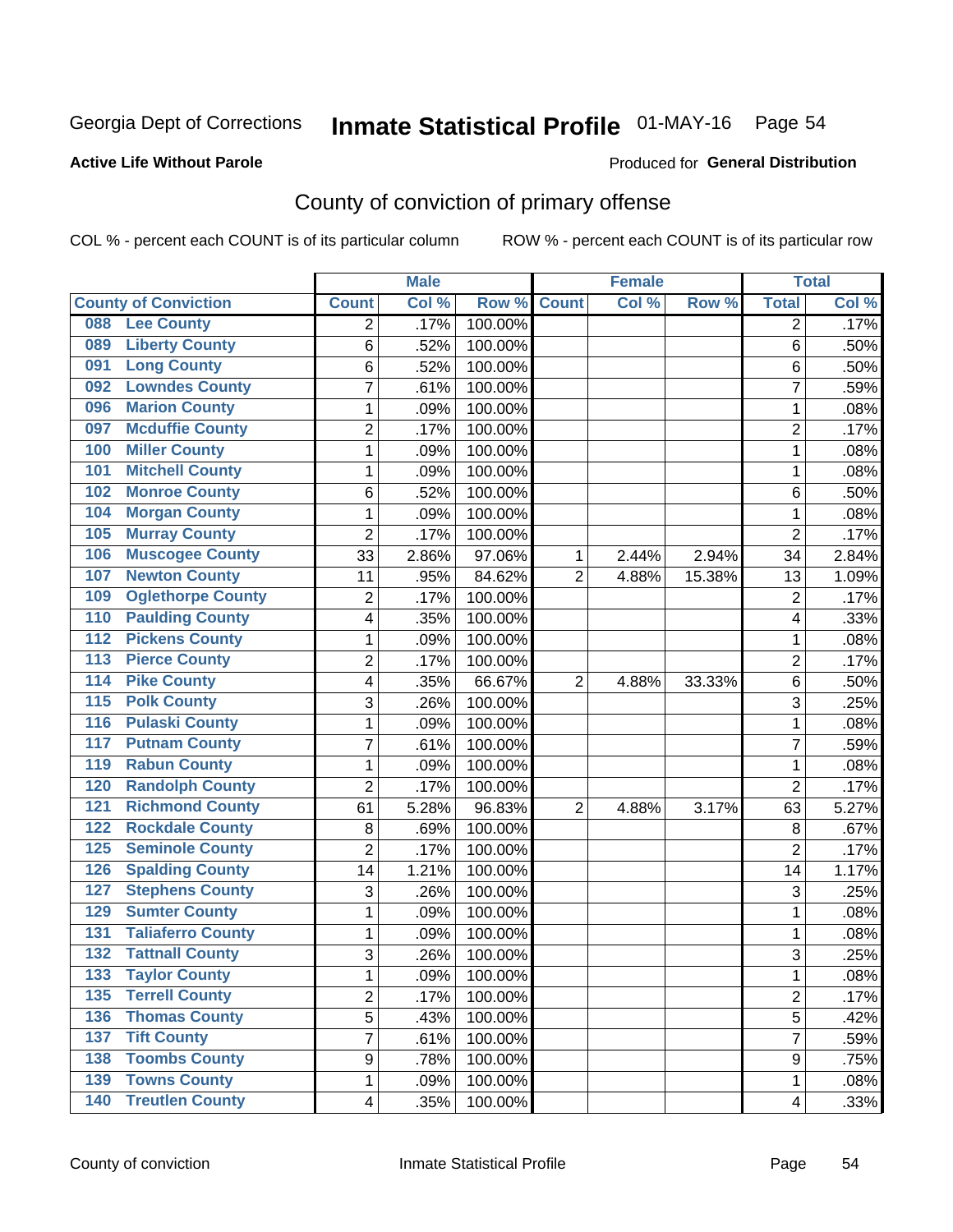## Inmate Statistical Profile 01-MAY-16 Page 55

#### **Active Life Without Parole**

#### Produced for General Distribution

## County of conviction of primary offense

COL % - percent each COUNT is of its particular column

|                                 |                | <b>Male</b> |         |              | <b>Female</b> |        |              | <b>Total</b> |
|---------------------------------|----------------|-------------|---------|--------------|---------------|--------|--------------|--------------|
| <b>County of Conviction</b>     | <b>Count</b>   | Col %       | Row %   | <b>Count</b> | Col %         | Row %  | <b>Total</b> | Col %        |
| <b>Troup County</b><br>141      | 6              | .52%        | 85.71%  |              | 2.44%         | 14.29% |              | .59%         |
| <b>Turner County</b><br>142     | 2              | .17%        | 100.00% |              |               |        | 2            | .17%         |
| <b>Twiggs County</b><br>143     |                | .09%        | 100.00% |              |               |        |              | .08%         |
| <b>Upson County</b><br>145      | 5              | .43%        | 100.00% |              |               |        | 5            | .42%         |
| <b>Walker County</b><br>146     | 5              | .43%        | 83.33%  |              | 2.44%         | 16.67% | 6            | .50%         |
| <b>Walton County</b><br>147     | 14             | 1.21%       | 100.00% |              |               |        | 14           | 1.17%        |
| <b>Ware County</b><br>148       | 11             | .95%        | 100.00% |              |               |        | 11           | .92%         |
| <b>Warren County</b><br>149     |                | .09%        | 100.00% |              |               |        |              | .08%         |
| <b>Washington County</b><br>150 | 4              | .35%        | 100.00% |              |               |        | 4            | .33%         |
| <b>Wayne County</b><br>151      | 7              | .61%        | 100.00% |              |               |        | 7            | .59%         |
| <b>Whitfield County</b><br>155  | 11             | .95%        | 91.67%  |              | 2.44%         | 8.33%  | 12           | 1.00%        |
| <b>Wilkes County</b><br>157     |                | .09%        | 100.00% |              |               |        |              | .08%         |
| <b>Worth County</b><br>159      | $\overline{2}$ | .17%        | 100.00% |              |               |        | 2            | .17%         |
| <b>Total Rported</b>            | 1,155          | 100%        | 96.57%  | 41           | 100%          | 3.43%  | 1,196        | 100%         |

| 'No<br><b>rtea</b>              |      |        |            |
|---------------------------------|------|--------|------------|
| <b>otal</b><br>Gra<br>$- \cdot$ | ,155 | $\sim$ | 10c<br>טיט |

|  | <b>Mode (most frequent)</b> | <b>Fulton County</b> | <b>Hall County</b> | <b>Fulton County</b> |
|--|-----------------------------|----------------------|--------------------|----------------------|
|--|-----------------------------|----------------------|--------------------|----------------------|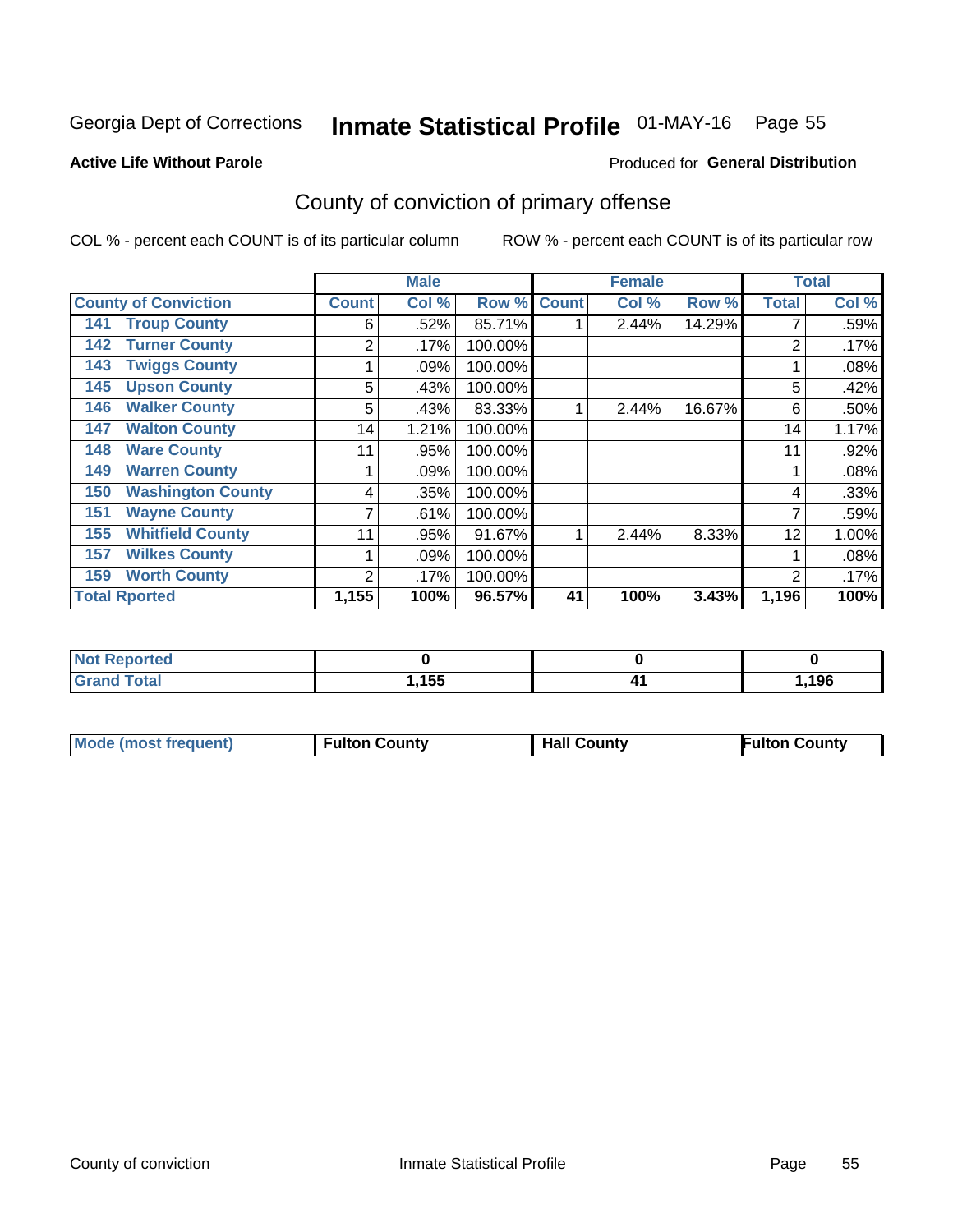### Georgia Dept of Corrections **Active Life Without Parole**

## Inmate Statistical Profile 01-MAY-16 Page 56

Produced for General Distribution

## Circuit of conviction of primary offense

|                         |                                 |                           | <b>Male</b> |         |                         | <b>Female</b> |        |                | <b>Total</b> |
|-------------------------|---------------------------------|---------------------------|-------------|---------|-------------------------|---------------|--------|----------------|--------------|
|                         | <b>Circuit of Conviction</b>    | <b>Count</b>              | Col %       | Row %   | <b>Count</b>            | Col %         | Row %  | <b>Total</b>   | Col %        |
| 1                       | <b>Alapaha Circuit</b>          | 12                        | 1.04%       | 100.00% |                         |               |        | 12             | 1.01%        |
| $\overline{2}$          | <b>Alcovy Circuit</b>           | 25                        | 2.17%       | 92.59%  | $\overline{2}$          | 5.13%         | 7.41%  | 27             | 2.27%        |
| $\overline{\mathbf{3}}$ | <b>Atlanta Circuit</b>          | 146                       | 12.70%      | 98.65%  | $\overline{2}$          | 5.13%         | 1.35%  | 148            | 12.45%       |
| 4                       | <b>Atlantic Circuit</b>         | 15                        | 1.30%       | 100.00% |                         |               |        | 15             | 1.26%        |
| $\overline{5}$          | <b>Augusta Circuit</b>          | 81                        | 7.04%       | 95.29%  | $\overline{4}$          | 10.26%        | 4.71%  | 85             | 7.15%        |
| $\overline{6}$          | <b>Blue Ridge Circuit</b>       | $\overline{\mathbf{4}}$   | .35%        | 100.00% |                         |               |        | 4              | .34%         |
| 7                       | <b>Brunswick Circuit</b>        | 37                        | 3.22%       | 97.37%  | 1                       | 2.56%         | 2.63%  | 38             | 3.20%        |
| 8                       | <b>Chattahoochee Circuit</b>    | 37                        | 3.22%       | 97.37%  | 1                       | 2.56%         | 2.63%  | 38             | 3.20%        |
| $\overline{9}$          | <b>Cherokee Circuit</b>         | 12                        | 1.04%       | 92.31%  | 1                       | 2.56%         | 7.69%  | 13             | 1.09%        |
| 10                      | <b>Clayton Circuit</b>          | 55                        | 4.78%       | 93.22%  | $\overline{\mathbf{4}}$ | 10.26%        | 6.78%  | 59             | 4.96%        |
| $\overline{11}$         | <b>Cobb Circuit</b>             | 54                        | 4.70%       | 98.18%  | 1                       | 2.56%         | 1.82%  | 55             | 4.63%        |
| $\overline{12}$         | <b>Conasauga Circuit</b>        | 13                        | 1.13%       | 92.86%  | 1                       | 2.56%         | 7.14%  | 14             | 1.18%        |
| $\overline{13}$         | <b>Cordele Circuit</b>          | 12                        | 1.04%       | 100.00% |                         |               |        | 12             | 1.01%        |
| $\overline{14}$         | <b>Coweta Circuit</b>           | 17                        | 1.48%       | 94.44%  | $\mathbf{1}$            | 2.56%         | 5.56%  | 18             | 1.51%        |
| $\overline{15}$         | <b>Dougherty Circuit</b>        | 29                        | 2.52%       | 96.67%  | $\mathbf 1$             | 2.56%         | 3.33%  | 30             | 2.52%        |
| 16                      | <b>Dublin Circuit</b>           | 10                        | .87%        | 100.00% |                         |               |        | 10             | .84%         |
| $\overline{17}$         | <b>Eastern Circuit</b>          | 39                        | 3.39%       | 97.50%  | 1                       | 2.56%         | 2.50%  | 40             | 3.36%        |
| $\overline{18}$         | <b>Flint Circuit</b>            | 12                        | 1.04%       | 92.31%  | $\mathbf{1}$            | 2.56%         | 7.69%  | 13             | 1.09%        |
| 19                      | <b>Griffin Circuit</b>          | 27                        | 2.35%       | 93.10%  | $\overline{2}$          | 5.13%         | 6.90%  | 29             | 2.44%        |
| 20                      | <b>Gwinnett Circuit</b>         | 34                        | 2.96%       | 94.44%  | $\overline{2}$          | 5.13%         | 5.56%  | 36             | 3.03%        |
| $\overline{21}$         | <b>Houston Circuit</b>          | 18                        | 1.57%       | 100.00% |                         |               |        | 18             | 1.51%        |
| $\overline{22}$         | <b>Lookout Mountain Circuit</b> | 13                        | 1.13%       | 92.86%  | $\mathbf{1}$            | 2.56%         | 7.14%  | 14             | 1.18%        |
| 23                      | <b>Macon Circuit</b>            | 40                        | 3.48%       | 95.24%  | $\overline{2}$          | 5.13%         | 4.76%  | 42             | 3.53%        |
| 24                      | <b>Middle Circuit</b>           | 27                        | 2.35%       | 100.00% |                         |               |        | 27             | 2.27%        |
| $\overline{25}$         | <b>Mountain Circuit</b>         | 8                         | .70%        | 100.00% |                         |               |        | 8              | .67%         |
| 26                      | <b>Northeastern Circuit</b>     | 24                        | 2.09%       | 85.71%  | $\overline{4}$          | 10.26%        | 14.29% | 28             | 2.35%        |
| $\overline{27}$         | <b>Northern Circuit</b>         | 12                        | 1.04%       | 92.31%  | 1                       | 2.56%         | 7.69%  | 13             | 1.09%        |
| 28                      | <b>Ocmulgee Circuit</b>         | 18                        | 1.57%       | 94.74%  | 1                       | 2.56%         | 5.26%  | 19             | 1.60%        |
| 29                      | <b>Oconee Circuit</b>           | 3                         | .26%        | 100.00% |                         |               |        | $\mathfrak{S}$ | .25%         |
| 30                      | <b>Ogeechee Circuit</b>         | 12                        | 1.04%       | 92.31%  | 1                       | 2.56%         | 7.69%  | 13             | 1.09%        |
| $\overline{31}$         | <b>Pataula Circuit</b>          | 10                        | .87%        | 100.00% |                         |               |        | 10             | .84%         |
| 32                      | <b>Piedmont Circuit</b>         | 18                        | 1.57%       | 100.00% |                         |               |        | 18             | 1.51%        |
| 33                      | <b>Rome Circuit</b>             | 20                        | 1.74%       | 95.24%  | $\mathbf 1$             | 2.56%         | 4.76%  | 21             | 1.77%        |
| 34                      | <b>South Georgia Circuit</b>    | 8                         | .70%        | 100.00% |                         |               |        | 8              | .67%         |
| 35                      | <b>Southern Circuit</b>         | 17                        | 1.48%       | 100.00% |                         |               |        | 17             | 1.43%        |
| 36                      | <b>Southwestern Circuit</b>     | $\ensuremath{\mathsf{3}}$ | .26%        | 100.00% |                         |               |        | 3              | .25%         |
| 37                      | <b>Stone Mountain Circuit</b>   | 97                        | 8.43%       | 98.98%  | 1                       | 2.56%         | 1.02%  | 98             | 8.24%        |
| 38                      | <b>Tallapoosa Circuit</b>       | 6                         | .52%        | 100.00% |                         |               |        | 6              | .50%         |
| 39                      | <b>Tifton Circuit</b>           | 12                        | 1.04%       | 100.00% |                         |               |        | 12             | 1.01%        |
| 40                      | <b>Toombs Circuit</b>           | 5                         | .43%        | 100.00% |                         |               |        | 5              | .42%         |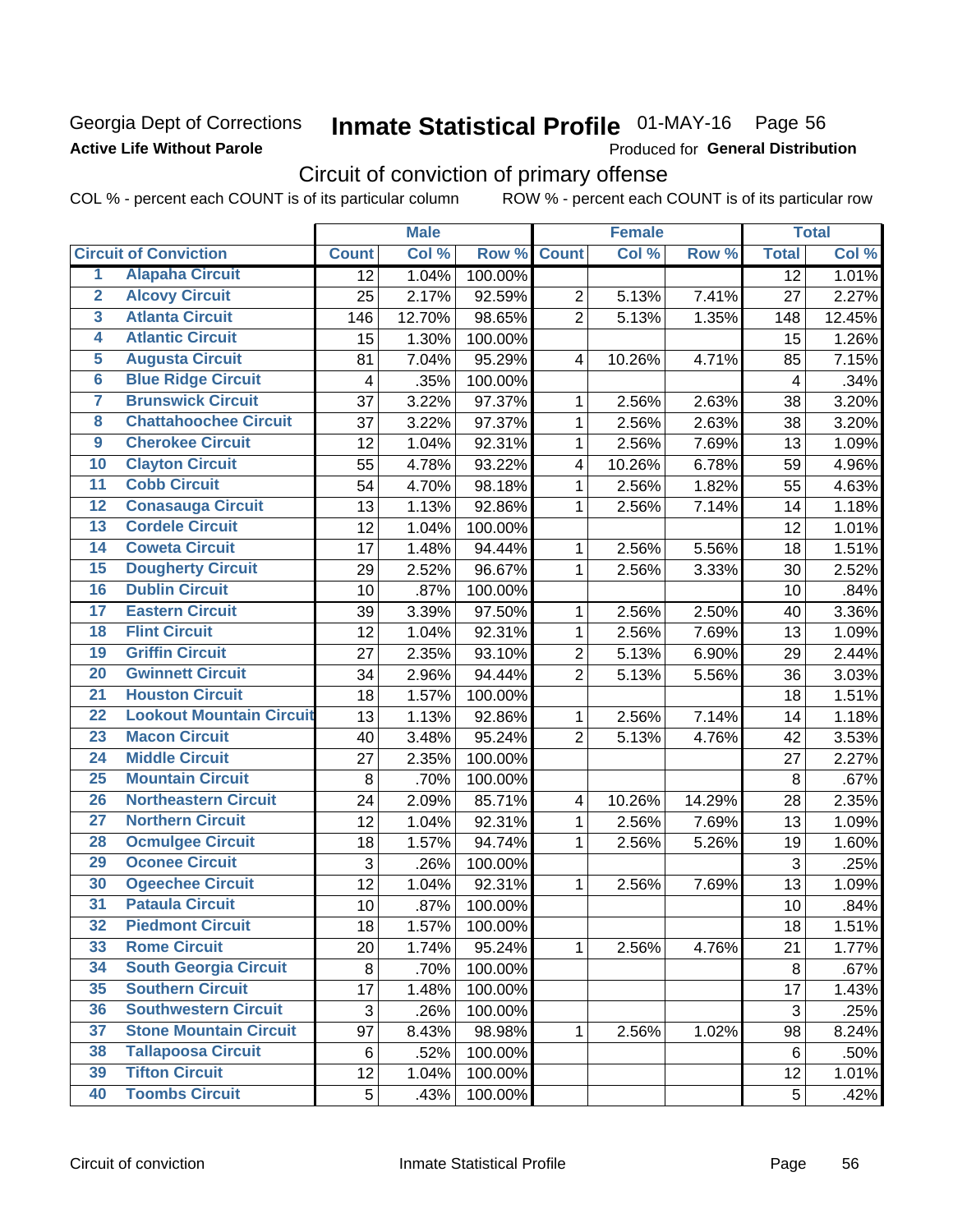### Georgia Dept of Corrections **Active Life Without Parole**

## Inmate Statistical Profile 01-MAY-16 Page 57

Produced for General Distribution

## Circuit of conviction of primary offense

|    |                                  |                | <b>Male</b> |         |                | <b>Female</b> |                | <b>Total</b> |       |
|----|----------------------------------|----------------|-------------|---------|----------------|---------------|----------------|--------------|-------|
|    | <b>Circuit of Conviction</b>     | <b>Count</b>   | Col %       | Row %   | <b>Count</b>   | Col %         | Row %          | <b>Total</b> | Col % |
| 41 | <b>Waycross Circuit</b>          | 23             | 2.00%       | 100.00% |                |               |                | 23           | 1.93% |
| 42 | <b>Western Circuit</b>           | 22             | 1.91%       | 100.00% |                |               |                | 22           | 1.85% |
| 43 | <b>Rockdale Circuit</b>          | 8              | .70%        | 100.00% |                |               |                | 8            | .67%  |
| 44 | <b>Douglas Circuit</b>           | 32             | 2.78%       | 94.12%  | $\overline{2}$ | 5.13%         | 5.88%          | 34           | 2.86% |
| 45 | <b>Appalachian Circuit</b>       | 3              | .26%        | 100.00% |                |               |                | 3            | .25%  |
| 46 | <b>Enotah Circuit</b>            |                | .09%        | 100.00% |                |               |                |              | .08%  |
| 47 | <b>Bell-Forsyth J.C.</b>         | 4              | .35%        | 100.00% |                |               |                | 4            | .34%  |
| 48 | <b>Towaliga Judicial Circuit</b> | 11             | .96%        | 100.00% |                |               |                | 11           | .93%  |
| 49 | <b>Paulding Circuit</b>          | 4              | .35%        | 100.00% |                |               |                | 4            | .34%  |
|    | <b>Total Rported</b>             |                | 100%        | 96.72%  | 39             | 100%          | 3.28%          | 1,189        | 100%  |
|    | <b>Not Reported</b>              |                | 5           |         |                | $\mathbf{2}$  |                | 7            |       |
|    | <b>Grand Total</b>               |                | 1,155       |         |                | 41            |                |              | 1,196 |
|    | <b>Mode (most frequent)</b>      | <b>Atlanta</b> |             | Augusta |                |               | <b>Atlanta</b> |              |       |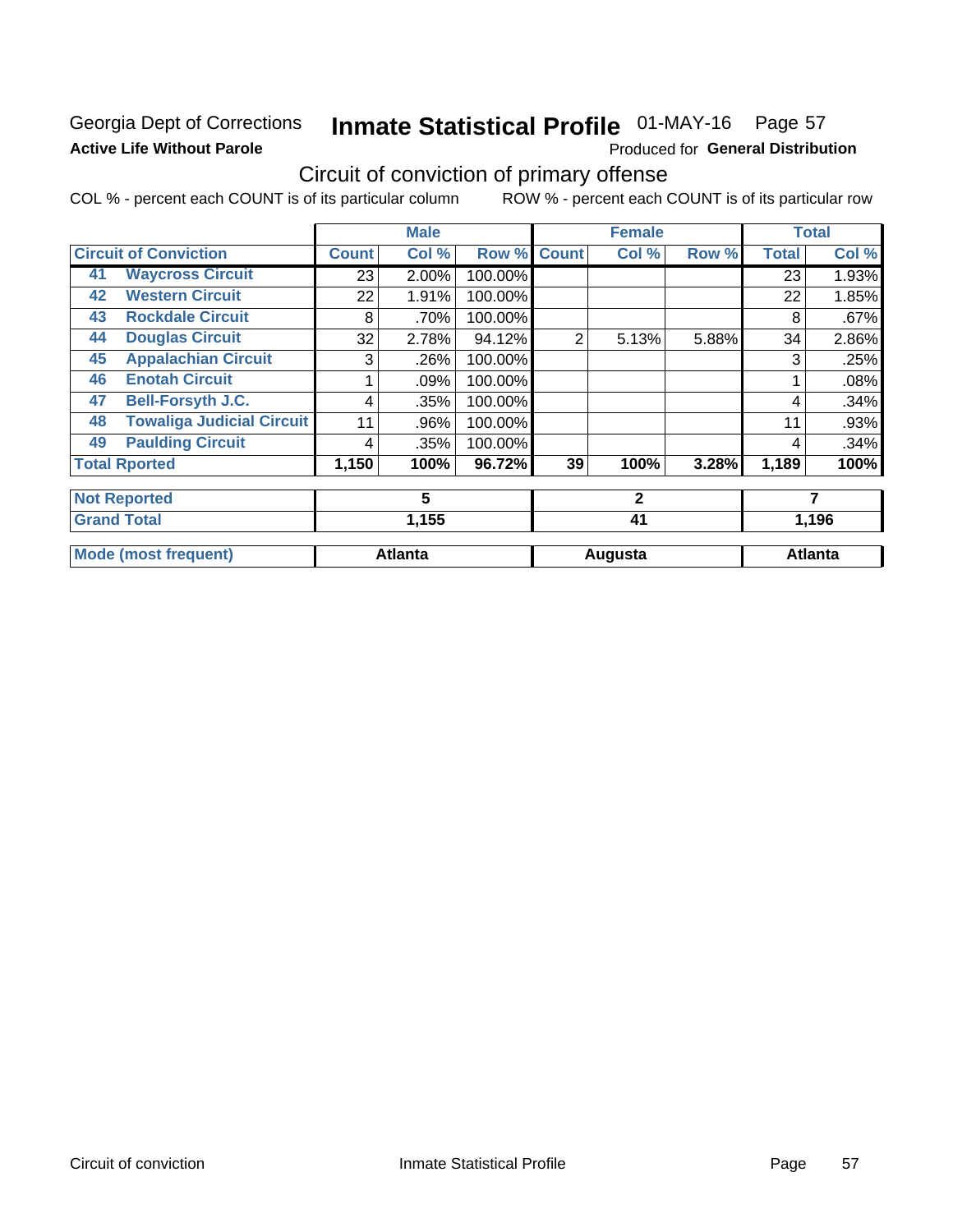#### **Active Life Without Parole**

#### Produced for General Distribution

### Years served (jail + prison) in this incarceration

COL % - percent each COUNT is of its particular column

|                        |                 | <b>Male</b> |         |                 | <b>Female</b> |       |              | <b>Total</b> |
|------------------------|-----------------|-------------|---------|-----------------|---------------|-------|--------------|--------------|
| <b>Years Served</b>    | <b>Count</b>    | Col %       | Row %   | <b>Count</b>    | Col %         | Row % | <b>Total</b> | Col %        |
| Less than one year     | $\overline{42}$ | 3.64%       | 91.30%  | 4               | 9.76%         | 8.70% | 46           | 3.85%        |
| 1 to 1.99 years        | 63              | 5.45%       | 96.92%  | 2               | 4.88%         | 3.08% | 65           | 5.43%        |
| 2 to 2.99 years        | 79              | 6.84%       | 94.05%  | 5               | 12.20%        | 5.95% | 84           | 7.02%        |
| 3 to 3.99 years        | 98              | 8.48%       | 91.59%  | 9               | 21.95%        | 8.41% | 107          | 8.95%        |
| 4 to 4.99 years        | 98              | 8.48%       | 95.15%  | $\overline{5}$  | 12.20%        | 4.85% | 103          | 8.61%        |
| 5 to 5.99 years        | 89              | 7.71%       | 95.70%  | 4               | 9.76%         | 4.30% | 93           | 7.78%        |
| 6 to 6.99 years        | 54              | 4.68%       | 100.00% |                 |               |       | 54           | 4.52%        |
| 7 to 7.99 years        | 40              | 3.46%       | 97.56%  | 1               | 2.44%         | 2.44% | 41           | 3.43%        |
| <b>8 to 8.99 years</b> | 54              | 4.68%       | 98.18%  | $\mathbf 1$     | 2.44%         | 1.82% | 55           | 4.60%        |
| 9 to 9.99 years        | 30              | 2.60%       | 93.75%  | 2               | 4.88%         | 6.25% | 32           | 2.68%        |
| 10 to 10.99 years      | 37              | 3.20%       | 97.37%  | $\mathbf 1$     | 2.44%         | 2.63% | 38           | 3.18%        |
| 11 to 11.99 years      | 32              | 2.77%       | 100.00% |                 |               |       | 32           | 2.68%        |
| 12 to 12.99 years      | 32              | 2.77%       | 96.97%  | 1               | 2.44%         | 3.03% | 33           | 2.76%        |
| 13 to 13.99 years      | 42              | 3.64%       | 91.30%  | 4               | 9.76%         | 8.70% | 46           | 3.85%        |
| 14 to 14.99 years      | 38              | 3.29%       | 100.00% |                 |               |       | 38           | 3.18%        |
| 15 to 15.99 years      | 49              | 4.24%       | 100.00% |                 |               |       | 49           | 4.10%        |
| 16 to 16.99 years      | 40              | 3.46%       | 100.00% |                 |               |       | 40           | 3.34%        |
| 17 to 17.99 years      | 29              | 2.51%       | 96.67%  | 1               | 2.44%         | 3.33% | 30           | 2.51%        |
| 18 to 18.99 years      | 51              | 4.42%       | 98.08%  | 1               | 2.44%         | 1.92% | 52           | 4.35%        |
| 19 to 19.99 years      | 41              | 3.55%       | 100.00% |                 |               |       | 41           | 3.43%        |
| 20 to 20.99 years      | 31              | 2.68%       | 100.00% |                 |               |       | 31           | 2.59%        |
| 21 to 21.99 years      | 26              | 2.25%       | 100.00% |                 |               |       | 26           | 2.17%        |
| 22 to 22.99 years      | 23              | 1.99%       | 100.00% |                 |               |       | 23           | 1.92%        |
| 23 to 23.99 years      | 6               | 0.52%       | 100.00% |                 |               |       | 6            | 0.50%        |
| 24 to 24.99 years      | 4               | 0.35%       | 100.00% |                 |               |       | 4            | 0.33%        |
| 25 to 25.99 years      | 4               | 0.35%       | 100.00% |                 |               |       | 4            | 0.33%        |
| 26 to 26.99 years      | $\mathbf 1$     | 0.09%       | 100.00% |                 |               |       | $\mathbf 1$  | 0.08%        |
| 27 to 27.99 years      | 8               | 0.69%       | 100.00% |                 |               |       | 8            | 0.67%        |
| 28 to 28.99 years      | $\mathbf 1$     | 0.09%       | 100.00% |                 |               |       | $\mathbf 1$  | 0.08%        |
| 29 to 29.99 years      | 4               | 0.35%       | 100.00% |                 |               |       | 4            | 0.33%        |
| Thirty + years         | 9               | 0.78%       | 100.00% |                 |               |       | 9            | 0.75%        |
| <b>Total Reported</b>  | 1,155           | 100%        | 96.57%  | $\overline{41}$ | 100%          | 3.43% | 1,196        | 100%         |

| orted                |      |       |
|----------------------|------|-------|
| <b>Total</b><br>Grai | ,155 | 1,196 |

| <b>Mean</b><br>(average) | 10.12           | 5.94            | 9.98              |
|--------------------------|-----------------|-----------------|-------------------|
| Median (middle)          | 8.29            | 4.11            | 8.04              |
| Mode (most frequent)     | 5 to 5.99 years | 5 to 5.99 years | $3$ to 3.99 years |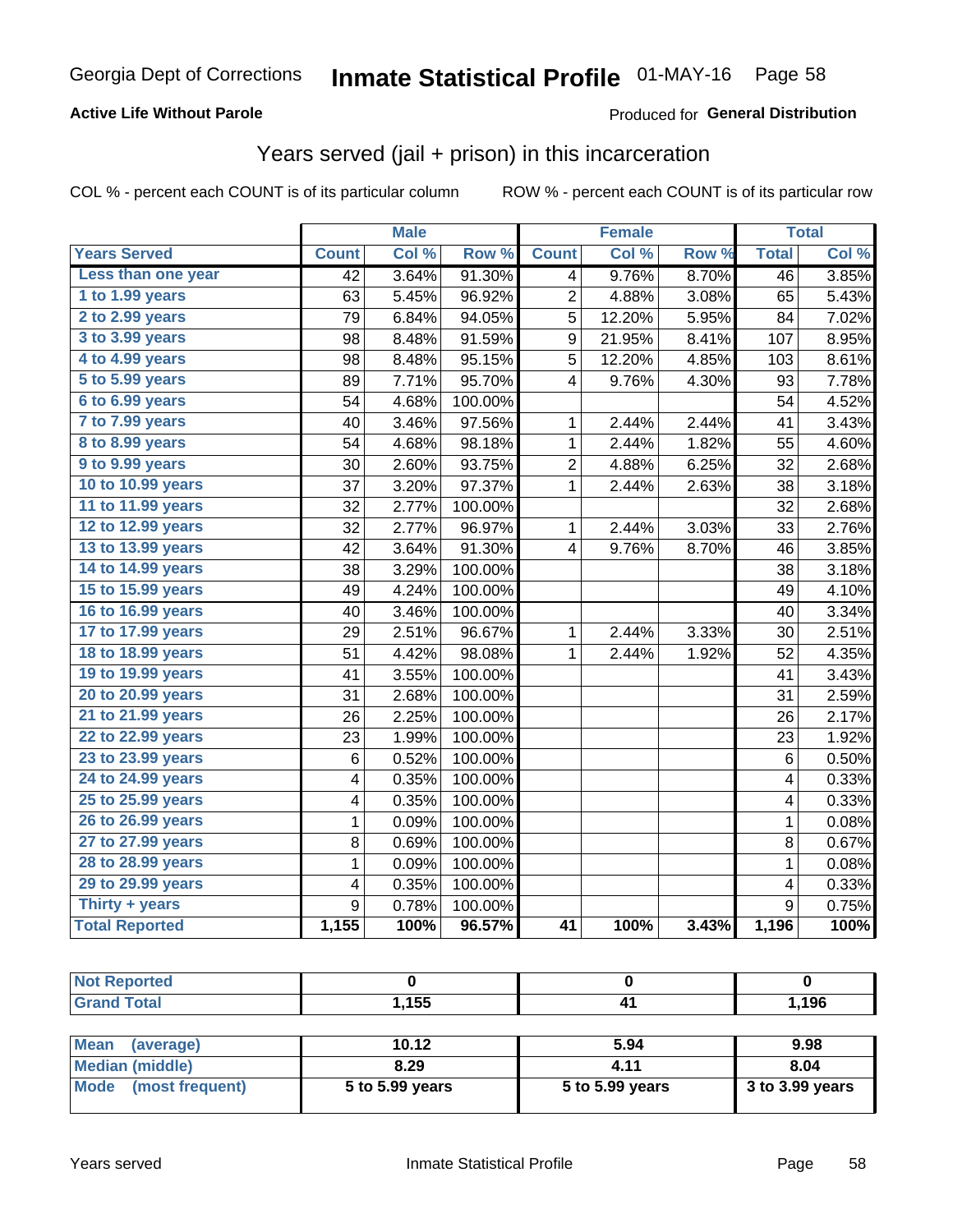## Inmate Statistical Profile 01-MAY-16 Page 59

#### **Active Life Without Parole**

Produced for General Distribution

### Results of most recent HIV tests

COL % - percent each COUNT is of its particular column

|                         |              | <b>Male</b> |        |              | <b>Female</b> |           |       | Total    |
|-------------------------|--------------|-------------|--------|--------------|---------------|-----------|-------|----------|
| <b>HIV Test Results</b> | <b>Count</b> | Col %       | Row %  | <b>Count</b> | Col %         | Row %     | Total | Col %    |
| <b>Positive</b>         | 8            | 0.72%       | 88.89% |              | 2.56%         | $11.11\%$ |       | $0.78\%$ |
| <b>Negative</b>         | .107         | 99.28%      | 96.68% | 38           | 97.44%        | $3.32\%$  | 1,145 | 99.22%   |
| <b>Total Reported</b>   | .115         | 100%        | 96.62% | 39           | 100%          | 3.38%     | 1,154 | 100%     |

| <b>Not Reported</b> | t.         | 44  |
|---------------------|------------|-----|
| Total               | 155<br>טטו | 196 |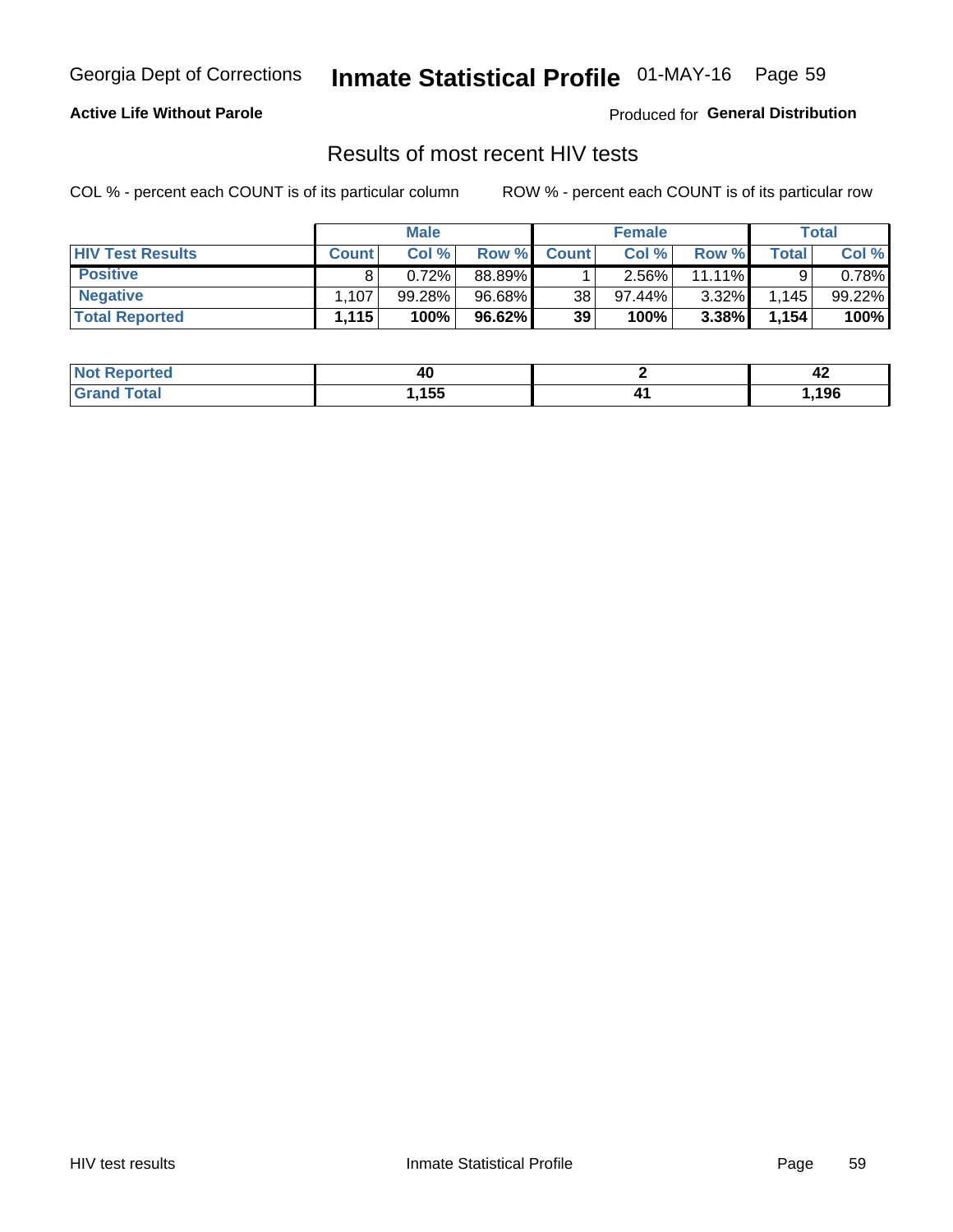## Georgia Dept of Corrections **Inmate Statistical Profile** 01-MAY-16 Page 60

#### **Active Life Without Parole**

Produced for **General Distribution**

### Results of most recent tuberculosis test

|                                  |              | <b>Male</b> |        |              | <b>Female</b> |          |       | Total  |
|----------------------------------|--------------|-------------|--------|--------------|---------------|----------|-------|--------|
| <b>Tuberculosis Test Results</b> | <b>Count</b> | Col%        | Row %I | <b>Count</b> | Col%          | Row %    | Total | Col %  |
| <b>Positive on current test</b>  | 255          | 22.51%      | 98.84% |              | $7.69\%$      | 1.16%    | 258   | 22.01% |
| <b>Negative</b>                  | 878          | 77.49%      | 96.06% | 36           | 92.31%        | $3.94\%$ | 914   | 77.99% |
| <b>Total Reported</b>            | 1,133        | 100%        | 96.67% | 39           | 100%          | 3.33%    | 1.172 | 100%   |

| <b>Not Reported</b> | n,<br>--   | - - |
|---------------------|------------|-----|
| <b>Total</b>        | 155<br>טטו | 196 |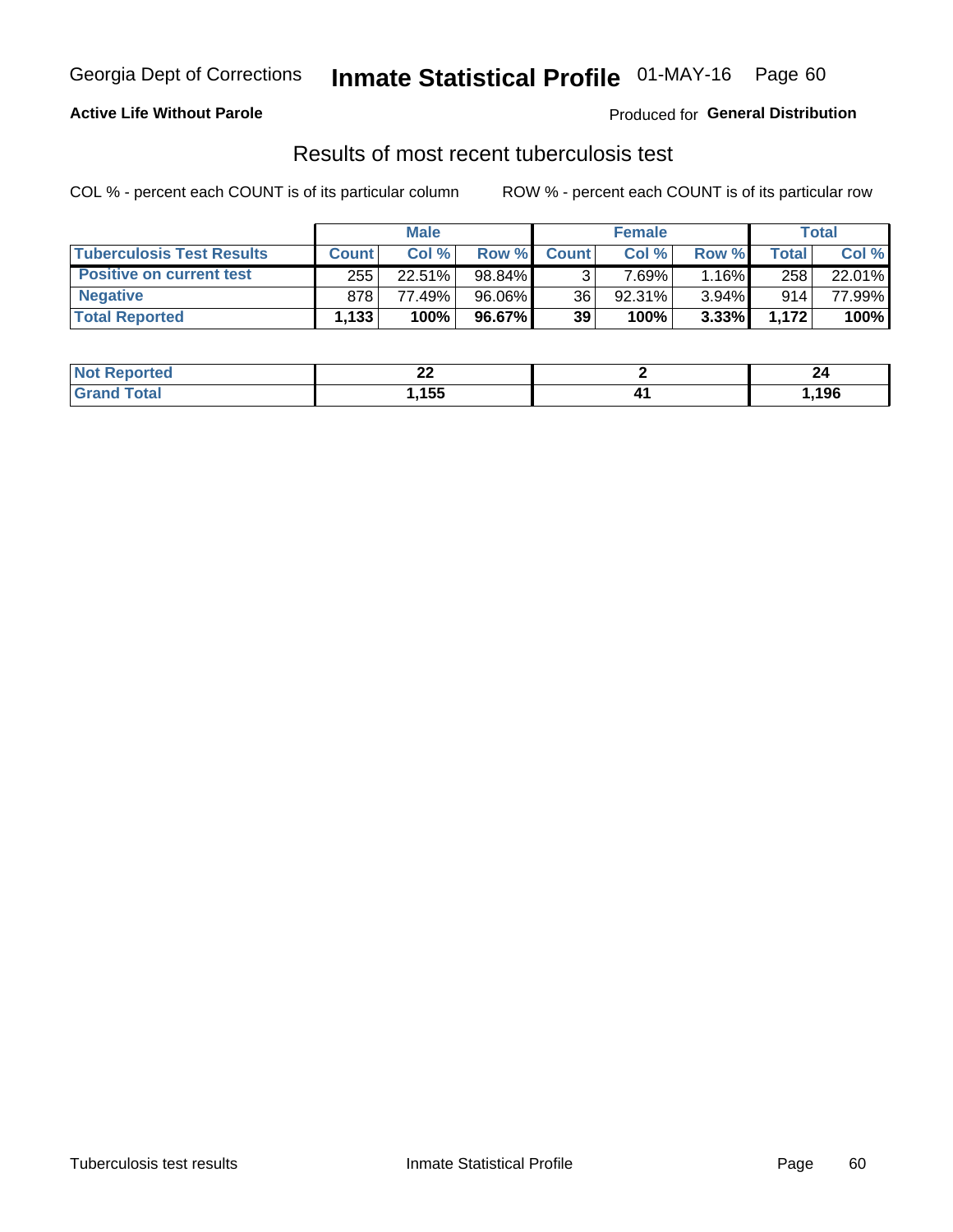## Georgia Dept of Corrections **Inmate Statistical Profile** 01-MAY-16 Page 61

#### **Active Life Without Parole**

Produced for **General Distribution**

### Results of most recent syphilis test

|                                 |              | <b>Male</b> |           |                 | <b>Female</b> |          |       | Total  |
|---------------------------------|--------------|-------------|-----------|-----------------|---------------|----------|-------|--------|
| <b>Syphilis Test Results</b>    | <b>Count</b> | Col%        | Row %I    | <b>Count</b>    | Col %         | Row %    | Total | Col %  |
| <b>Positive on current test</b> |              | 2.73%       | $94.44\%$ |                 | 9.09%         | 5.56%    | 18    | 2.84%  |
| <b>Negative</b>                 | 606          | $97.27\%$   | 98.38%    | 10 <sub>1</sub> | $90.91\%$     | $1.62\%$ | 616   | 97.16% |
| <b>Total Reported</b>           | 623          | 100%        | 98.26%    | 11              | 100%          | 1.74%    | 634   | 100%   |

| <b>Not Reported</b> | につつ<br>ാാ∠ | 30 | 562 |
|---------------------|------------|----|-----|
| <b>Total</b>        | ,155       |    | 196 |